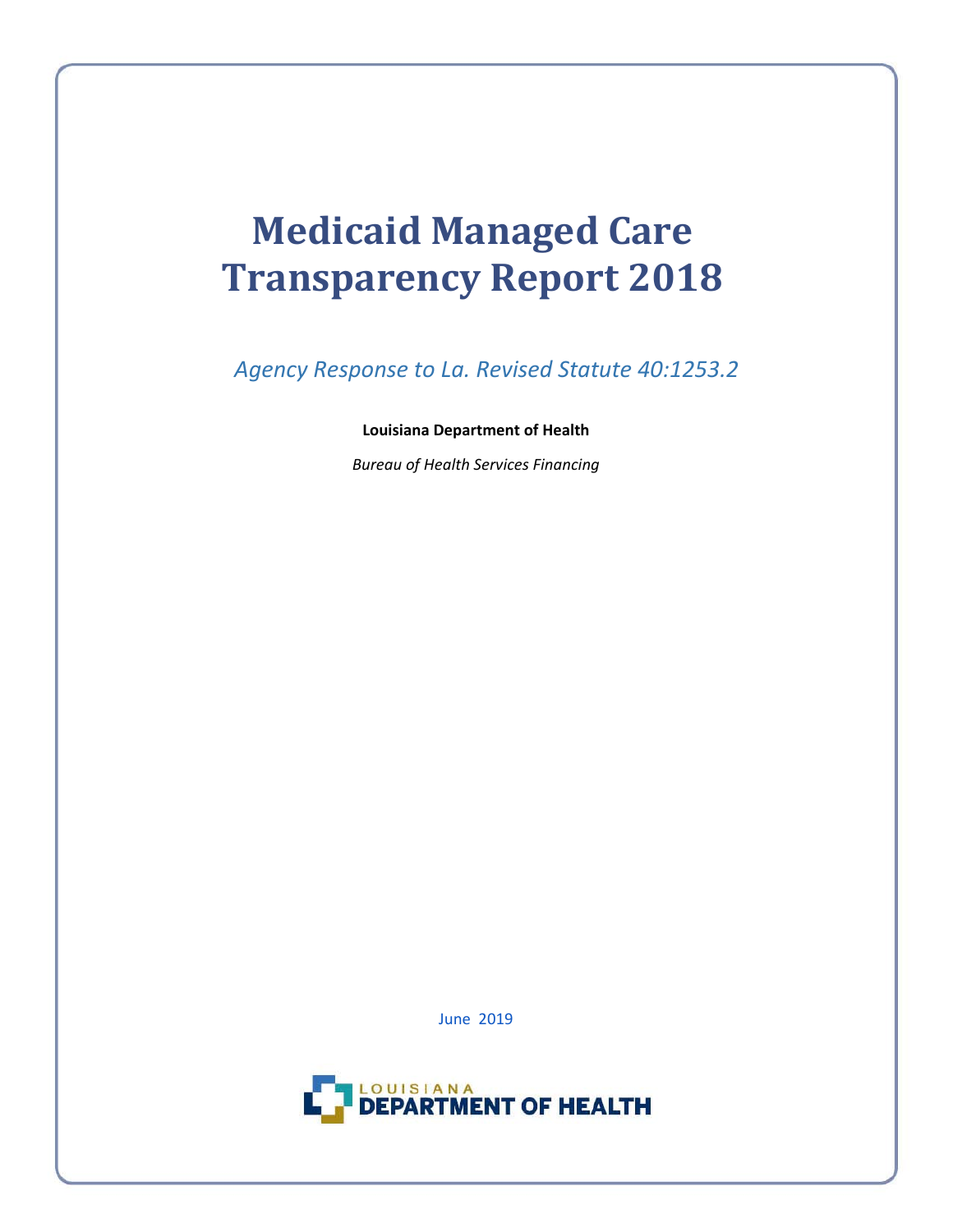# **Contents**

|    | <b>INTRODUCTION</b>                                                             | 3  |
|----|---------------------------------------------------------------------------------|----|
|    | <b>MEDICAID MANAGED CARE</b>                                                    | 5  |
| 1  | <b>Contracted Managed Care Entities</b>                                         | 7  |
| 2  | <b>Managed Care employees</b>                                                   | 8  |
| 3  | <b>Payments to Managed Care Organizations</b>                                   | 9  |
| 4  | <b>Number of healthcare providers</b>                                           | 13 |
| 5  | Primary care service providers                                                  | 14 |
| 6  | Contracted providers with a closed panel                                        | 15 |
| 7  | <b>Medical loss ratio</b>                                                       | 16 |
| 8  | <b>External Quality Review</b>                                                  | 17 |
| 9  | Member and provider satisfaction surveys                                        | 18 |
| 10 | <b>Audited financial statements</b>                                             | 20 |
| 11 | <b>Sanctions levied by the Department</b>                                       | 21 |
| 12 | <b>Dental benefit health outcomes</b>                                           | 22 |
|    | <b>MEDICAID MANAGED CARE ENROLLEES</b>                                          | 24 |
| 13 | <b>Members enrolled</b>                                                         | 24 |
| 14 | <b>Proactive choice and auto-enrollment</b>                                     | 27 |
| 15 | <b>Enrollees who received services</b>                                          | 28 |
| 16 | Enrollees who had a primary care visit                                          | 29 |
| 17 | <b>Hospital services provided</b>                                               | 30 |
| 18 | Enrollees that filed appeals or accessed state fair hearing process and results | 32 |
|    | <b>HEALTHCARE SERVICES PROVIDED TO ENROLLEES</b>                                | 34 |
| 19 | <b>Claims submitted by healthcare providers</b>                                 | 35 |
| 20 | <b>Denied claims</b>                                                            | 36 |
| 21 | <b>Clean claims</b>                                                             | 39 |
| 22 | Regular and expedited service requests processed                                | 41 |
| 23 | Claims paid to out-of-network providers                                         | 43 |
| 24 | <b>Pharmacy benefits</b>                                                        | 44 |
| 25 | <b>Medicaid drug rebates</b>                                                    | 45 |
| 26 | Dental prior authorization requests                                             | 47 |
| 27 | <b>Independent review</b>                                                       | 51 |
|    |                                                                                 |    |

**List of Appendices 52**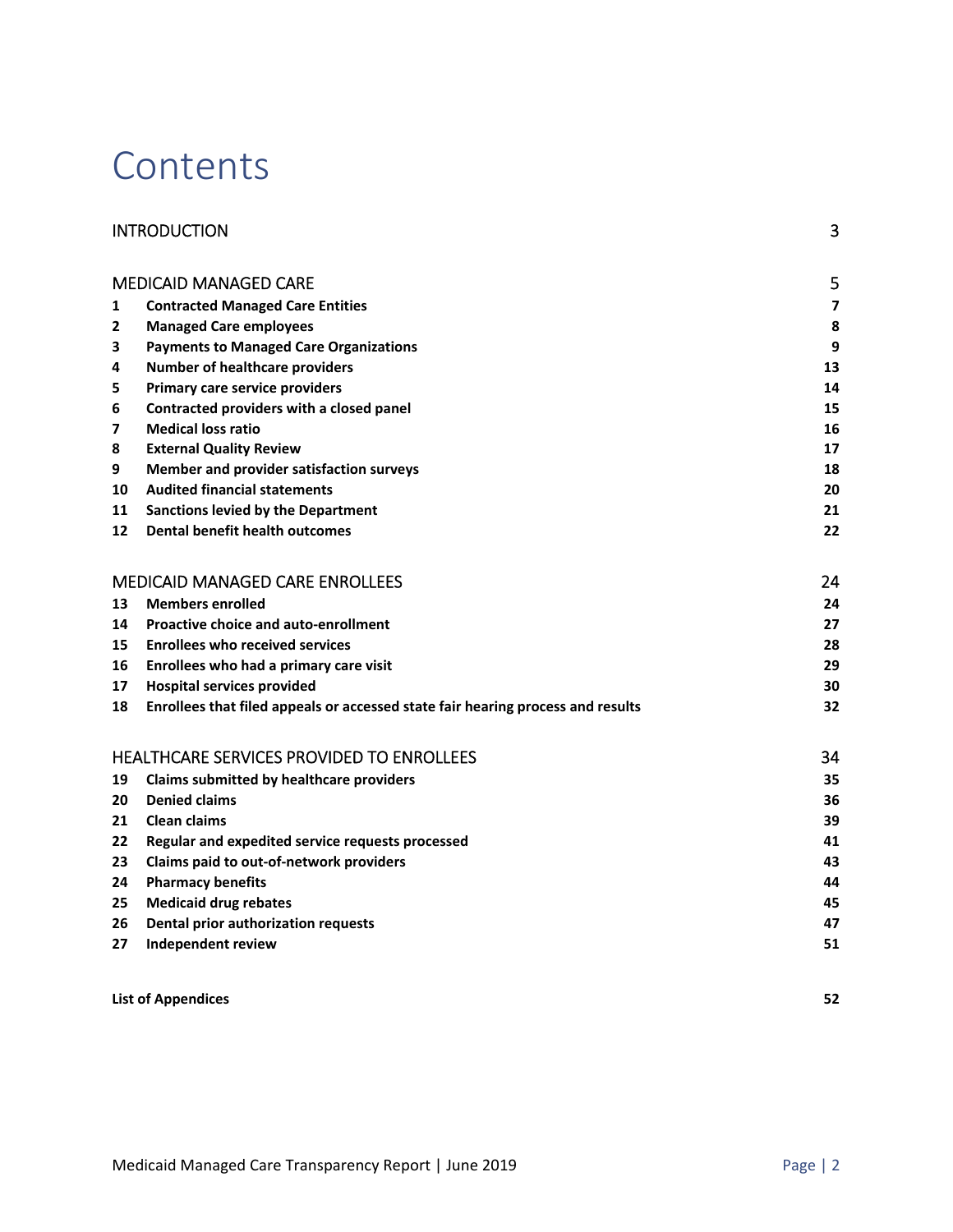# Introduction

This report is the seventh in a series produced by the Louisiana Department of Health (LDH or "the Department") to satisfy statutory reporting requirements intended to ensure the following outcomes are being achieved by Louisiana's Medicaid Managed Care Program (R.S. 40:1253.2):

- improved care coordination with patient-centered medical homes for Medicaid enrollees;
- improved health outcomes and quality of care;
- increased emphasis on disease prevention and the early diagnosis and management of chronic conditions;
- improved access to Medicaid services:
- improved accountability with a decrease in fraud, abuse and wasteful spending; and
- a more financially stable Medicaid program.

Beginning in February of 2012, the original Medicaid Managed Care Program included two models of coordinated care networks: full‐risk managed care organizations (MCOs) known as prepaid health plans, and primary care case management (PCCM) known as shared savings plans. The state contracted with three prepaid and two shared savings plans, and individuals were given the option of choosing the plan that best met their needs. However, not all Medicaid services were available from health plans, and some health plan members continued to receive certain services under the fee-for-service program. In addition, many individuals covered by Medicaid were not eligible to enroll in and receive services from a health plan.

LDH has progressively integrated services and populations into the Medicaid Managed Care Program. The following timeline includes major milestones in the growth of the managed care program:

- Pharmacy benefits were "carved-in" to the prepaid plan benefit package on November 1, 2012.
- Dental benefits have been provided to all Medicaid populations under a single Dental Benefits Program Manager (DBPM) since July 1, 2014.
- The delivery model was transitioned from three full-risk MCOs and two shared-savings PCCMs to five full-risk MCOs on February 1, 2015.
- Hospice benefits were added on February 1, 2015.
- Early and Periodic Screening, Diagnostic, and Treatment (EPSDT) ‐ Personal Care Services were added on February 1, 2015.
- Retroactive linkages to a Medicaid managed care plan were implemented on February 1, 2015.
- Specialized behavioral health benefits were added on December 1, 2015.
- Eligibility for Medicaid services was expanded to include the new adult population on July 1, 2016.

#### **Medicaid Expansion**

On July 1, 2016, the state expanded eligibility for the Louisiana Medicaid program to include adults ages 19 to 64 years old with incomes at or below 138% of the federal poverty level. In State Fiscal Year 2018, 587,912 unduplicated members were enrolled in a managed care plan through the expansion. In this transparency report, the expansion population is included in the reporting for full-benefit members. Additional information specific to the new adult expansion population can be found on the "LDH Medicaid Expansion Dashboard" at http://www.ldh.la.gov/HealthyLaDashboard/.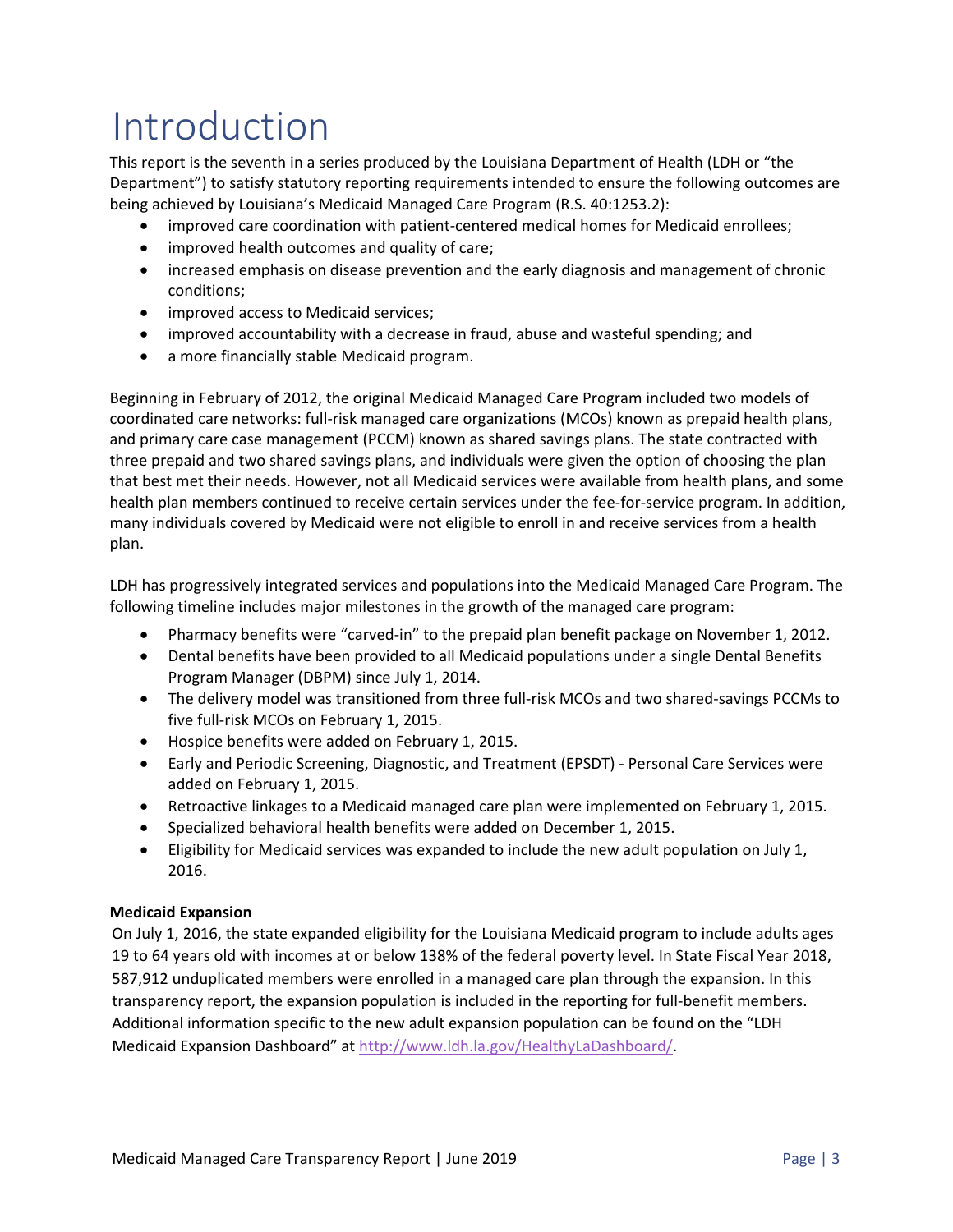#### **Transparency Report Measures and Data**

This report includes 27 measures as outlined in La. Revised Statute 40:1253.2. It covers program operations for July 2017 through June 2018 (State Fiscal Year 2018), except for the following measures which are reported on a calendar year basis per the contract between the Department and the managed care entities:

Section 7 – Medical Loss Ratio Section 8 – Health Outcomes Section 9 – Member and Provider Satisfaction Surveys Section 10 – Audited Financial Statements Section 25 – Medicaid Drug Rebates

Information included in this report was collected from multiple sources. To the greatest extent possible, the data are extracted from state systems that routinely collect and maintain operational data on the Medicaid Managed Care Program. When unavailable from state sources, data were collected from the managed care entities or sourced from either routine reporting deliverables<sup>1</sup> or ad hoc reports requested specifically for this purpose. The Medicaid Management Information System (MMIS) and the Management Administrative Reporting Subsystem (MARS Data Warehouse or MDW) are maintained by the Medicaid program's contracted fiscal intermediary, DXC Technologies (DXC), formerly Molina Healthcare. Detailed enrollee and provider information, as well as claims payment data for this report, were extracted from the MARS data warehouse. The state administrative system, called ISIS, maintained by the Office of Technology Services within the Division of Administration, was used to extract information on payments to the MCOs and Dental Benefits Plan Manager.

As part of routine operations and as required by the Centers for Medicare and Medicaid Services (CMS), internal policies and procedures for collection of data were validated by the Department's contracted external quality review organization (EQRO), Island Peer Review Organization (IPRO).

In addition to standing operational quality assurances and EQRO reviews, the data included in this report were independently validated by Myers and Stauffer, an audit contractor of the Department. Myers and Stauffer reviewed for reasonability the data extraction code or process that the managed care entities or the Department used to generate data. For data originating from the MARS Data Warehouse or MMIS, Myers and Stauffer generated its own data from encounters or data extracts for each plan and compared its results to the results the Department produced. For data originating from the plans, Myers and Stauffer reviewed plan responses to a survey developed by Myers and Stauffer to document the process the plans used to generate the data, as well as policies and procedures in place to collect, track and report data. Where Myers and Stauffer found inconsistencies above or below the 10% variance threshold established by the Department, they made recommendations to the Department and/or the health plan to improve the method used to collect data. See Appendix XII for the survey instrument.

<sup>&</sup>lt;sup>1</sup> Templates for routine reporting deliverables can be found at http://ldh.la.gov/index.cfm/page/1700.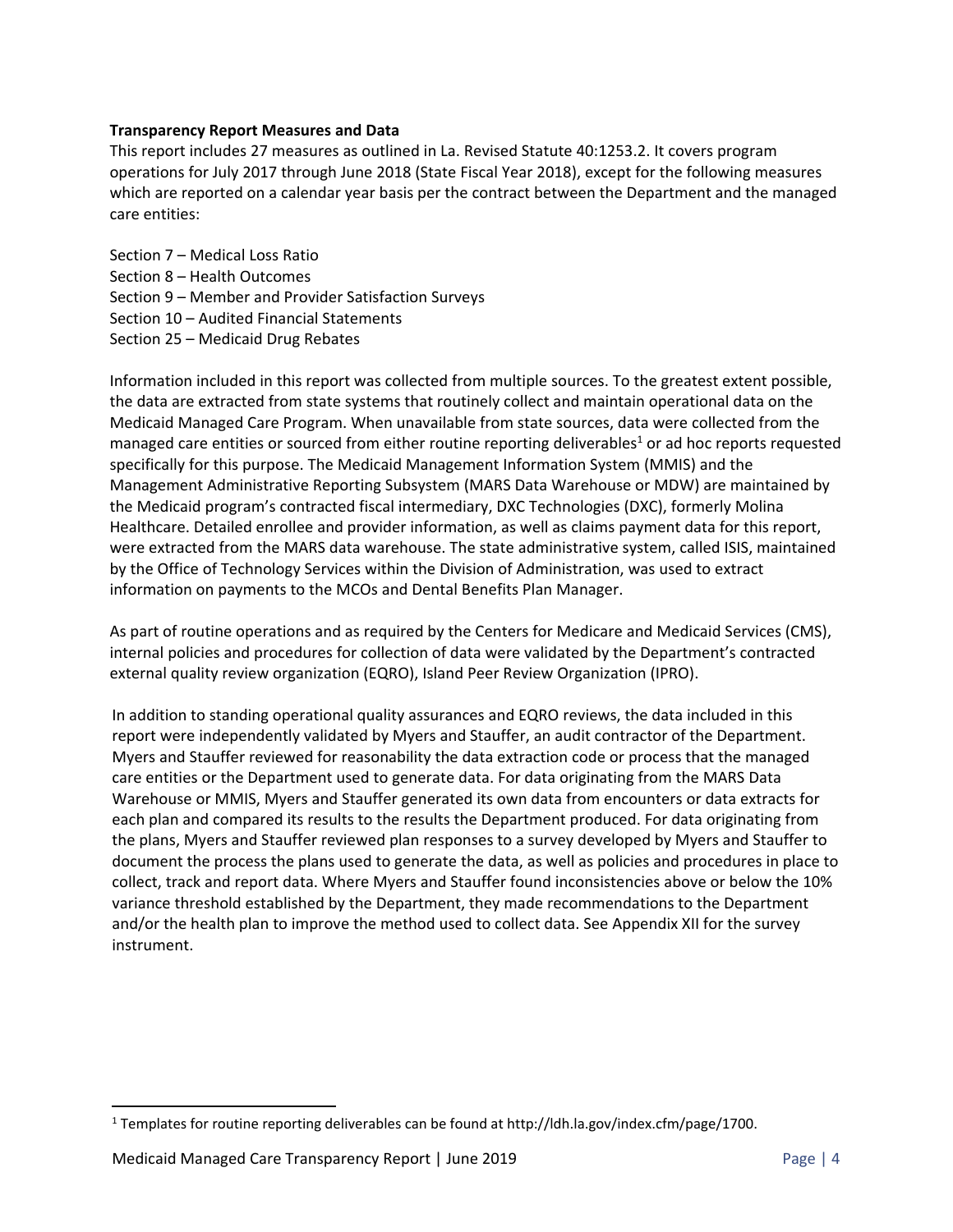# Medicaid Managed Care

During State Fiscal Year 2018, more than 1.7 million Louisiana Medicaid and Louisiana Children's Health Insurance Program (LaCHIP) enrollees received coverage for physical health, basic and specialized behavioral health services under the Medicaid Managed Care Program through one of five managed care organizations contracted with the state. In addition, the state provided comprehensive dental services to children and denture services to adults through a single, prepaid ambulatory health plan (PAHP). The covered populations and services for each model of managed care are described below.

#### **Managed Care Organizations (MCO or health plans)**

Managed care organizations, also called prepaid health plans in Louisiana, are risk‐bearing entities that provide a wide array of Medicaid‐covered benefits and services to enrolled members in exchange for a monthly capitation payment for each member. The plans contract directly with healthcare providers and manage all aspects of service delivery, including reimbursement of providers. The MCOs operate under the federal authority in Section 1932(a)(1) of the Social Security Act and 42 CFR Part 438. Participating Medicaid enrollees and covered benefits and services are specified in Louisiana's CMS approved Medicaid State Plan.

With the integration of specialized behavioral health services in 2015, most individuals were mandatorily enrolled in an MCO for both physical and behavioral health services. Some individuals, primarily those in a home and community‐based services waiver, nursing facility or intermediate care facility, were required to enroll in an MCO for behavioral health coverage, but were also given the option to receive physical health services through their health plan or continue to receive them through the Medicaid fee‐for‐service program (FFS).

A small number of individuals remained completely excluded from enrollment in an MCO and continued to receive services under FFS. Medicaid populations excluded from enrollment in an MCO in State Fiscal Year 2018 were as follows:

- Individuals receiving limited Medicaid benefits or single service only;
- Individuals over age 21 residing in an intermediate care facility for the developmentally disabled (ICF/DD);
- Individuals enrolled in the Program for All-Inclusive Care for the Elderly (PACE);
- Medicare dual eligibles with incomes between 75% and 135% of the federal poverty level (FPL) for whom Medicaid paid only the Medicare Part B monthly premium, and enrollees below 100% FPL with limited Medicare crossover payments where Medicaid is the secondary payer;
- Individuals with a limited period of eligibility; and
- Populations within specified programs including: Refugee Cash Assistance, Refugee Medical Assistance, Long‐Term Care Co‐Insurance, and Qualified Disabled Working Individuals.

Additionally, the following carved out services continued to be Medicaid fee‐for‐service and were not included in the managed care benefit package in State Fiscal Year 2018:

- Applied Behavior Analysis (carved into managed care in February 2018)
- Personal care services (21 and over)
- Long Term Care (LTC)/Nursing facility services
- Waiver services
- Early Steps
- Medicare Crossover Services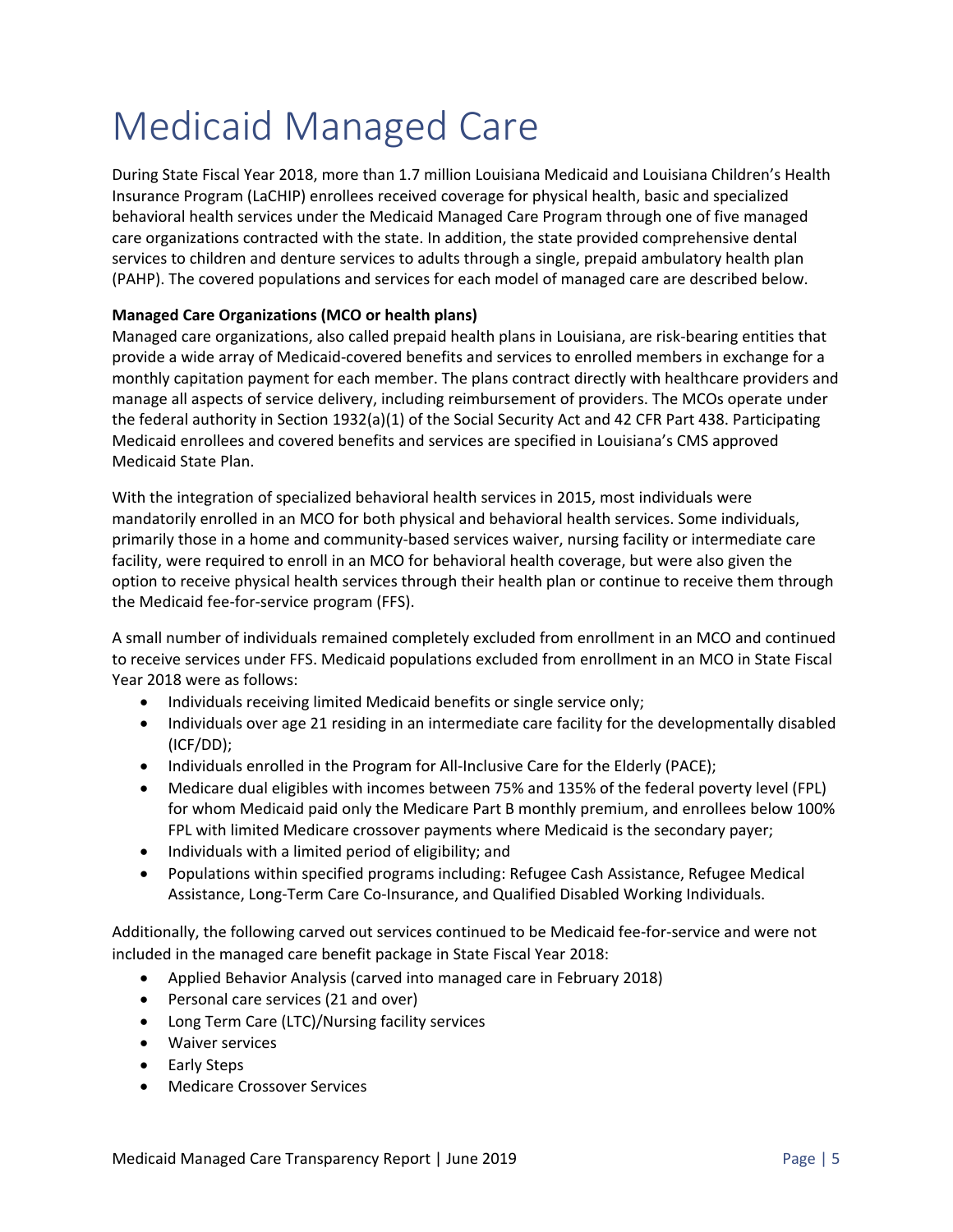#### **Dental Benefit Program Manager (DBPM or dental plan)**

The state provided comprehensive dental services to Medicaid eligible children and adult dentures to full-benefit eligible adults through a single PAHP which operates under federal authority as provided in Sections 1902(a)(4) and 1932(a) (1)(A) of the Social Security Act, and 42 CFR Part 438. The majority of Medicaid covered individuals were mandatorily enrolled in the dental plan and received state plan covered services through the dental plan based on age category:

- **Medicaid Enrollees under the age of 21** diagnostic, preventive, restorative, endodontic, periodontal, prosthodontics, maxillofacial prosthetics, oral and maxillofacial surgery, orthodontic and other screening and treatment services applicable under the EPSDT program, and
- **Adults 21 years of age and over** dentures and related services were the only state plan covered dental services for adults.

The only populations excluded from the dental plan were individuals residing in Intermediate Care Facilities for the Developmentally Disabled (ICF/DD), and individuals who are 21 years of age and older that are certified as Qualified Medicare Beneficiary Only.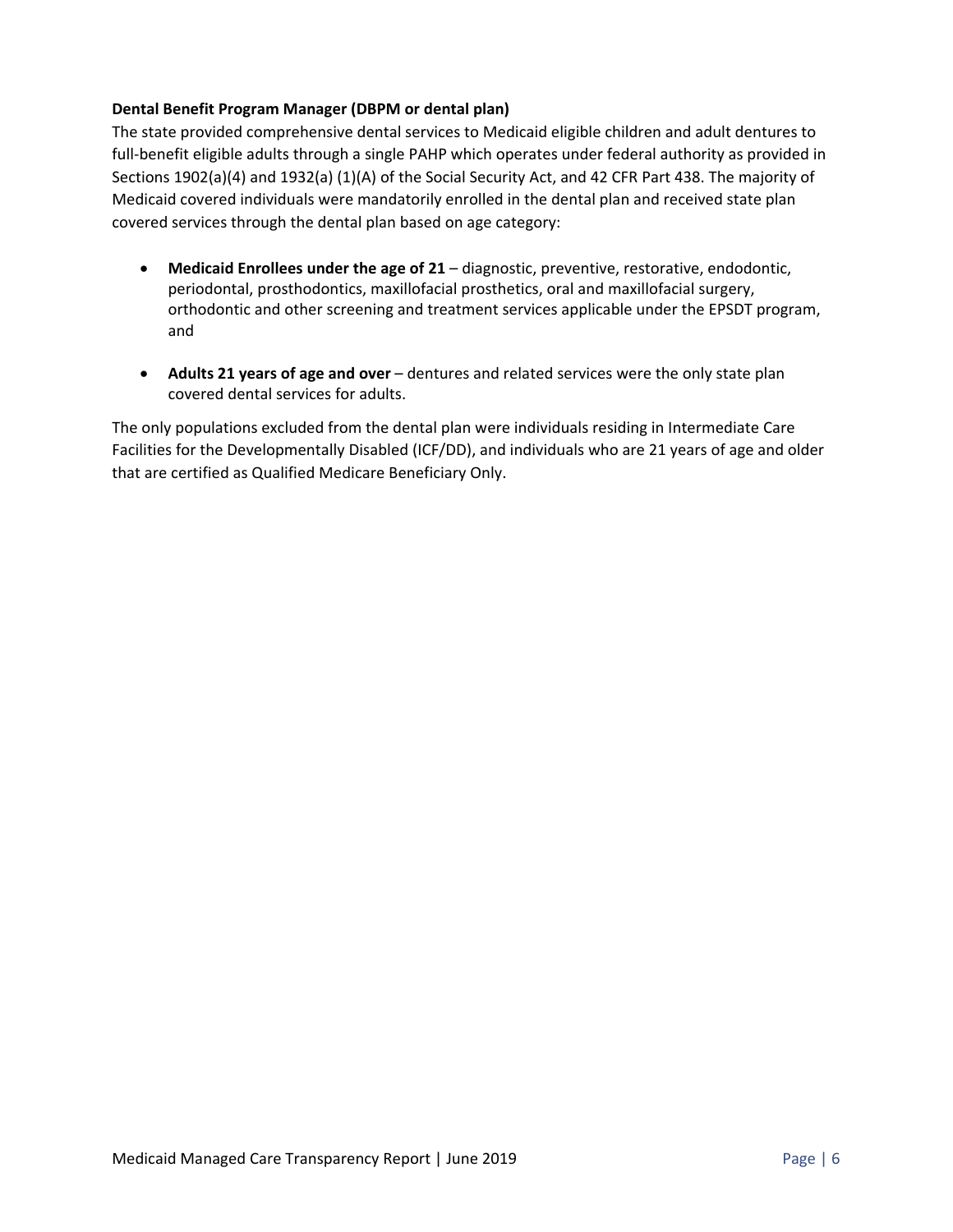# 1 CONTRACTED MANAGED CARE ENTITIES

The name of each managed care organization that has contracted with the Department of Health to provide healthcare services to Medicaid enrollees.

For the State Fiscal Year 2018 reporting period, the Department contracted with five MCOs to manage physical and behavioral healthcare services. In addition, the Department contracted with a single vendor to operate its dental benefit program serving Medicaid enrollees. The names and common abbreviations of the health plans and the dental plan are in table 1.1 in alphabetical order by plan type.

| <b>Plan Name</b>                                                                 | <b>Plan Type</b>                  | <b>Common</b><br><b>Abbreviation</b> |
|----------------------------------------------------------------------------------|-----------------------------------|--------------------------------------|
| Aetna Better Health, Inc.                                                        | <b>Managed Care Organization</b>  | <b>ABH</b>                           |
| Community Care Health Plan of Louisiana, Inc.<br>(dba Healthy Blue) <sup>2</sup> | <b>Managed Care Organization</b>  | HB                                   |
| Amerihealth Caritas Louisiana, Inc.                                              | <b>Managed Care Organization</b>  | <b>ACLA</b>                          |
| Louisiana Healthcare Connections, Inc.                                           | <b>Managed Care Organization</b>  | <b>LHCC</b>                          |
| United Health care of Louisiana, Inc.                                            | <b>Managed Care Organization</b>  | <b>UHC</b>                           |
| MCNA Insurance Company, Inc.                                                     | Dental Benefit Program<br>Manager | <b>MCNA</b>                          |

Source: Medicaid managed care contracts

 $2$  As of 9/1/2017 Amerigroup Louisiana began operating as Healthy Blue.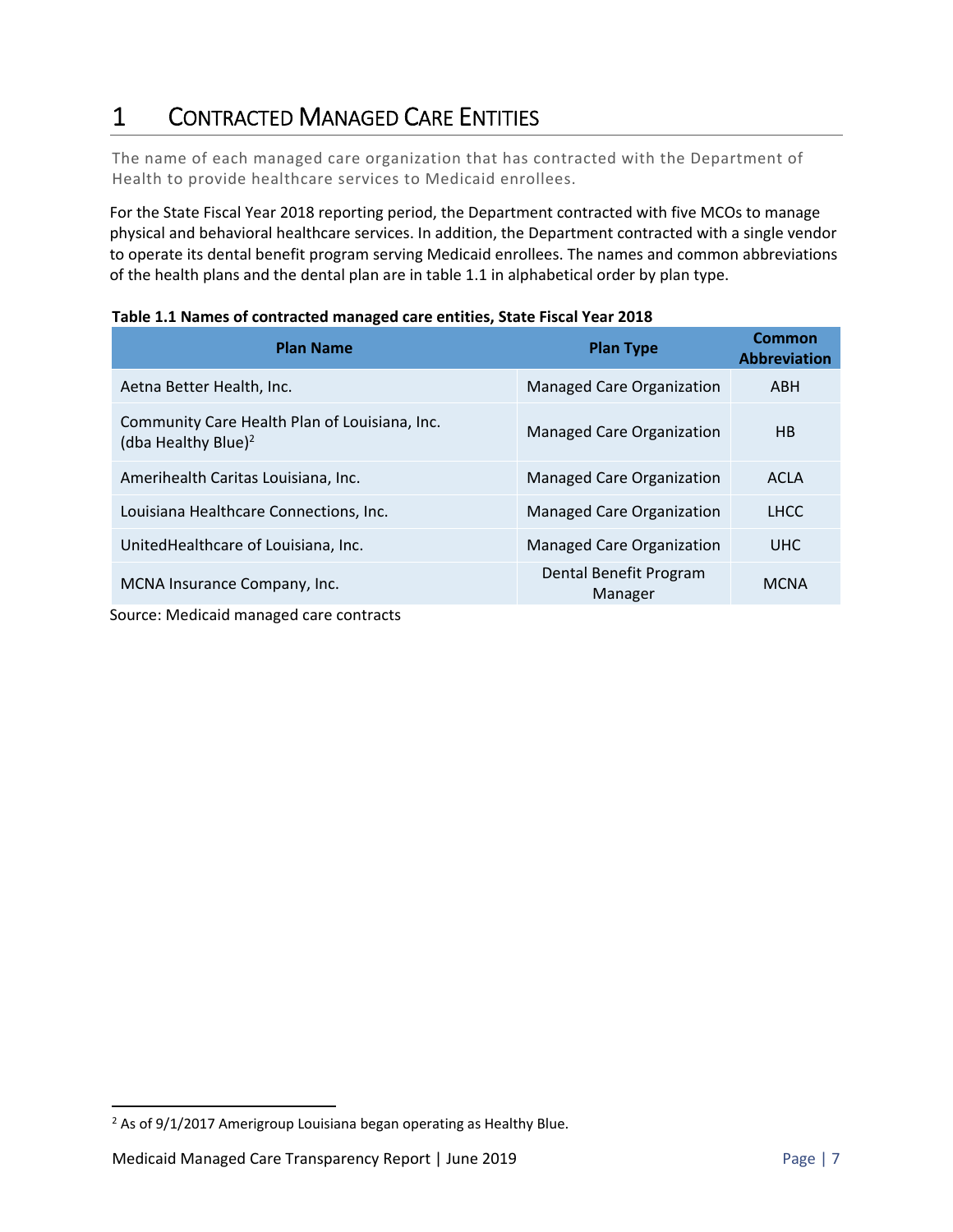# 2 MANAGED CARE EMPLOYEES

The total number of employees employed by each managed care organization based in Louisiana, and the average salary paid to those employees.

Health plan contracts required certain staff be domiciled in‐state, such as chief executive officer, medical director, behavioral health medical director, maternal/child health coordinator, contract compliance officer, member management coordinator, provider services manager, program integrity officer, encounter data quality coordinator, case management staff, fraud, waste and abuse investigators and others. For other positions, such as call center staff, plans had the option to staff locally or leverage parent company resources out of state. All health plans maintained or slightly increased the number of Louisiana‐based employees in State Fiscal Year 2018.

**Table 2.1 Total number of full‐time equivalent (FTE) and average salary for MCO employees based in Louisiana, State Fiscal Year 2018** 

|                                            | <b>ABH</b> | <b>ACLA</b>       | HВ       | <b>LHCC</b> | <b>UHC</b> |
|--------------------------------------------|------------|-------------------|----------|-------------|------------|
| <b>Total number of LA employees (FTEs)</b> | 151.6      | 216.8             | 234.0    | 523.6       | 380.0      |
| Average salary paid                        |            | \$63,795 \$72,009 | \$78,764 | \$64,291    | \$60,335   |

Source: 017 Annual Report to LDH

The average annual salary weighted across all health plans was \$66,603. Variances in the average salary across plans largely reflect the mix of positions located in state. Some plans have a larger share of lower salary positions in state, such as call center staff, whereas others have a larger share of higher salary positions in state, such as clinical staff performing prior authorization functions.

The Dental Benefit Program Manager is also required by the Department to maintain in‐state staff. The positions that MCNA were required to domicile in Louisiana included the executive director, the dental director, and staff responsible for provider network development and management. For State Fiscal Year 2018, MCNA reported 10.7 full‐time equivalent in‐state staff. The average annual salary for MCNA employees based in Louisiana was \$72,379.

#### **Table 2.2 Total number of full‐time equivalent (FTE) and average salary for MCNA employees based in Louisiana, State Fiscal Year 2018**

|                                            | <b>MCNA Dental</b> |  |  |  |
|--------------------------------------------|--------------------|--|--|--|
| <b>Total number of LA employees (FTEs)</b> | 10.7               |  |  |  |
| Average salary paid                        | \$72,379           |  |  |  |
|                                            |                    |  |  |  |

Source: 017 Annual Report to LDH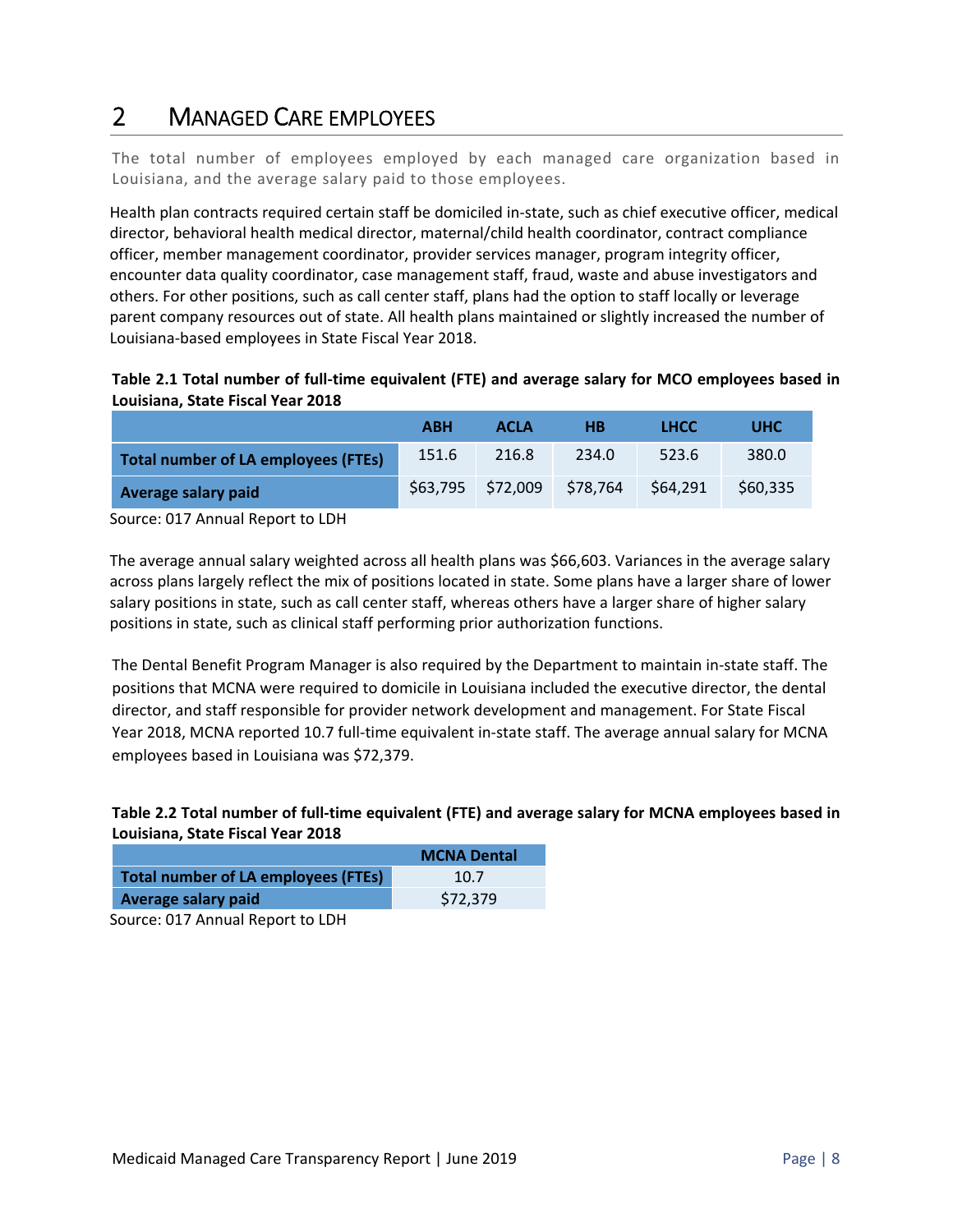## 3 PAYMENTS TO MANAGED CARE ORGANIZATIONS

The amount of the total payments and average per member per month (PMPM) payment paid by the state to each managed care organization delineated monthly.

Capitation payments were determined with assistance from the Department's contracted actuary, Mercer. In addition to the monthly capitation payments, also called the per member per month (PMPM) payments, managed care organizations received a supplemental, one‐time, fixed payment referred to as a maternity kick payment for each delivery billed. This payment was for the costs associated with newborns. Factors such as age, gender, geographic region of residence, eligibility group, and the plan's risk score were considered in determining the PMPM for a member and account for the differences in average PMPM.

In State Fiscal Year 2018, the Department paid a total of \$7,604,832,262 to all five managed care organizations for all health plan members combined. The payments to each health plan were based on the number of members enrolled in one of two distinct member groups based on eligibility and coverage:

- Full-benefit: those who received all physical, behavioral health and transportation services through their health plan; and
- Partial-benefit: those who received only specialized behavioral health and non-emergency medical transportation (NEMT) through their health plan.

Total unduplicated enrollment in a Medicaid managed care plan for State Fiscal Year 2018 was 1,720,038. Total enrollment unduplicated within each group was 1,596,784 full‐benefit members and 136,755 partial‐benefit members (NOTE: members can switch between full‐benefit and partial‐benefit coverage during the year based on their eligibility status). Variation in the average PMPM rate reflects differences in enrollment mix and risk adjustment across health plans. Managed care organizations with a larger share of enrollment from higher cost eligibility groups had a higher average PMPM payment and vice‐versa.

The data on payments to the health plans for each member group are provided separately in tables 3.1 for full-benefit members and 3.2 for partial-benefit members. The average PMPMs for each plan were calculated as the total of all payments made to a plan in a given month divided by total membership for that plan in the same month.

PMPMs for enrollees are scheduled for payment to the plans retrospectively in the month following enrollment, e.g. PMPMs for June members are paid in July. However, as all payments are reported based on the actual date of payment, average monthly PMPMs varied as impacted by off‐cycle payment adjustments including deferral of payments, lump sum payments and/or recoupments. The net effect of multiple adjustments in a single month can cause average PMPMs to appear significantly higher, lower or neutral for the month. See table notes for adjustments impacting each month's payment.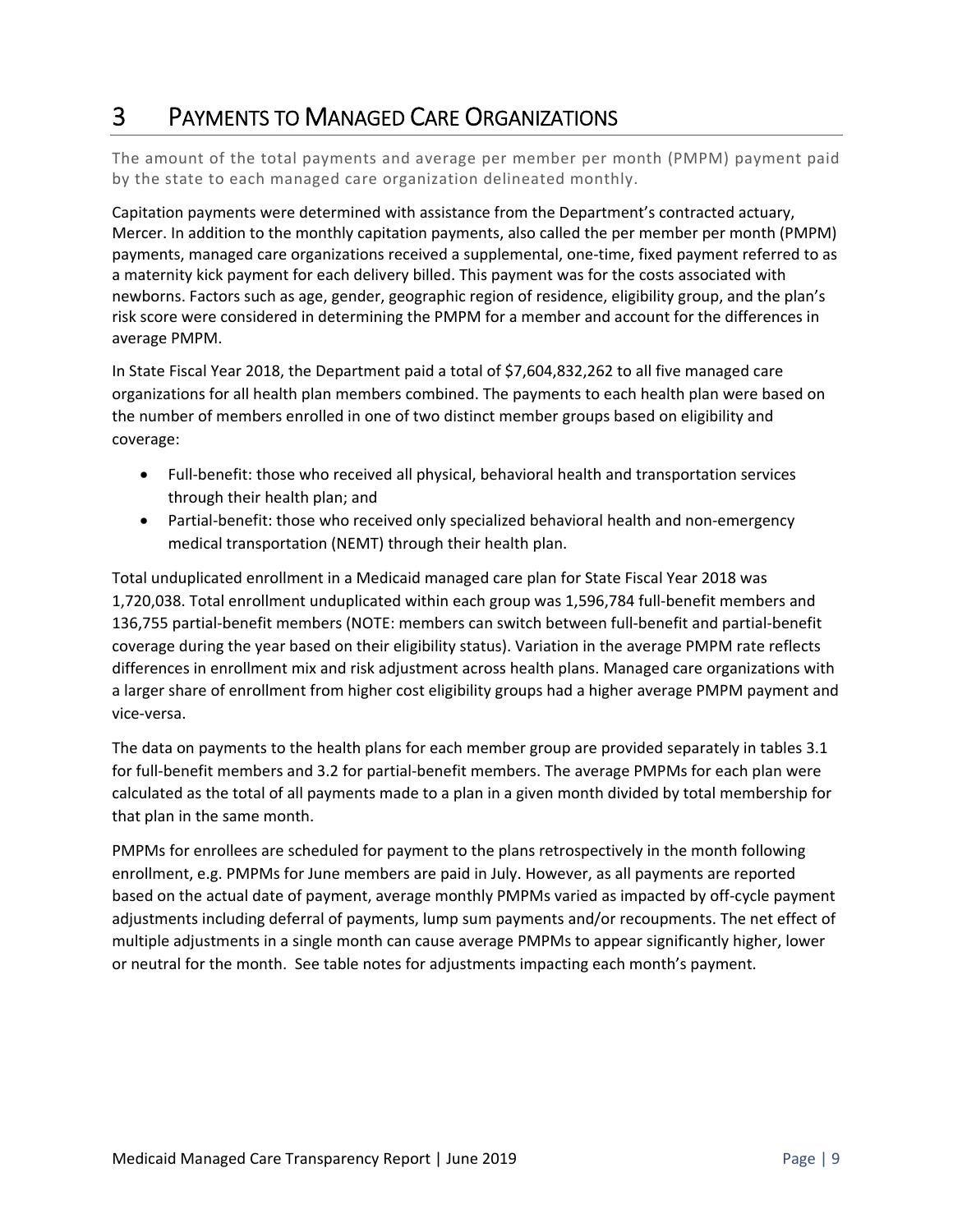|               | <b>ABH</b>      |                | <b>ACLA</b>     |             | HB              |             | <b>LHCC</b>     |                | <b>UHC</b>      |                |
|---------------|-----------------|----------------|-----------------|-------------|-----------------|-------------|-----------------|----------------|-----------------|----------------|
|               | <b>Total</b>    | <b>Average</b> | <b>Total</b>    | Average     | <b>Total</b>    | Average     | <b>Total</b>    | <b>Average</b> | <b>Total</b>    | <b>Average</b> |
|               | <b>Payments</b> | <b>PMPM</b>    | <b>Payments</b> | <b>PMPM</b> | <b>Payments</b> | <b>PMPM</b> | <b>Payments</b> | <b>PMPM</b>    | <b>Payments</b> | <b>PMPM</b>    |
| <b>Jul-17</b> | \$93,648,268    | \$996.28       | \$168,249,409   | \$860.98    | \$184,467,054   | \$836.83    | \$344,032,812   | \$745.39       | \$334,563,225   | \$810.45       |
| <b>Aug-17</b> | \$48,101,658    | \$507.74       | \$86,115,924    | \$440.25    | \$96,820,445    | \$437.12    | \$177,870,191   | \$384.56       | \$167,417,415   | \$403.60       |
| <b>Sep-17</b> | \$48,653,816    | \$514.14       | \$85,035,766    | \$437.60    | \$94,308,463    | \$426.71    | \$179,519,882   | \$390.15       | \$169,166,774   | \$409.46       |
| <b>Oct-17</b> | \$48,973,363    | \$522.31       | \$86,693,571    | \$449.95    | \$96,207,916    | \$431.68    | \$181,472,510   | \$393.34       | \$170,380,572   | \$410.40       |
| <b>Nov-17</b> | \$46,046,661    | \$482.86       | \$83,126,015    | \$429.67    | \$93,678,150    | \$416.30    | \$173,732,224   | \$375.88       | \$162,455,500   | \$389.61       |
| <b>Dec-17</b> | \$49,672,212    | \$515.89       | \$85,335,455    | \$440.56    | \$95,583,312    | \$421.69    | \$181,199,327   | \$392.27       | \$170,700,662   | \$408.79       |
| <b>Jan-18</b> | \$46,784,879    | \$484.91       | \$84,896,509    | \$438.85    | \$100,827,538   | \$442.38    | \$181,607,342   | \$393.25       | \$168,008,705   | \$402.08       |
| <b>Feb-18</b> | \$49,778,606    | \$513.96       | \$87,667,630    | \$454.11    | \$102,636,328   | \$448.08    | \$185,098,011   | \$400.95       | \$177,914,343   | \$425.03       |
| <b>Mar-18</b> | \$50,747,876    | \$522.78       | \$87,673,161    | \$454.62    | \$104,459,224   | \$453.24    | \$185,968,889   | \$403.26       | \$178,883,606   | \$426.55       |
| Apr-18        | \$48,689,458    | \$501.08       | \$86,771,770    | \$451.51    | \$104,107,600   | \$449.45    | \$184,807,347   | \$402.59       | \$179,294,683   | \$427.62       |
| $May-18$      | \$49,373,401    | \$508.24       | \$88,297,203    | \$461.22    | \$105,413,021   | \$453.68    | \$186,344,691   | \$407.35       | \$179,048,604   | \$427.64       |
| $Jun-18$      | \$53,486,258    | \$550.87       | \$76,381,232    | \$400.96    | \$94,599,281    | \$405.54    | \$156,714,466   | \$345.08       | \$160,360,750   | \$384.09       |
| <b>Total</b>  | \$633,956,455   | \$550.98       | \$1,106,243,646 | \$477.10    | \$1,273,108,333 | \$467.68    | \$2,318,367,692 | \$419.62       | \$2,218,194,839 | \$443.48       |

#### **Table 3.1 Total payments and average PMPM for full‐benefit members3 by month, State Fiscal Year 2018**

Source: ISIS and MARS Data Warehouse (MDW). Total payments are from the state accounting system, ISIS. MDW data used to calculate the distribution. Payments reported on a date of payment basis.

Notes ‐ off‐cycle payment adjustments to MCOs for full‐benefit members, State Fiscal Year 2018:

- July-17 Includes Jul-17 PMPM payments and the majority of Jun-17 PMPM payments pushed due to budget constraints in SFY17.
- Jun-18 Includes all Expansion PMPM and majority of Non-Expansion PMPM payments; remaining Jun-18 PMPM payments pushed to Jul-18 due to budget constraints in SFY18.

<sup>&</sup>lt;sup>3</sup> Including the adult expansion population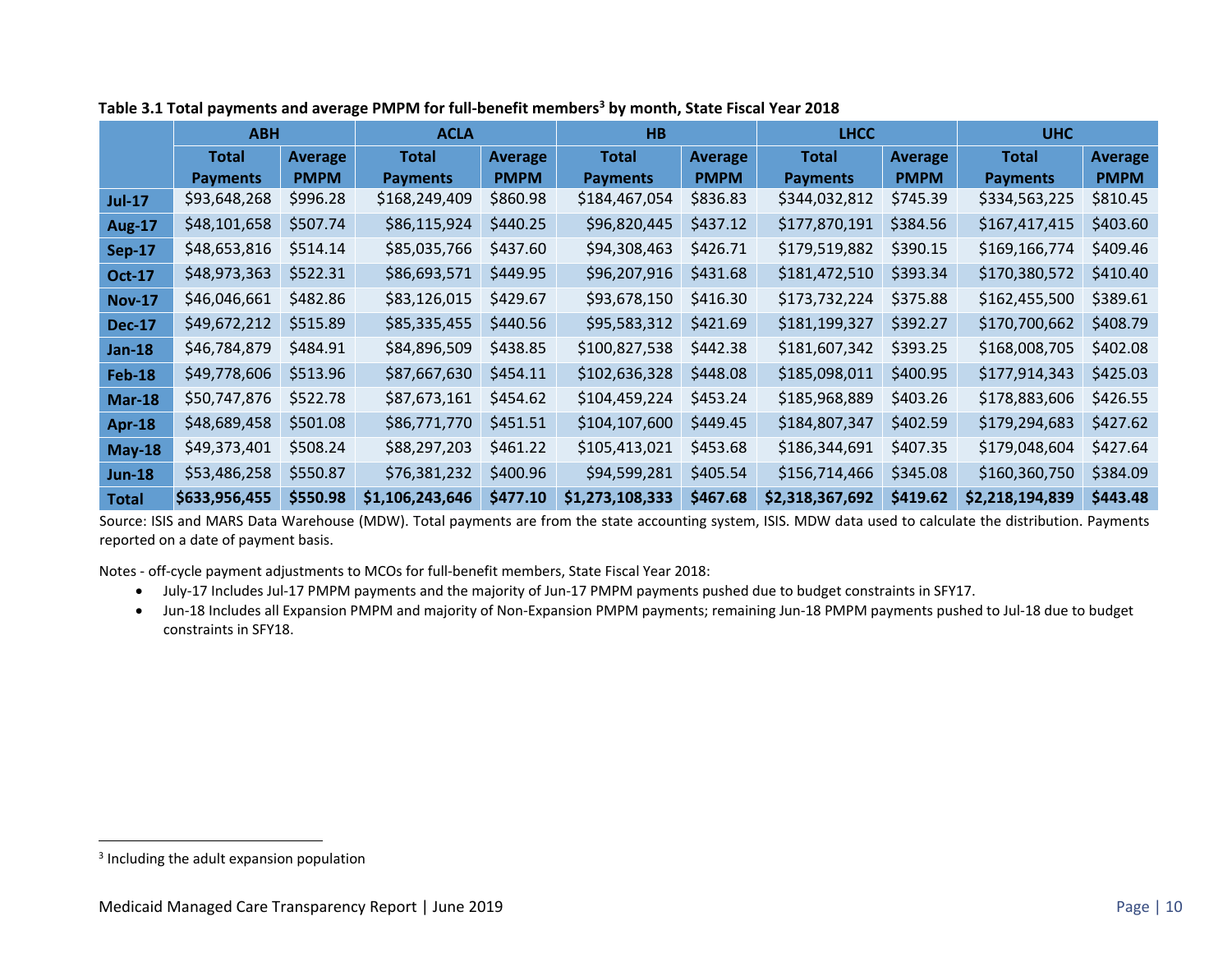|               | <b>ABH</b>      |                | <b>ACLA</b>     |             | HB              |             | <b>LHCC</b>     |         | <b>UHC</b>      |                |
|---------------|-----------------|----------------|-----------------|-------------|-----------------|-------------|-----------------|---------|-----------------|----------------|
|               | <b>Total</b>    | <b>Average</b> | <b>Total</b>    | Average     | Total           | Average     | <b>Total</b>    | Average | Total           | <b>Average</b> |
|               | <b>Payments</b> | <b>PMPM</b>    | <b>Payments</b> | <b>PMPM</b> | <b>Payments</b> | <b>PMPM</b> | <b>Payments</b> | PMPM    | <b>Payments</b> | <b>PMPM</b>    |
| <b>Jul-17</b> | \$1,442,344     | \$66.37        | \$1,454,262     | \$69.32     | \$1,519,206     | \$69.96     | \$1,804,663     | \$72.16 | \$1,895,440     | \$72.73        |
| <b>Aug-17</b> | \$735,270       | \$33.90        | \$727,703       | \$34.68     | \$774,960       | \$35.66     | \$910,887       | \$36.28 | \$947,630       | \$36.27        |
| <b>Sep-17</b> | \$703,497       | \$32.53        | \$695,375       | \$33.19     | \$752,565       | \$34.67     | \$887,961       | \$35.32 | \$937,424       | \$35.85        |
| <b>Oct-17</b> | \$714,525       | \$33.29        | \$712,771       | \$34.15     | \$762,867       | \$35.17     | \$903,378       | \$35.45 | \$943,952       | \$35.96        |
| <b>Nov-17</b> | \$686,484       | \$32.02        | \$683,727       | \$32.80     | \$728,452       | \$33.51     | \$860,908       | \$33.60 | \$902,075       | \$34.24        |
| <b>Dec-17</b> | \$711,639       | \$33.29        | \$708,781       | \$34.10     | \$755,144       | \$34.81     | \$892,455       | \$34.83 | \$935,130       | \$35.47        |
| <b>Jan-18</b> | \$721,642       | \$33.83        | \$718,744       | \$34.64     | \$765,759       | \$35.35     | \$904,999       | \$35.27 | \$948,274       | \$35.96        |
| <b>Feb-18</b> | \$737,773       | \$34.71        | \$734,811       | \$35.51     | \$782,877       | \$36.18     | \$925,229       | \$36.12 | \$969,472       | \$36.76        |
| <b>Mar-18</b> | \$766,857       | \$36.22        | \$763,778       | \$36.92     | \$813,738       | \$37.68     | \$961,703       | \$37.50 | \$1,007,689     | \$38.27        |
| <b>Apr-18</b> | \$704,107       | \$33.33        | \$700,809       | \$34.02     | \$746,474       | \$34.66     | \$892,741       | \$34.84 | \$943,172       | \$35.82        |
| $May-18$      | \$807,501       | \$38.41        | \$811,733       | \$39.45     | \$875,740       | \$40.70     | \$1,060,017     | \$41.34 | \$1,098,567     | \$41.71        |
| $Jun-18$      | \$953,649       | \$45.48        | \$983,543       | \$47.91     | \$1,067,214     | \$49.59     | \$1,331,018     | \$52.02 | \$1,370,194     | \$51.93        |
| <b>Total</b>  | \$9,685,288     | \$37.80        | \$9,696,037     | \$38.90     | \$10,344,997    | \$39.83     | \$12,335,958    | \$40.35 | \$12,899,017    | \$40.89        |

Source: ISIS and MARS Data Warehouse (MDW). Total payments are from the state accounting system, ISIS. MDW data used to calculate the distribution. Payments reported on a date of payment basis.

Notes ‐ off‐cycle payment adjustments to MCOs for partial‐benefit members, State Fiscal Year 2018:

● July-17 Includes Jul-17 PMPM payments and the majority of Jun-17 PMPM payments pushed due to budget constraints in SFY17.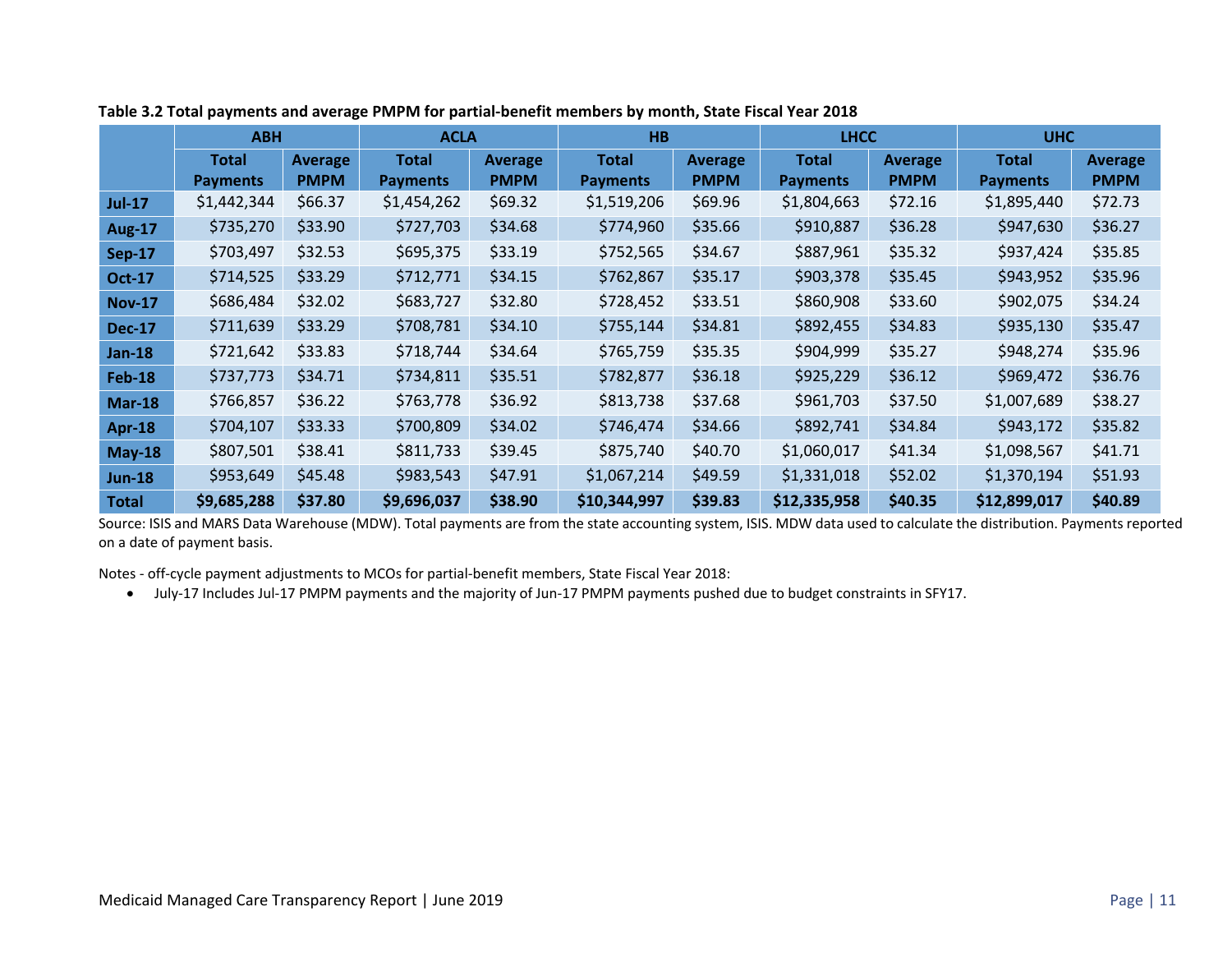Capitation payments to MCNA for the dental benefit program were based on the number of Medicaid enrollees eligible for and enrolled in the dental program for the month and were paid during the month of enrollment, i.e., June enrollment paid for in July. Table 3.3 below shows the total payments the Department made to MCNA and the average PMPM for each month for State Fiscal Year 2018.

|               | <b>MCNA Dental</b>    |                     |  |  |  |  |  |  |
|---------------|-----------------------|---------------------|--|--|--|--|--|--|
|               | <b>Total Payments</b> | <b>Average PMPM</b> |  |  |  |  |  |  |
| <b>Jul-17</b> | \$27,604,192          | \$18.39             |  |  |  |  |  |  |
| <b>Aug-17</b> | \$13,866,846          | \$9.21              |  |  |  |  |  |  |
| <b>Sep-17</b> | \$13,844,797          | \$9.23              |  |  |  |  |  |  |
| <b>Oct-17</b> | \$13,869,100          | \$9.23              |  |  |  |  |  |  |
| <b>Nov-17</b> | \$13,854,412          | \$9.18              |  |  |  |  |  |  |
| <b>Dec-17</b> | \$13,760,969          | \$9.10              |  |  |  |  |  |  |
| $Jan-18$      | \$13,760,582          | \$9.09              |  |  |  |  |  |  |
| Feb-18        | \$13,831,357          | \$9.13              |  |  |  |  |  |  |
| <b>Mar-18</b> | \$13,807,923          | \$9.11              |  |  |  |  |  |  |
| Apr-18        | \$13,685,176          | \$9.04              |  |  |  |  |  |  |
| <b>May-18</b> | \$13,688,775          | \$9.05              |  |  |  |  |  |  |
| <b>Jun-18</b> | \$13,664,164          | \$9.07              |  |  |  |  |  |  |
| <b>Total</b>  | \$179,238,293         | \$9.90              |  |  |  |  |  |  |

**Table 3.3 Total payments and average PMPM for dental benefit program members by month, State Fiscal Year 2018** 

Source: ISIS and MARS Data Warehouse (MDW). Total payments are from the state accounting system, ISIS. MDW data used to calculate the distribution. Payments reported on a date of payment basis.

Notes ‐ off‐cycle payment adjustments to MCNA for dental benefit program, State Fiscal Year 2018:

● Jul-17 Includes Jun-17 and Jul-17 payments.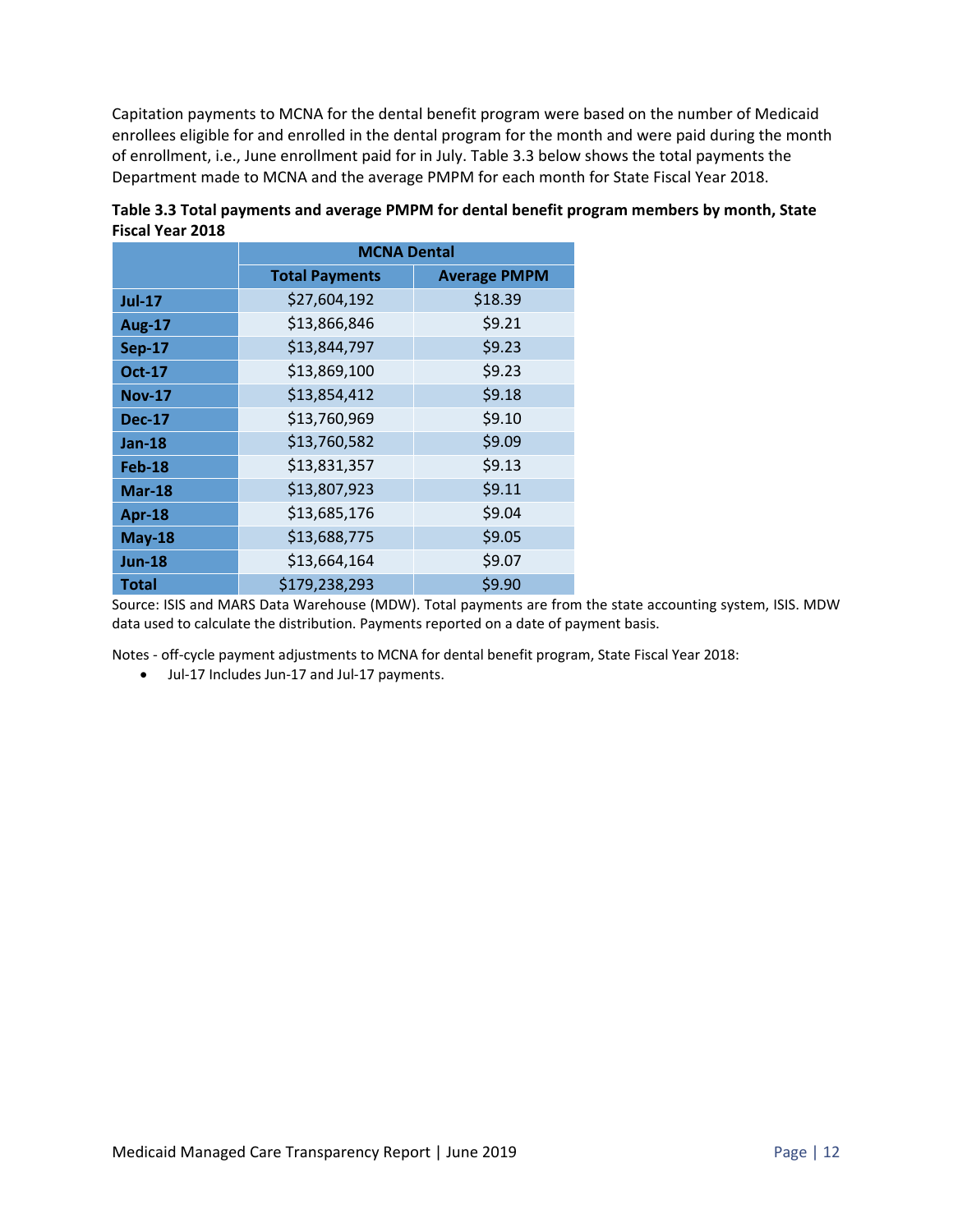### 4 NUMBER OF HEALTHCARE PROVIDERS

The total number of healthcare providers contracted to provide healthcare services for each managed care organization delineated by provider type, provider taxonomy code and parish.

Timely access to necessary healthcare for Medicaid members is an important goal of the Medicaid Managed Care Program. Contracts with the health plans required them to maintain minimum ratios of contracted providers to enrollees for both primary care and specialty physicians. The Department conducted ongoing monitoring of the number of contracted providers in each health plan and required plans to submit geo‐spatial analyses with provider locations. The Department received the total number of contracted providers for each health plan through weekly provider network registries submitted by the plans. It is important to note that the total number of healthcare providers contracting with a health plan cannot be used in isolation as an indicator of network adequacy and member access. Provider networks may consist of both in‐state and out‐of‐state providers, and some contracted providers may limit the number of health plan enrollees they will see, or have "closed their panels" to new plan members, in order to maintain access and quality of care to current clients. Section 6 includes data on providers with closed panels. Appendix I lists contracted providers by provider type, provider taxonomy, and parish. It should be noted, however, that the unduplicated totals in tables 4.1 and 4.2 below will not match the provider totals in Appendix I as providers can enroll as more than one provider type, taxonomy, and in more than one parish.

Per contract requirements, the health plans submitted a registry of all providers that have contracted with the health plan, as well as any provider who was not in‐network but was paid for services as an out of network provider or under a single case agreement. As specified in the authorizing legislation, the data reported in sections 4, 5 and 6 of this report are for contracted providers to reflect the in‐network capacity of each health plan. Based on LDH findings and data user recommendations for improving the utility of this data set, the methodology for compilation of network providers was refined in 2017 to exclude out-of-state providers, unless they were located in a county directly bordering Louisiana. This is considered more reflective of local accessibility and is consistent with 2017 reporting. Contracted provider counts are presented in tables 4.1 and 4.2 below.

#### Table 4.1 Total unduplicated<sup>4</sup> count of contracted providers by health plan, State Fiscal Year 2018

|                                         | $\mathsf{ABH}^5$ | ACLA   | HВ     | <b>LHCC</b> | UHC    |
|-----------------------------------------|------------------|--------|--------|-------------|--------|
| Total Contracted Providers <sup>6</sup> | 10,407           | 23.392 | 20.610 | 27.783      | 26.308 |
| $\sim$                                  |                  |        |        |             |        |

Source: LDH MARS Data Warehouse, June 29, 2018 Provider Registry

#### Table 4.2 Total unduplicated<sup>3</sup>count of contracted providers in DBPM, State Fiscal Year 2018

|                                               | <b>MCNA Dental</b> |
|-----------------------------------------------|--------------------|
| <b>Total Contracted Providers<sup>6</sup></b> | 1,575              |

Source: LDH MARS Data Warehouse, June 29, 2018 Provider Registry

<sup>&</sup>lt;sup>4</sup> Individual provider counts for each plan are unduplicated by National Provider Identifier (NPI) numbers; however, some provider groups or facilities (e.g. hospitals, labs) may have multiple NPIs for their multiple functions and therefore may be counted multiple times.

<sup>&</sup>lt;sup>5</sup> Counts are reflective of data reported in the Provider Registry; however, it is noted that post 6/29/18 ABH discovered reporting errors resulting in an under reporting of their network providers.

<sup>&</sup>lt;sup>6</sup> In state or border county only.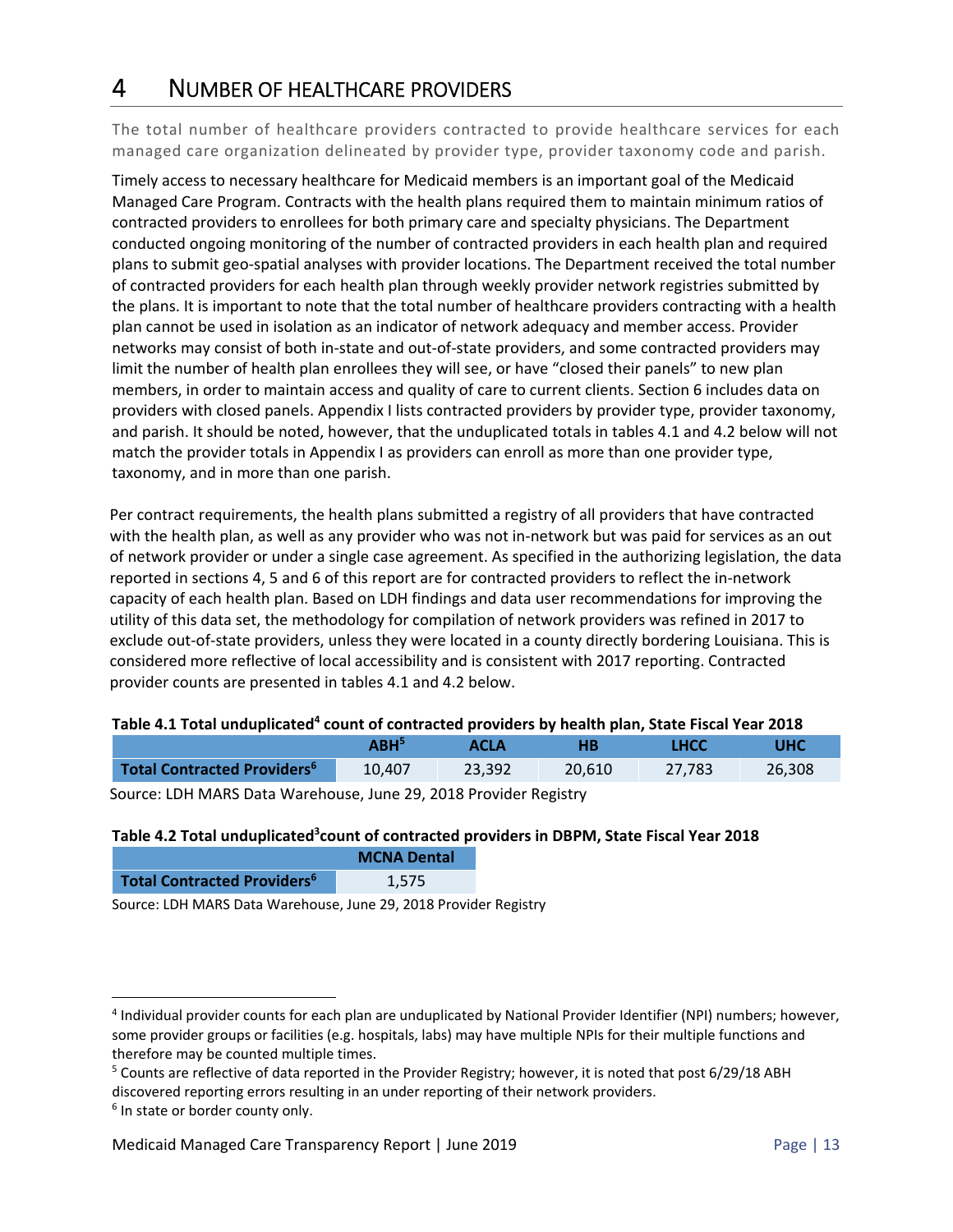### 5 PRIMARY CARE SERVICE PROVIDERS

The total number of providers contracted to provide healthcare services for each managed care organization that provides primary care services and submitted at least one claim for payment for services rendered to an individual enrolled in the health plan delineated by provider type, provider taxonomy code and parish.

Consistent with the methodology used to identify the total number of contracted providers in Section 4, the methodology for identifying contracted primary care providers was refined in 2017 to exclude out‐ of-state-providers, unless they are located in a county directly bordering Louisiana. The listing of contracted primary care providers (PCPs) for each health plan was then matched to the encounter file to determine those PCPs who submitted at least one claim for service during State Fiscal Year 2018. The corresponding claims were further limited to the following specialty types: 01‐General Practice, 08‐ Family Practice, 37‐Pediatrics, 41‐Internal Medicine, 42‐Federally Qualified Health Center, Clinic or Group Practice, 79‐Nurse Practitioner, and 94 –Rural Health Clinic.

Total unduplicated provider counts for State Fiscal Year 2018 are presented in table 5.1. Appendix II lists primary care providers with at least one claim by provider type, provider taxonomy and parish. It should be noted, however, that the unduplicated totals in table 5.1 below will not match the provider totals in Appendix II as PCPs can enroll as more than one provider type, under multiple taxonomies, and in more than one parish.

|                               | Table 5.1 Total unduplicated <sup>7</sup> contracted primary care providers with at least one claim, |
|-------------------------------|------------------------------------------------------------------------------------------------------|
| <b>State Fiscal Year 2018</b> |                                                                                                      |

|                                      | $ABH^{8,9}$ | <b>ACLA</b> | HВ    | <b>LHCC</b> | <b>UHC</b> |
|--------------------------------------|-------------|-------------|-------|-------------|------------|
| <b>Total Contracted PCPs</b>         | 1.966       | 3.759       | 2.186 | 4.223       | 2.905      |
| PCPs with at least one claim         | 1.509       | 2.599       | 1.658 | 2.508       | 2.304      |
| Percent PCPs with at least one claim | 76.8%       | 69.1%       | 75.8% | 59.4%       | 79.3%      |

Source: MARS Data Warehouse, June 29, 2018 Provider Registry

No data are reported for MCNA, as dental providers are not considered within the definition of primary care providers.

<sup>&</sup>lt;sup>7</sup> Individual provider counts for each plan are unduplicated by National Provider Identifier numbers; however, some provider groups or clinics may have multiple National Provider Identifier numbers for their multiple functions and therefore may be counted multiple times

<sup>&</sup>lt;sup>8</sup> Counts are reflective of data reported in the Provider Registry; however, it is noted that post 6/29/18 ABH discovered reporting errors resulting in an under reporting of their network providers.

<sup>&</sup>lt;sup>9</sup> Counts are reflective of data reported in the Provider Registry; however, it is noted that post 6/29/18 ABH discovered reporting errors resulting in an under reporting of their network providers.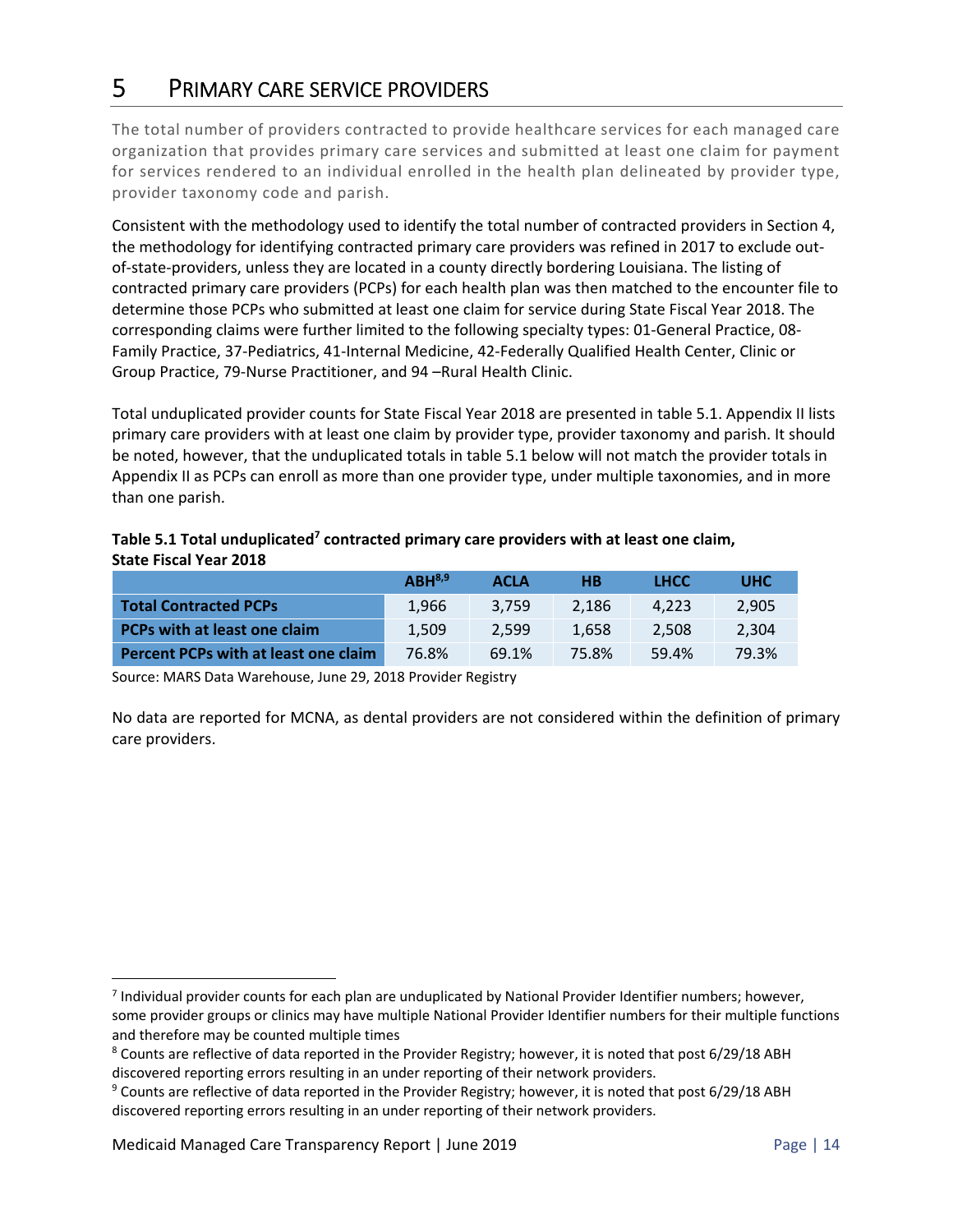### 6 CONTRACTED PROVIDERS WITH A CLOSED PANEL

The total number of providers contracted to provide healthcare services for each managed care organization that has a closed panel for any portion of the reporting period delineated by provider type, provider taxonomy code and parish.

Based on recommendations from Myers and Stauffer, the methodology was modified beginning with the 2017 report to limit closed panel status to primary care providers only. This is consistent with currently available data and industry standards that only PCPs have defined panels. The Department continues to work with health plans, provider groups and other data users to improve the data available for monitoring health plan network accessibility.

Primary care providers that contracted with health plans had the option to close their panels, or stop accepting new patients, under certain circumstances such as ensuring quality of care for members. Each health plan had its own policy on which providers could close their panels and when a panel could be closed, how to inform the health plan when a panel is closed or reopened, and how closed panels were tracked. For example, a health plan may have capped physician panels at 2,500 patients so that appropriate care and time was given to each person during their appointment.

Data for the providers with a closed panel on June 29, 2018, were extracted by the Department from provider registry files maintained in the MARS data warehouse. Table 6.1 shows the number of primary care providers with a closed panel by health plan as of June 29, 2018. Additional data by provider type, taxonomy and parish can be found in Appendix III. The unduplicated totals in table 6.1 below do not necessarily equate to the provider totals in Appendix III as providers can enroll as more than one provider type, under multiple taxonomies, and in more than one parish.

#### Table 6.1 Unduplicated<sup>10</sup> contracted primary care providers with a closed panel, June 30, 2017

|                                 | $\Delta$ RH <sup>11,12</sup> | <b>ACLA</b> | НB  | LHCC |  |  |  |  |
|---------------------------------|------------------------------|-------------|-----|------|--|--|--|--|
| <b>PCPs with a Closed Panel</b> | 61                           | 990         | 507 |      |  |  |  |  |
|                                 |                              |             |     |      |  |  |  |  |

Source: MARS Data Warehouse: June 29, 2018 Provider Registry

<sup>&</sup>lt;sup>10</sup> Individual provider counts for each plan are unduplicated by National Provider Identifier numbers; however, some provider groups or clinics may have multiple National Provider Identifier numbers for their multiple functions and therefore may be counted multiple times.

<sup>&</sup>lt;sup>11</sup> Counts are reflective of data reported in the Provider Registry; however, it is noted that post 6/29/18 ABH discovered reporting errors resulting in an under reporting of their network providers.

<sup>&</sup>lt;sup>12</sup> Counts are reflective of data reported in the Provider Registry; however, it is noted that post 6/29/18 ABH discovered reporting errors resulting in an under reporting of their network providers.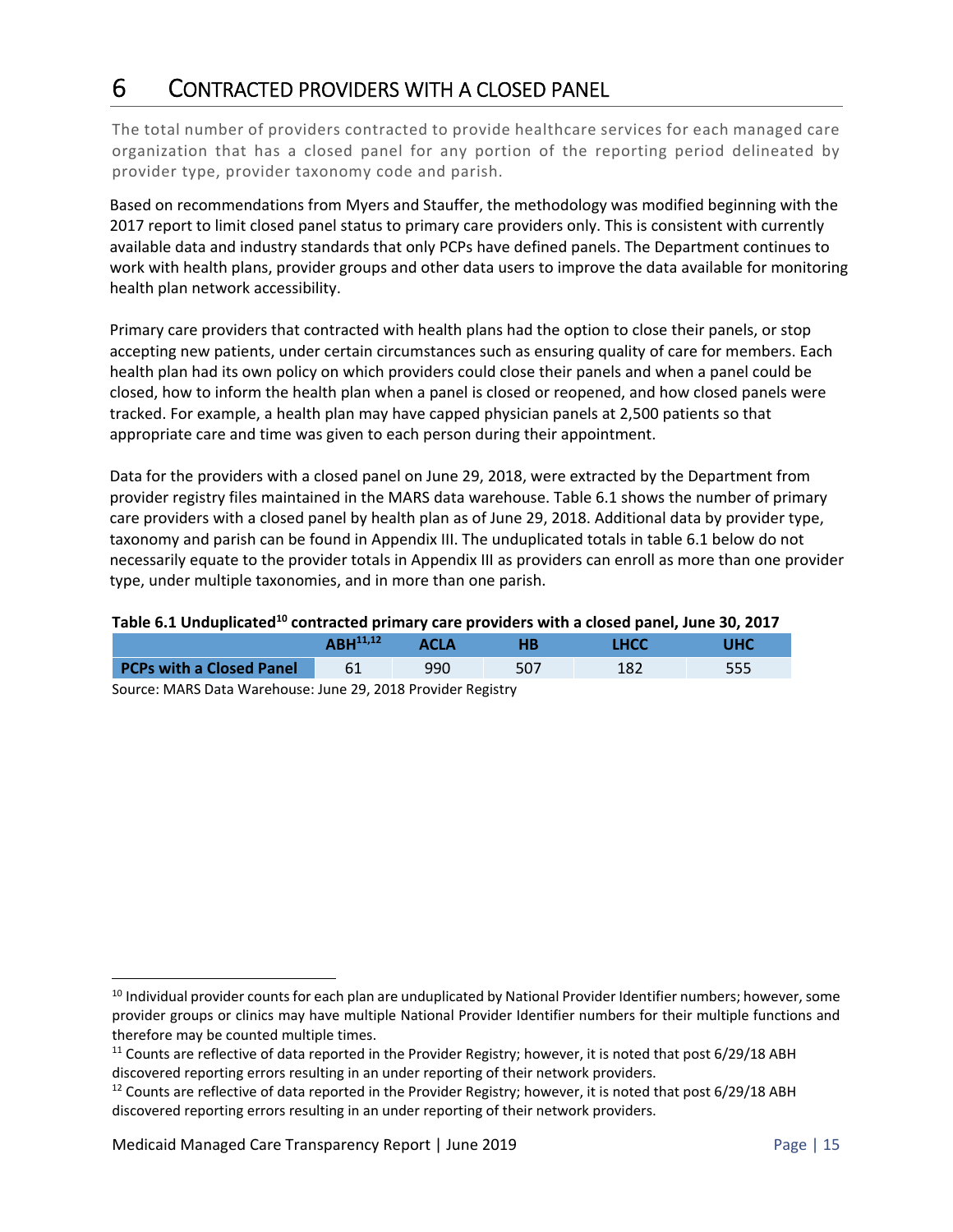## 7 MEDICAL LOSS RATIO

The medical loss ratio of each managed care organization and the amount of any refund to the state for failure to maintain the required medical loss ratio.

Federal regulations and health plan contracts required that a minimum of 85% of payments made by the Department for Louisiana Medicaid members be used to reimburse providers for services or certain specified purposes related to quality improvement and health information technology costs. This is known as the medical loss ratio (MLR).

Health plans are required to submit audited annual MLR reports summarizing how the plans spent their capitation payments, for each calendar year. The methodology established by the Department to calculate the annual MLR was adapted from the methodology CMS established for calculating MLR by commercial health plans. This methodology may differ from the methodology used by health plans in quarterly filings to the Department of Insurance and shareholders.

The MLR data presented are based on the independent auditor's reports prepared by Myers and Stauffer for the Adjusted Medical Loss Ratio Rebate Calculation for each of the five prepaid health plans for the calendar year ending on December 31, 2017, for the non‐expansion population only. In CY 2017 all health plans met the 85% minimum ratio and no rebates to the Department were required. The audited reports for 2017 are posted on the Medicaid website at http://ldh.la.gov/index.cfm/page/2142.

|                                                      | <b>ABH</b>    | <b>ACLA</b>   | <b>HB</b>     | <b>LHCC</b>     | <b>UHC</b>      |  |  |  |  |
|------------------------------------------------------|---------------|---------------|---------------|-----------------|-----------------|--|--|--|--|
| <b>Adjusted YTD MLR</b><br><b>Capitation Revenue</b> | \$227,628,995 | \$610,762,192 | \$663,767,580 | \$1,333,921,095 | \$1,144,339,182 |  |  |  |  |
| <b>Total Adjusted MLR</b><br><b>Expense</b>          | \$218,782,956 | \$569,626,666 | \$617,809,370 | \$1,213,152,260 | \$1,067,999,956 |  |  |  |  |
| <b>MLR Percentage</b><br><b>Achieved</b>             | 96.1%         | 93.3%         | 93.1%         | 90.9%           | 93.3%           |  |  |  |  |
| <b>Dollar Amount of</b><br><b>Rebate Required</b>    | \$0           | \$0           | \$0           | \$0             | \$0             |  |  |  |  |

#### **Table 7.1 Medical loss ratios (MLR) non‐expansion population, Calendar Year 2017**

Source: MSLC Audited Medical Loss Ratio Reports

#### **Table 7.2 Breakdown of total adjusted MLR expense non‐expansion population, Calendar Year 2017**

|                                             | <b>ABH</b>    | <b>ACLA</b>   | НB            | <b>LHCC</b>     | <b>UHC</b>      |
|---------------------------------------------|---------------|---------------|---------------|-----------------|-----------------|
| <b>Patient Care</b>                         | \$215,978,663 | \$559,311,463 | \$603,872,889 | \$1,201,836,536 | \$1,050,704,594 |
| <b>Quality Improvement</b>                  | \$2,804,293   | \$7,892,116   | \$11,148,592  | \$11,315,724    | \$14,139,326    |
| <b>Information Technology</b>               | \$0           | \$2,303,874   | \$2,787,889   | \$0             | \$3,156,036     |
| Other $13$                                  | \$0\$         | \$119,213     | \$0           | \$0             | \$0             |
| <b>Total Adjusted MLR</b><br><b>Expense</b> | \$218,782,956 | \$569,626,666 | \$617,809,370 | \$1,213,152,260 | \$1,067,999,956 |

Source: MSLC Audited Medical Loss Ratio Reports

In a separate report, the MCO data for the initial expansion population MLR calculations was submitted in March of 2018 for the 18 months July 1, 2016 through December 31, 2017. Once Myers and Stauffer has completed its review, the audited reports will be available on the Medicaid website at http://ldh.la.gov/index.cfm/page/2142.

<sup>&</sup>lt;sup>13</sup> External quality review related expenditures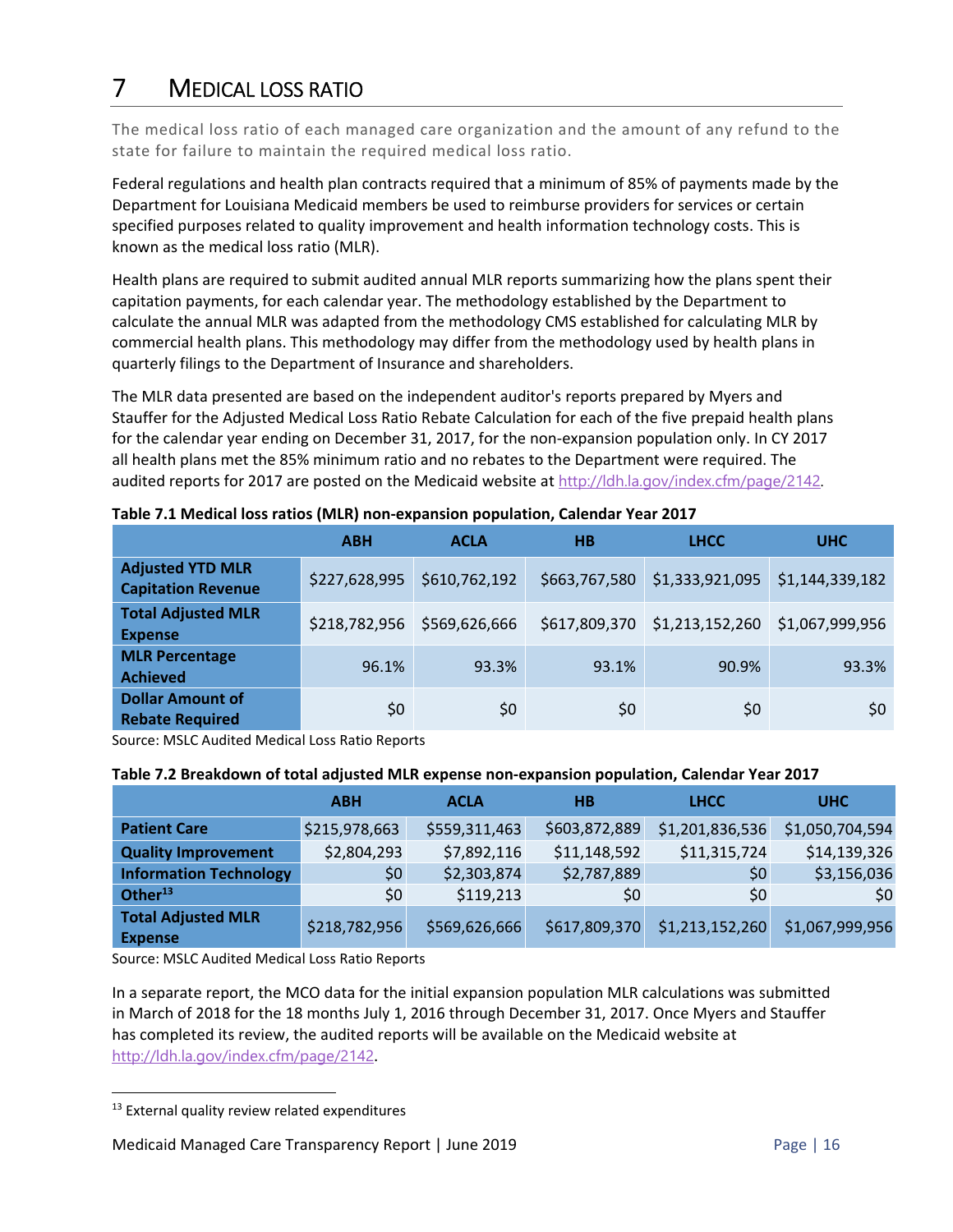### 8 EXTERNAL QUALITY REVIEW

A copy of the annual external quality review technical report produced pursuant to 42 DFR 438.364.

To provide for greater efficiency and consistency in reporting Medicaid managed care outcomes, Act 428 of the 2018 regular session of the Louisiana Legislature amended the reporting requirements of this report to provide the information on outcomes by reference to the external quality review technical reports.

CMS requires that state agencies contract with an External Quality Review Organization (EQRO) to conduct an annual external quality review (EQR) of the services provided by contracted Medicaid MCOs. This EQR must include an analysis and evaluation of aggregated information on quality, timeliness and access to the health care services that an MCO furnishes to Medicaid enrollees.

In order to comply with these requirements, the Department contracts with an EQRO to assess and report the impact of its Medicaid managed care program, the Healthy Louisiana Program, and each of the participating MCOs on the accessibility, timeliness and quality of services.

Among a variety of processes and measures reviewed by the EQRO, each annual report contains two years of data on 31 standard HEDIS® measures as compared to the Quality Compass® South Central Medicaid Benchmark and the most current Healthy Louisiana average.

The technical reports are available on line at http://www.ldh.la.gov/index.cfm/page/3176.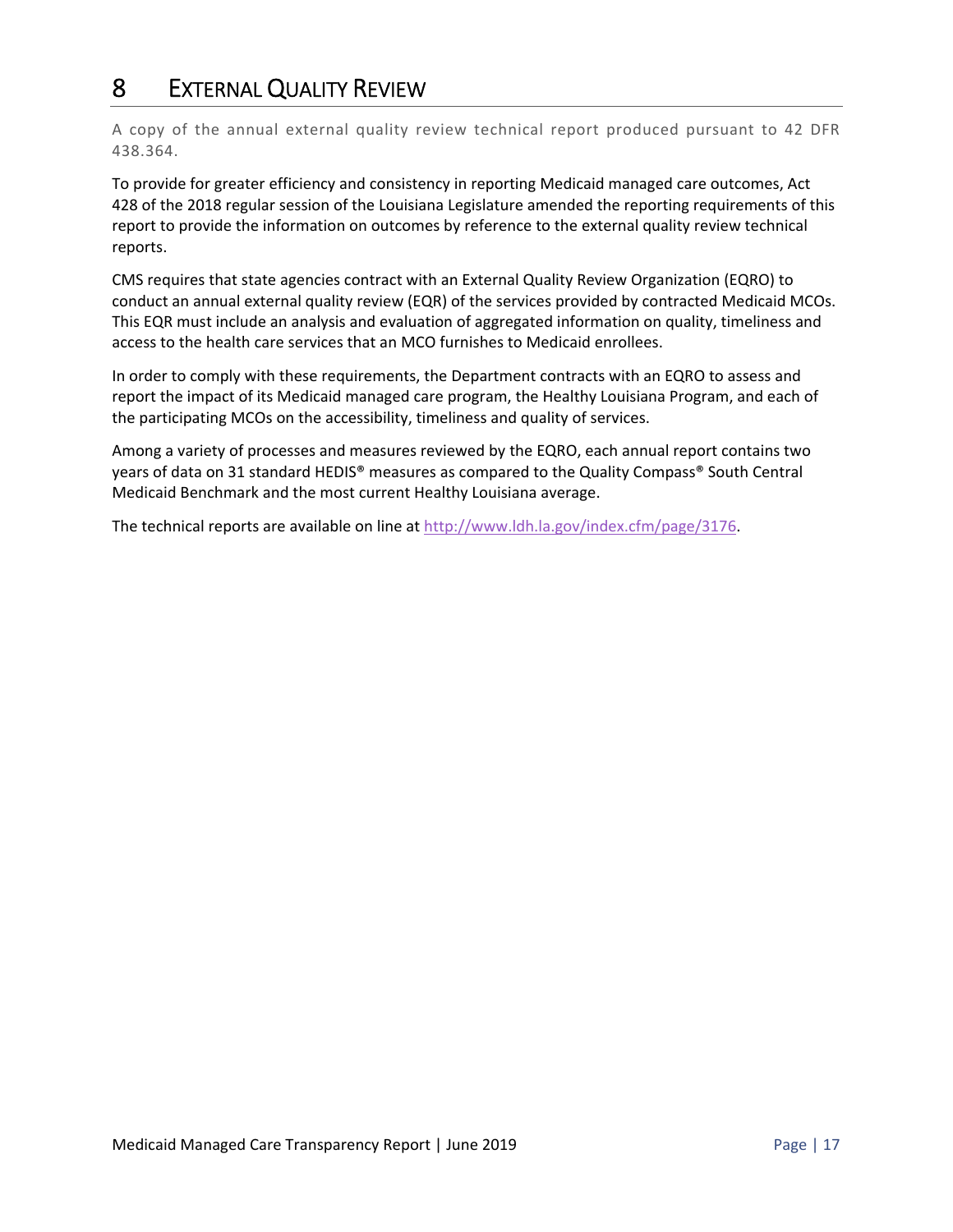### 9 MEMBER AND PROVIDER SATISFACTION SURVEYS

A copy of the member and provider satisfaction survey reports for each managed care organization.

Member and provider satisfaction are measures of a patient's experience of care. Member satisfaction with their healthcare, which is considered an important component in managed care quality, can be defined as how members value and regard their care. The Department and health plans can use member and provider satisfaction data to improve services.

#### **Member Satisfaction Survey**

Member satisfaction surveys are questionnaires used to determine the overall level of satisfaction with the health plan and its providers. While an important tool in monitoring, a number of biases can affect the findings, such as non-response, the mode of administration, the timing of survey and the response format. To reduce bias and variation, health plan contracts were precise concerning the following:

- the survey instrument had to be the most recent version of the Consumer Assessment of Healthcare Providers and Systems (CAHPS) at the time the survey was conducted;
- the survey had to be administered by a vendor accredited by the National Committee for Quality Assurance (NCQA) to perform CAHPS surveys;
- separate surveys had to be conducted and results reported for adults, children and children with chronic conditions; and
- topics included in the survey had to include getting needed care, getting care quickly, how well doctors communicate, health plan customer service and global ratings.

The Department required health plans to submit an annual member satisfaction survey report. In addition to reporting results to the Department, survey results were also collected by NCQA as part of its accreditation program and reviewed by the EQRO. As an example of the data available, a comparison of 2018 CAHPS survey results for two core measures on access to care and health plan satisfaction are presented in Figure 9.1 below. The full member survey reports for each health plan can be found in Appendix IV: Member Satisfaction Surveys.





Source: 132 Member Satisfaction Surveys

Chronic Care Condition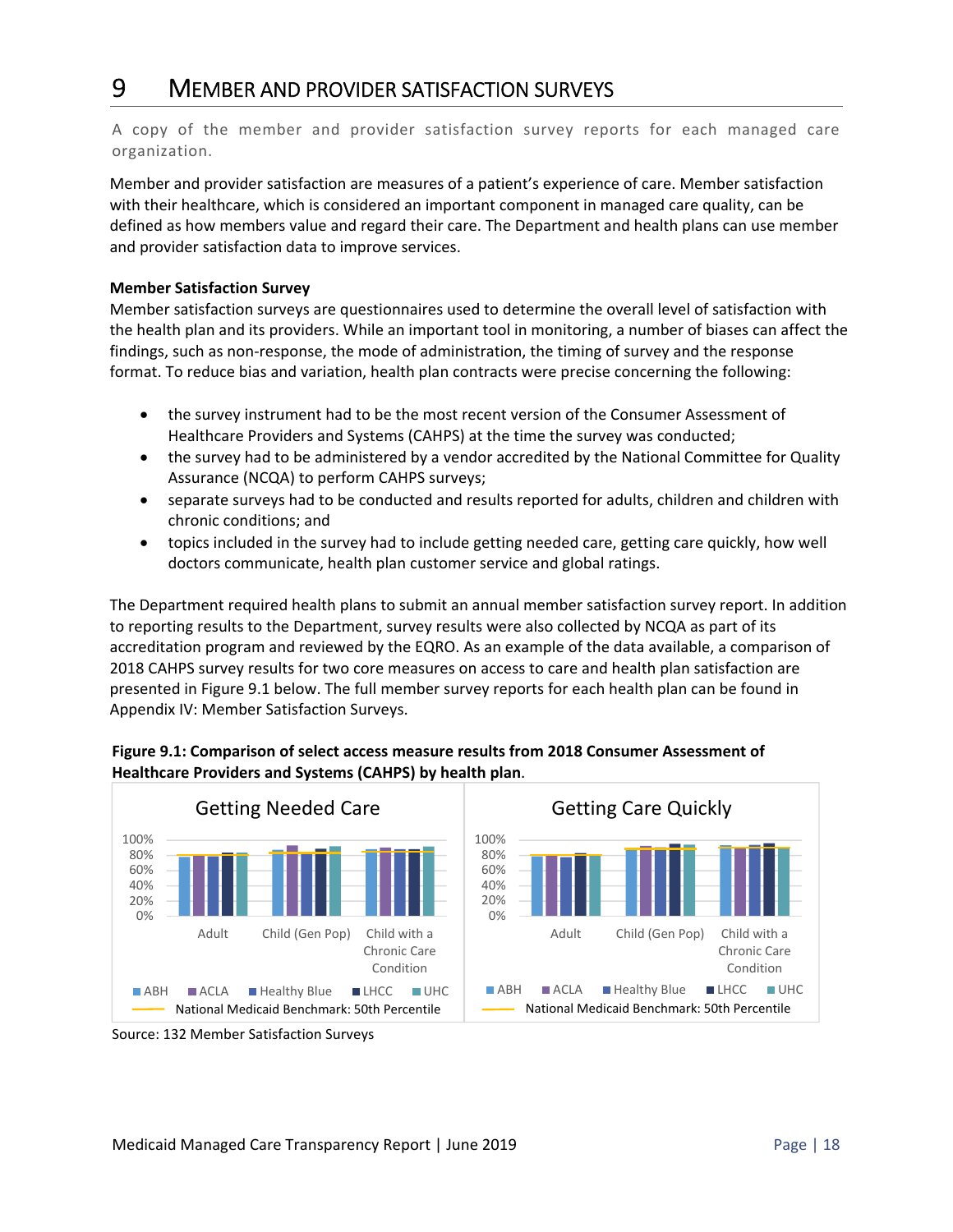#### **Provider Satisfaction Survey**

Unlike member satisfaction, there are no national standard survey instruments for a provider satisfaction assessment; however, each health plan is contractually required to conduct an annual assessment of providers to determine the level of satisfaction and identify areas for improvement. Each health plan is responsible for the development and implementation of a survey instrument that must cover key areas including provider enrollment, education and complaints; utilization management processes; claims processing and reimbursement; and, for primary care providers, availability of technical assistance in creating patient‐centered medical homes. Per contract requirements, the Department approved both the survey instrument and methodology for each health plan. The Calendar Year 2017 provider satisfaction survey reports for each managed care entity are provided in Appendix V.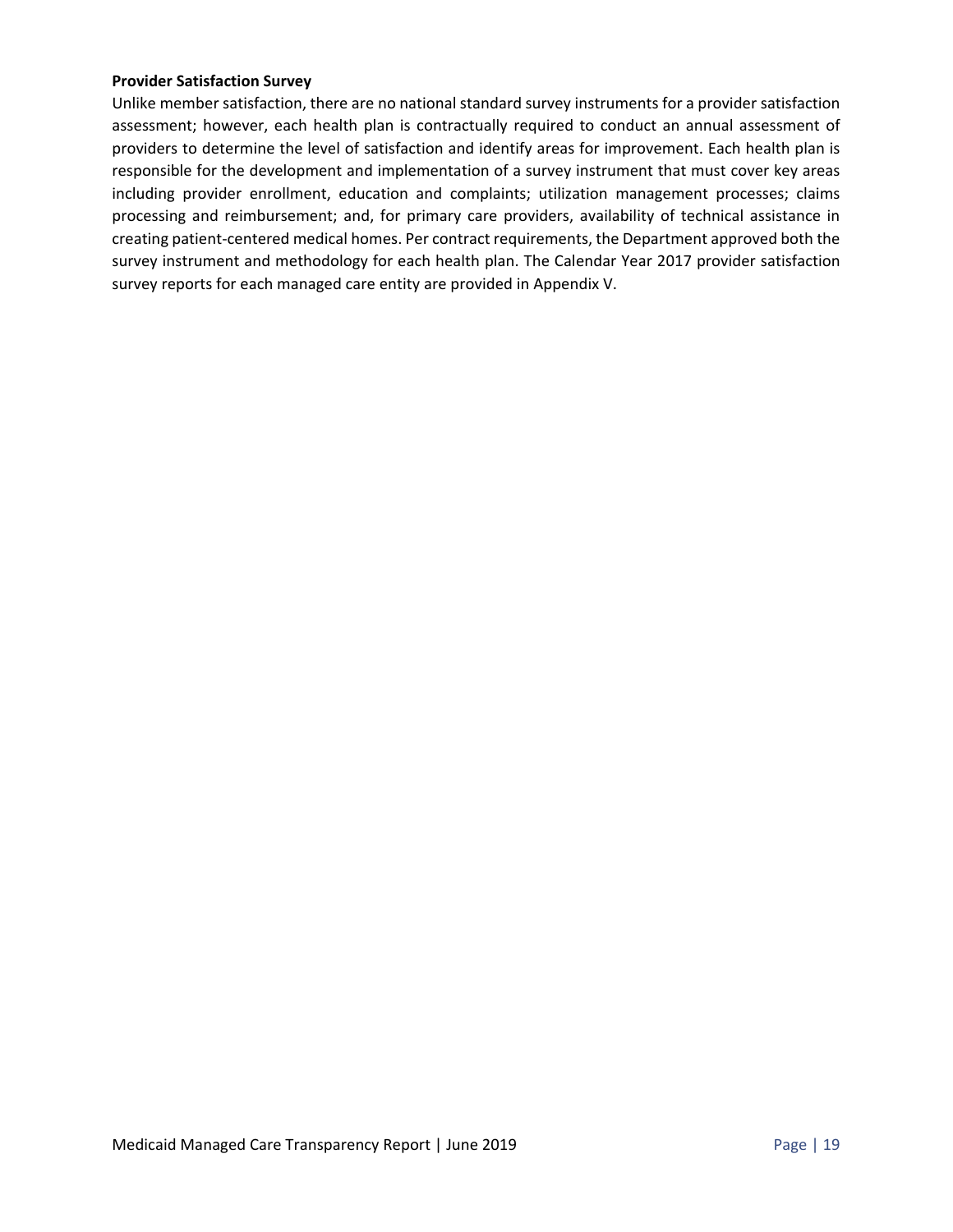### 10 AUDITED FINANCIAL STATEMENTS

A copy of the annual audited financial statements for each managed care organization. The financial statements shall be those of the managed care organization operating in Louisiana and shall not be those financial statements of any parent or umbrella organization.

Financial statements are an important tool for financial oversight of Medicaid managed care entities. They provide critical information for assessing a company's financial condition, including but not limited to profitability and solvency. The Securities and Exchange Commission (SEC) requires that all publicly held entities must file audited annual financial statements. Third party auditors independently evaluated whether a company's financial statements were prepared in accordance with generally accepted accounting principles (GAAP) and presented a fair picture of the financial position and performance of the company.

Further, the Department required Medicaid managed care entities (MCOs and DBPM) to have a license or certificate of authority issued by the Louisiana Department of Insurance (DOI) to operate as Medicaid risk‐ bearing entities pursuant to Title 22:1016 of the Louisiana Revised Statutes.

The full financial statements for each plan can be found in Appendix VI. The statements are for Calendar Year 2017, which were reported during State Fiscal Year 2018.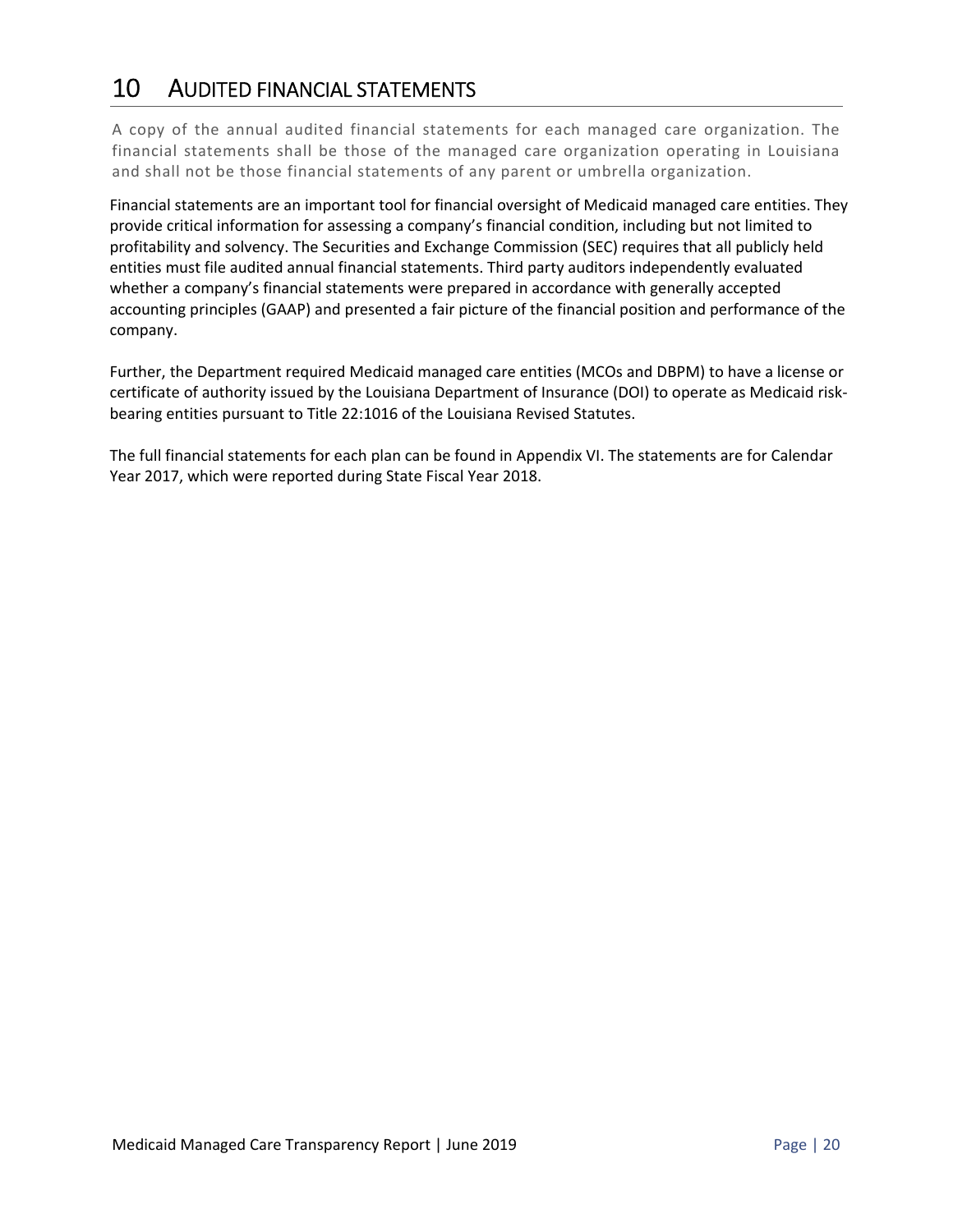### 11 SANCTIONS LEVIED BY THE DEPARTMENT

A brief factual narrative of any sanctions levied by the Department of Health against a managed care organization.

Actions or inactions by the Medicaid managed care entities that are subject to sanction by the Department are specified in 42 CFR §438.700, et seq., and delineated in the LDH Medicaid managed care contracts. In State Fiscal Year 2018, there were no sanctions levied against any of the Medicaid managed care entities.

In addition to sanctions, the Department may take other administrative actions, require corrective action, or impose monetary penalties for non‐compliance issues that are not specifically subject to issuance of a sanction. Additional information on actions taken or penalties imposed is posted on the Department's website, http://new.dhh.louisiana.gov/index.cfm/page/1610.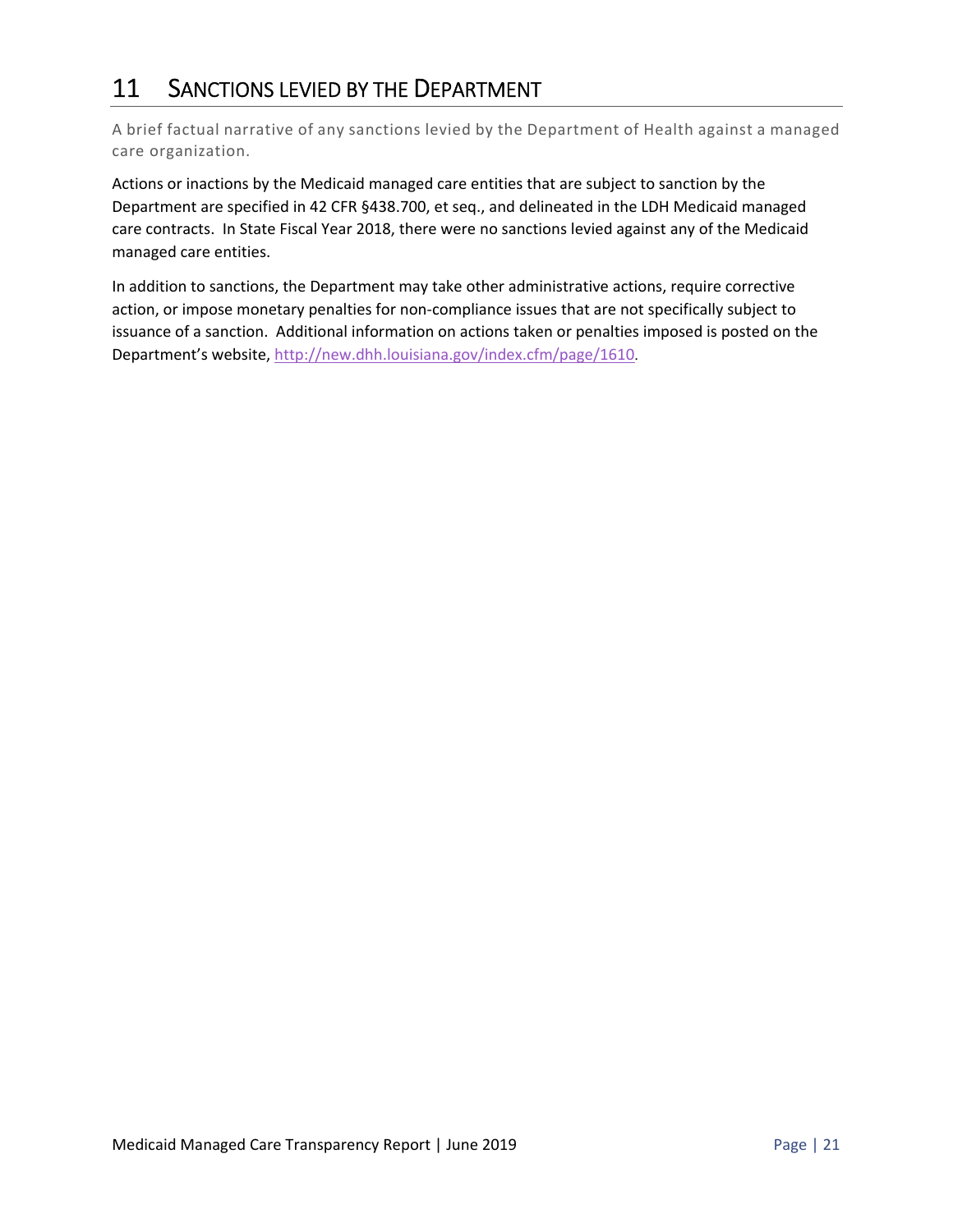### 12 DENTAL BENEFIT HEALTH OUTCOMES

For managed care organizations that administer dental benefits, a comparison of oral health outcomes that includes but is not limited to the percentage of eligible patients that saw a dentist in that fiscal year as well as the following rates of procedures performed on those who saw a dentist:

- Adult oral prophylaxis
- Child oral prophylaxis
- Dental sealants
- Fluoride varnish
- Amalgam fillings
- Composite fillings
- Stainless steel crowns
- Extractions of primary teeth
- Extractions of permanent teeth
- Pulpotomies performed on primary teeth
- Root canals performed on permanent teeth

#### **MCNA EPSDT Program**

The EPSDT Dental Program is designated for enrollees under the age of 21. The EPSDT Dental Program, administered by MCNA, covers certain diagnostic, endodontic, periodontic, removable prosthodontic, maxillofacial prosthetic, oral and maxillofacial surgery, orthodontic, adjunctive general services, preventive, and maintenance and restoration services such as fillings, fluoride treatments, and cleanings. In State Fiscal Year 2018, MCNA covered 896,209 Medicaid enrollees under the age of 21. Of those, 430,574 members (48%) saw a dentist for at least one service.

Table 12.1 shows the rates of utilization for members under the age of 21. Oral prophylaxis services, which is generally defined as the removal of deposits from the tooth surfaces (teeth cleaning), was the most common dental procedure received by members under the age of 21. Reported under two separate billing codes by age group, an aggregated 94% of members who saw a dentist received oral prophylaxis services. At 20.8% and 9.4% respectively, a combination of composite fillings and amalgam fillings made fillings the second most utilized dental service for members under the age of 21.

|                                                | <b>Total members</b><br>received procedure | As a percent of<br>members who saw a<br>dentist |
|------------------------------------------------|--------------------------------------------|-------------------------------------------------|
| Adult oral prophylaxis (12 -20 years of age)   | 121,285                                    | 28.2%                                           |
| Child oral prophylaxis (under 12 years of age) | 283,104                                    | 65.8%                                           |
| <b>Dental sealants</b>                         | 47,445                                     | 11.0%                                           |
| <b>Fluoride varnish</b>                        | 84,938                                     | 19.7%                                           |
| <b>Amalgam fillings</b>                        | 40,524                                     | 9.4%                                            |
| <b>Composite fillings</b>                      | 89,408                                     | 20.8%                                           |
| <b>Stainless steel crowns</b>                  | 36,136                                     | 8.4%                                            |
| <b>Extractions of primary teeth</b>            | 33,481                                     | 7.8%                                            |
| <b>Extractions of permanent teeth</b>          | 15,451                                     | 3.6%                                            |
| Pulpotomies performed on primary teeth         | 16,386                                     | 3.8%                                            |
| Root canals performed on permanent teeth       | 6,987                                      | 1.6%                                            |

#### **Table 12.1 Utilization rates for procedures performed on those patients under the age of 21 who saw a dentist through the Dental Benefit Program, State Fiscal Year 2018**

Source: MARS Data Warehouse, compiled by ULM School of Pharmacy, Office of Outcomes Research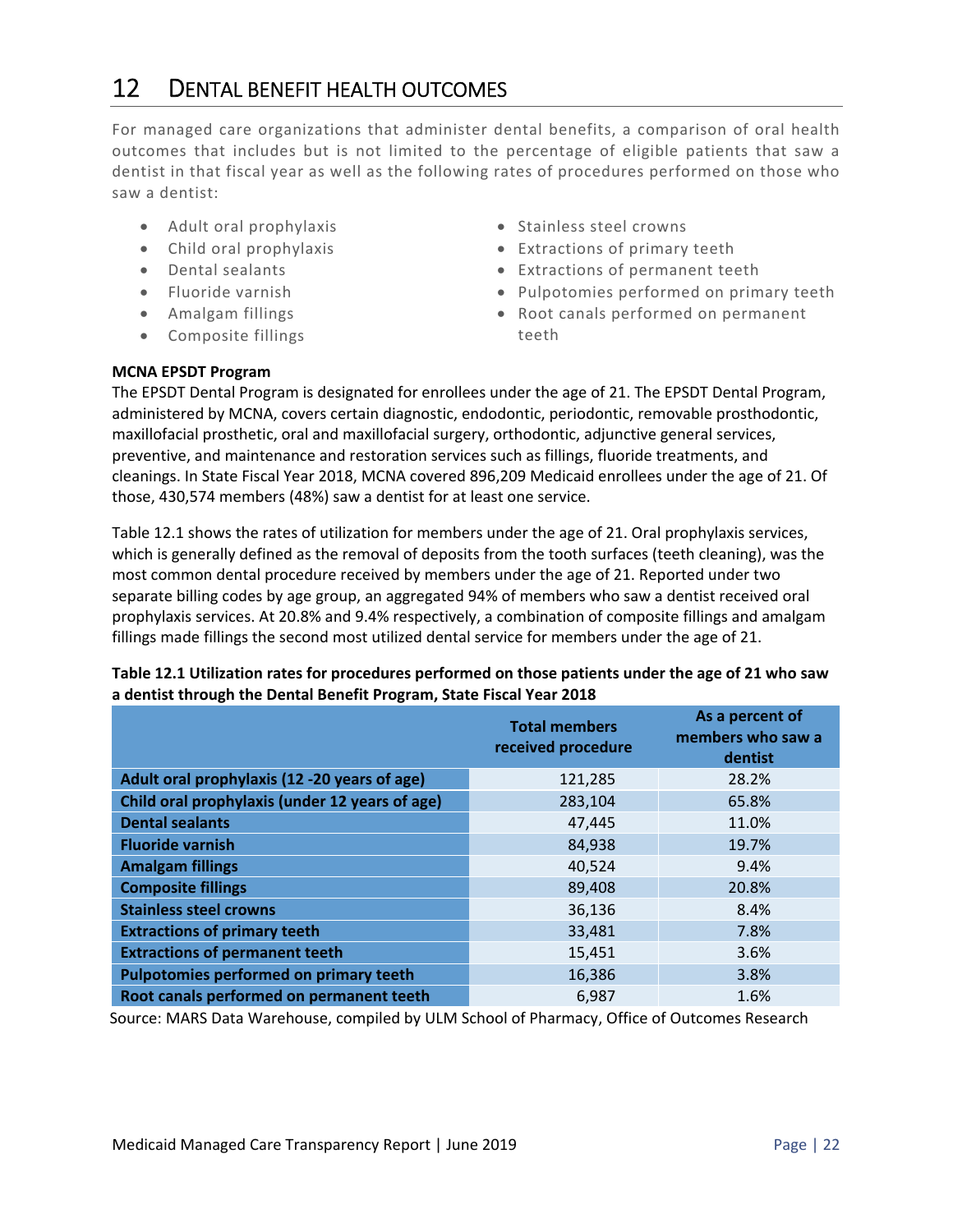#### **MCNA Adult Denture Services**

For Medicaid enrollees over the age of 21 that were eligible for full Medicaid benefits through either the FFS or MCO program, the dental benefit was limited to denture services as outlined in the Medicaid State Plan. In State Fiscal Year 2018, MCNA covered 829,196 adult members for denture services, of which 12,631 (1.5%) saw a dentist for at least one denture related service.

#### **MCO Adult Dental Value Added Services (VAS)**

On February 1, 2015, as a value added benefit to adult full‐benefit members, all five managed care organizations began offering a limited adult dental benefit beyond the state plan denture benefit covered by MCNA. In State Fiscal Year 2018, 102,393 or 14% of the 723,025 eligible adult members received at least one value added dental service through their managed care organization. Additional data on adult dental services by health plan are presented in tables 12.2 and 12.3.

#### **Table 12.2 Eligibility and utilization data for dental benefits by health plan, State Fiscal Year 2018**

|                                                                 | <b>ABH</b> | <b>ACLA</b> | HВ      | <b>LHCC</b> | <b>UHC</b> | Total   |
|-----------------------------------------------------------------|------------|-------------|---------|-------------|------------|---------|
| <b>Eligible Members</b><br>(Full-benefit Adults age $21+1^{14}$ | 84.543     | 111.164     | 135,478 | 203,222     | 216.995    | 723,025 |
| Number who saw a dentist                                        | 11.540     | 9.334       | 21.936  | 20.242      | 39,341     | 102,393 |
| The percent of eligible patients<br>that saw a dentist          | 13.65%     | 8.40%       | 16.19%  | 9.96%       | 18.13%     | 14.16%  |

Source: MARS data warehouse, compiled by ULM School of Pharmacy, Office of Outcomes Research

Extraction of permanent teeth was the most common service received, followed by teeth cleaning and fillings, table 12.3.

| Table 12.3 Utilization rates for most common procedures performed on those patients over the age of |
|-----------------------------------------------------------------------------------------------------|
| 21 who received a dental service through their managed care organization, State Fiscal Year 2018    |

|                                      |             | <b>ABH</b> | <b>ACLA</b> | <b>HB</b> | LHCC <sup>15</sup> | <b>UHC</b> |
|--------------------------------------|-------------|------------|-------------|-----------|--------------------|------------|
| <b>Extraction of permanent teeth</b> | Count       | 4,969      | 3,680       | 9,039     |                    | 15,811     |
|                                      | Utilization | 43.06%     | 39.43%      | 41.21%    |                    | 40.19%     |
| <b>Adult oral prophylaxis</b>        | Count       | 4,489      | 3,522       | 9,318     |                    | 17,002     |
|                                      | Utilization | 38.90%     | 37.73%      | 42.48%    |                    | 43.22%     |
| <b>Composite fillings</b>            | Count       | 2,349      | 1,611       | 4,394     |                    | 8,825      |
|                                      | Utilization | 20.36%     | 17.26%      | 20.03%    |                    | 22.43%     |
| <b>Amalgam fillings</b>              | Count       | 460        | 436         | 866       |                    | 1,799      |
|                                      | Utilization | 3.99%      | 4.67%       | 3.95%     |                    | 4.57%      |

Source: MARS Data Warehouse, compiled by ULM School of Pharmacy, Office of Outcomes Research

<sup>&</sup>lt;sup>14</sup> Includes full benefit members only, partial benefit members were not covered for value-added dental services. <sup>15</sup>Breakdown of services by procedure code for value-added dental services was not available in LHCC encounter data at the time of this report.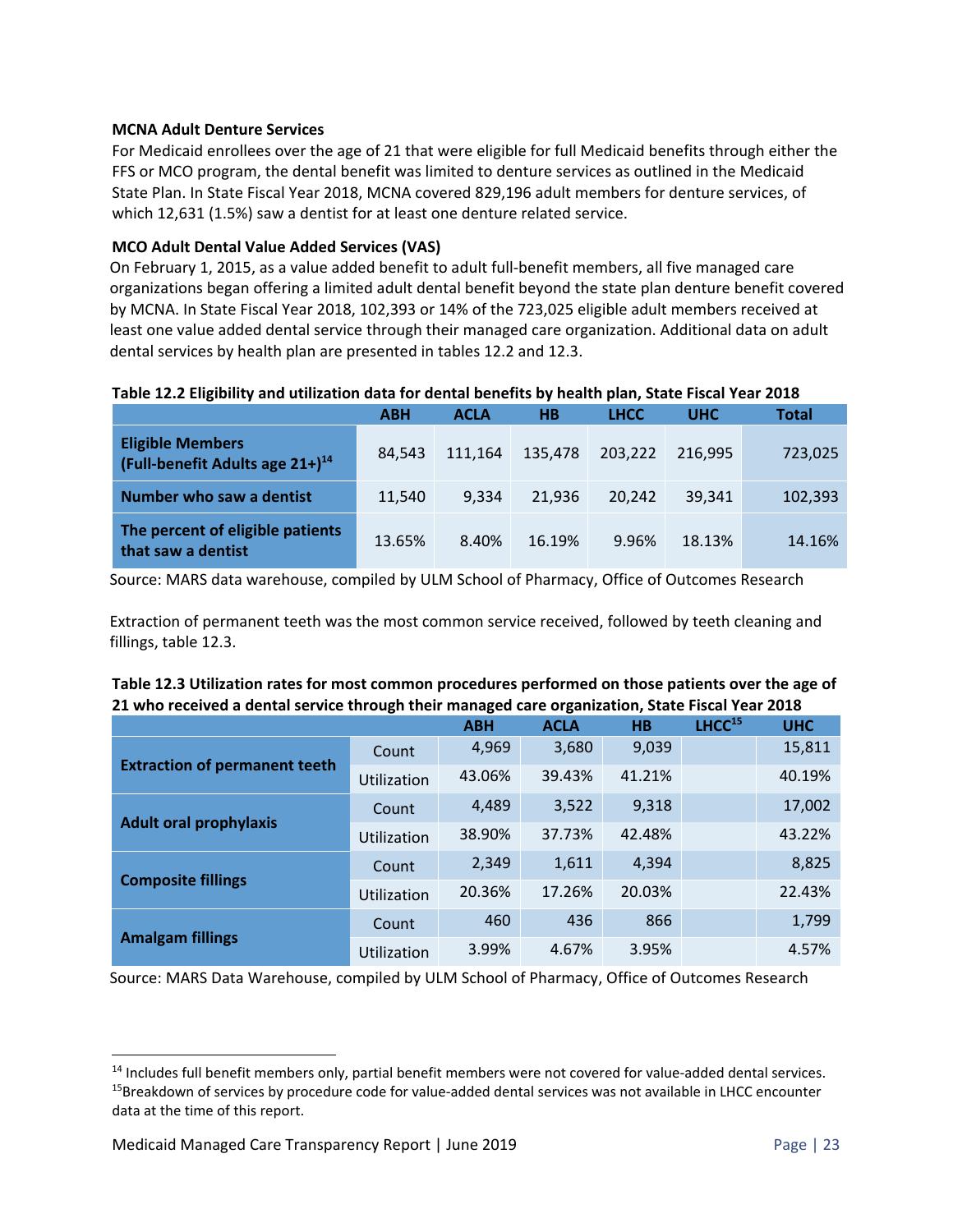# Medicaid Managed Care Enrollees

### 13 MEMBERS ENROLLED

The total number of unduplicated enrollees enrolled during the reporting period, and the monthly average of the number of members enrolled in each managed care organization delineated by eligibility category of the enrollees.

Out of the total 1,856,480 unduplicated individuals enrolled at some point in Louisiana Medicaid in State Fiscal Year 2018, 93% or 1,720,038 unduplicated individuals were enrolled in a health plan for one or more months during the year. The majority of health plan members received full-benefit coverage.

The distribution of total enrollees across health plans ranged from 9% in Aetna to 32% in Louisiana Healthcare Connections. Table 13.1 and Figure 13.1 below provide a breakdown of enrollment totals by health plan and benefits covered. This table represents unduplicated enrollment in each health plan throughout the year.

|                                  | <b>ABH</b> | <b>ACLA</b> | HВ      | <b>LHCC</b> | <b>UHC</b> | <b>Total</b><br>Unduplicated <sup>16</sup> |
|----------------------------------|------------|-------------|---------|-------------|------------|--------------------------------------------|
| <b>Full-benefit enrollees</b>    | 126,023    | 229.762     | 276,617 | 530,865     | 489,965    | 1,596,784                                  |
| <b>Partial-benefit enrollees</b> | 25,184     | 24,529      | 25,893  | 30,640      | 31,993     | 136,755                                    |
| <b>Total (unduplicated)</b>      | 149,382    | 252,194     | 300,269 | 557,985     | 518,432    | 1,720,038                                  |
| <b>Percent of total</b>          | 8.7%       | 14.7%       | 17.5%   | 32.4%       | 30.1%      | 100%                                       |

Source: MARS Data Warehouse



#### **Figure 13.1 Distribution of enrollees by benefit group and health plan, State Fiscal Year 2018**

Source: MARS Data Warehouse

 <sup>16</sup> As individuals can be in more than one plan throughout the year, unduplicated count is less than the sum of individual plan enrollments.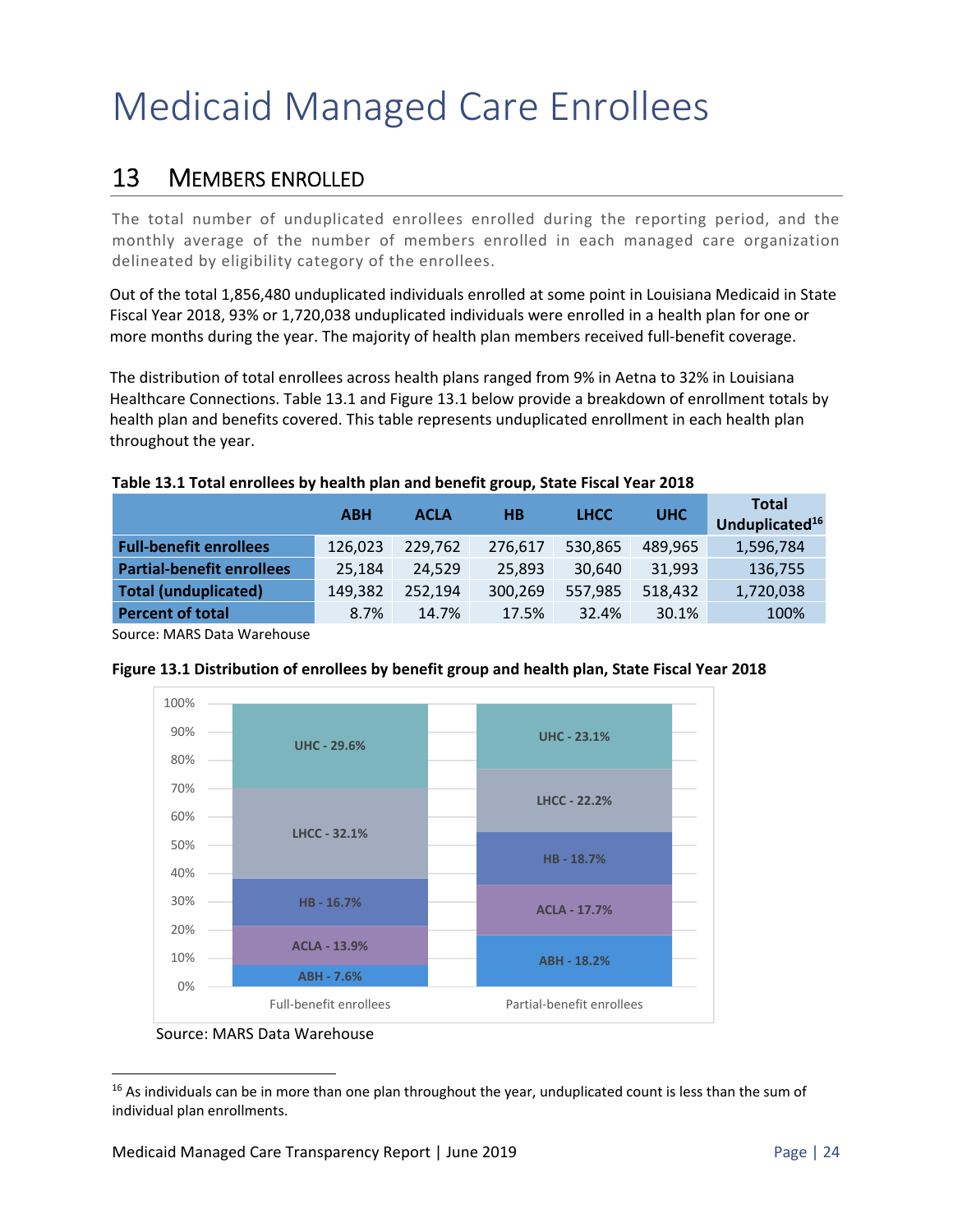For purposes of health plan reimbursement, enrollees were assigned to one of the eligibility categories listed below in State Fiscal Year 2018:

- *Families and Children*: Children and teens under the age of 19 whose basis of Medicaid or LaCHIP eligibility was age, along with their parents or caregivers. This group also includes pregnant women whose primary basis of eligibility for Medicaid was pregnancy. Children with disabilities are not included in this group.
- *People with disabilities and Supplemental Security Income (SSI)‐related seniors*: Individuals who were aged 65 and above as well as individuals of any age, including children, with disabilities.
- *Foster children*: Children who received 24‐hour substitute care from someone other than a parent or guardian and for whom the Department of Children and Family Services (DCFS) has responsibility for placement and care.
- *Breast and Cervical Cancer (BCC)*: Uninsured women who have already been diagnosed by a Centers for Disease Control and Prevention (CDC)‐approved screening entity with breast or cervical cancer or a precancerous condition and who were not otherwise eligible for Medicaid.
- *LaCHIP Affordable Plan (LAP):* Children and youth under the age of 19 with incomes between 217 and 255% of the federal poverty level (FPL). Families pay a monthly premium of \$50.
- *Home and Community‐Based Services (HCBS) Waiver*: Individuals who are elderly or have disabilities and receive waiver services to assist them in remaining in their homes and in the community.
- *Chisholm*: Louisiana Medicaid enrollees under age 21 who are on the Developmental Disabilities Request for Services Registry.
- *New Adult Group (Expansion)*: All adults between the ages of 19 and 64 (including both parents and adults without dependent children) with incomes below 138% of FPL.

While figure 13.1 above presents unduplicated enrollees for the full twelve months during State Fiscal Year 2018, tables 13.2 and 13.3 below provide the average monthly number of enrollees for full‐benefit and partial‐benefit coverage respectively.

|                                  | <b>ABH</b> | <b>ACLA</b> | <b>HB</b> | <b>LHCC</b> | <b>UHC</b> |
|----------------------------------|------------|-------------|-----------|-------------|------------|
| <b>Families &amp; Children</b>   | 35,716     | 107,035     | 124,246   | 290,838     | 248,996    |
| <b>SSI</b>                       | 7,027      | 20,264      | 19,274    | 36,010      | 28,655     |
| <b>Foster Care</b>               | 365        | 872         | 2,842     | 6,073       | 2,125      |
| <b>BCC</b>                       | 50         | 131         | 93        | 114         | 138        |
| <b>LAP</b>                       | 189        | 369         | 472       | 1,068       | 1,095      |
| <b>HCBS Waiver</b>               | 128        | 267         | 275       | 554         | 503        |
| <b>Chisholm</b>                  | 149        | 352         | 422       | 1,084       | 727        |
| <b>New Adult Group/Expansion</b> | 52,260     | 63,930      | 79,226    | 124,670     | 134,574    |
| <b>All Categories</b>            | 95,883     | 193,222     | 226,850   | 460,412     | 416,814    |

#### **Table 13.2 Average number of full‐benefit members enrolled each month delineated by eligibility category and health plan, State Fiscal Year 2018**

Source: MARS Data Warehouse

For the partial-benefit only population, the breakdown of average monthly membership for each health plan by eligibility category for State Fiscal Year 2018 is presented in table 13.3. The average monthly enrollment is lower than the total unduplicated count for the year presented in figure 13.1 because each month there were some members who lost eligibility, while others were newly enrolled.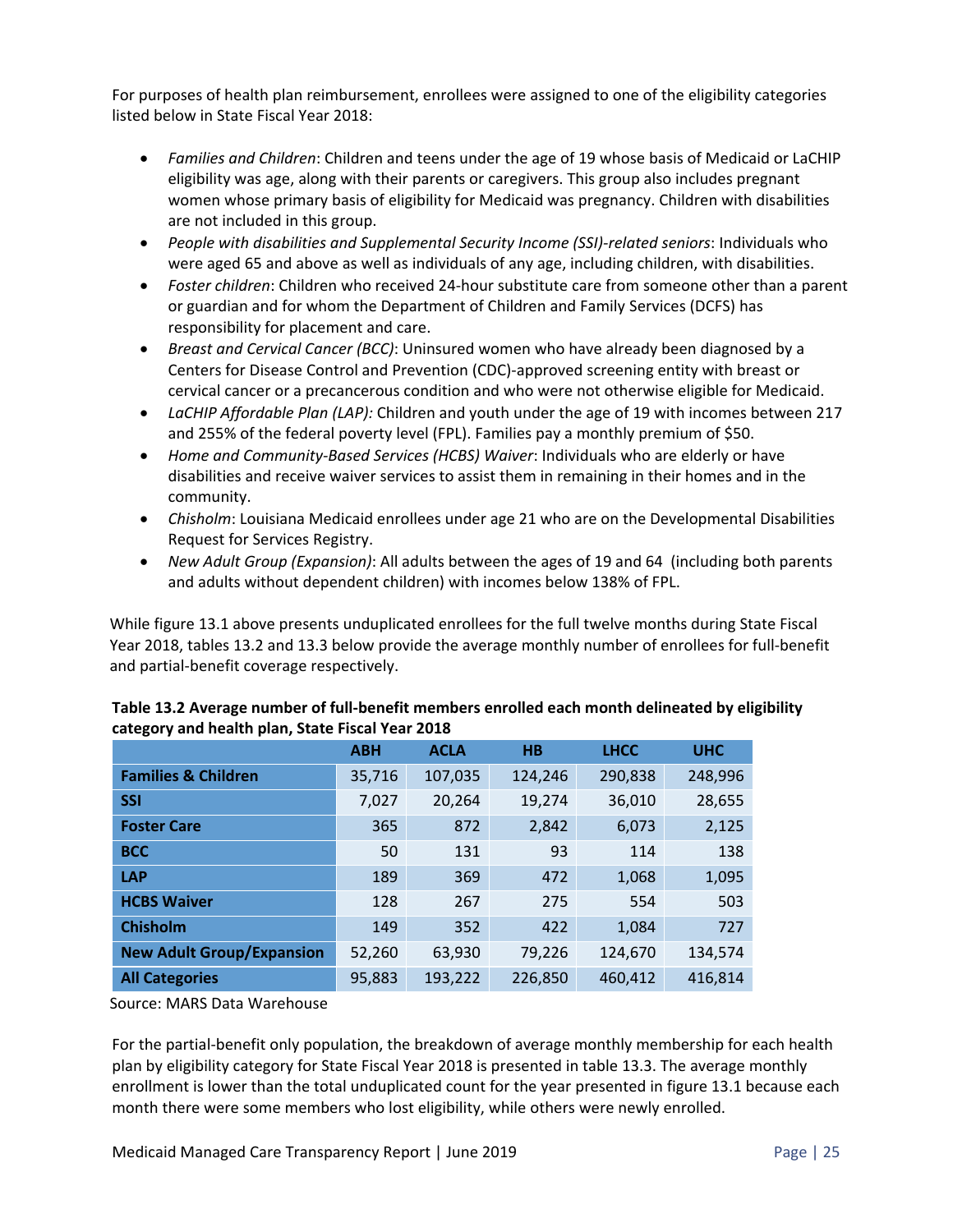|                       | <b>ABH</b> | <b>ACLA</b> | H <sub>B</sub> | <b>LHCC</b> | <b>UHC</b> |  |  |  |  |
|-----------------------|------------|-------------|----------------|-------------|------------|--|--|--|--|
| <b>Chisholm</b>       | 489        | 582         | 684            | 960         | 928        |  |  |  |  |
| <b>Dual Eligibles</b> | 19,350     | 18,693      | 19,331         | 22,596      | 23,172     |  |  |  |  |
| <b>HCBS Waiver</b>    | 900        | 904         | 943            | 1,110       | 1,218      |  |  |  |  |
| Other $17$            | 611        | 591         | 687            | 814         | 968        |  |  |  |  |
| <b>All Categories</b> | 21,350     | 20,770      | 21,646         | 25,479      | 26,285     |  |  |  |  |

**Table 13.3 Average number of partial‐benefit only members enrolled each month delineated by eligibility category and health plan, State Fiscal Year 2018** 

Source: MARS Data Warehouse

While the percent distribution for some eligibility categories was small in the number of members represented, the related cost of healthcare may be high due to the healthcare needs of the population. As an example, individuals in Family and Children and the LaCHIP Affordable Plan eligibility categories are generally healthier and less costly per member as compared to the SSI, Foster Care, Breast & Cervical Cancer, Home & Community‐Based Service and Chisholm groups. Differences in percent distribution of total enrollment by member demographics are important factors when looking at the number and types of providers, services, utilization and costs for each health plan. The distribution of members enrolled in each health plan by eligibility category and enrollment type is displayed in figure 13.2.



**Figure 13.2 Full‐benefit membership distribution by eligibility category, State Fiscal Year 2018** 

Source: MARS Data Warehouse

 $17$ Includes individuals residing in nursing facilities (NF) or under the age of 21 residing in intermediate care facilities for people with developmental disabilities (ICF/DD) and other eligibility categories excluded from full‐benefit participation in Medicaid managed care.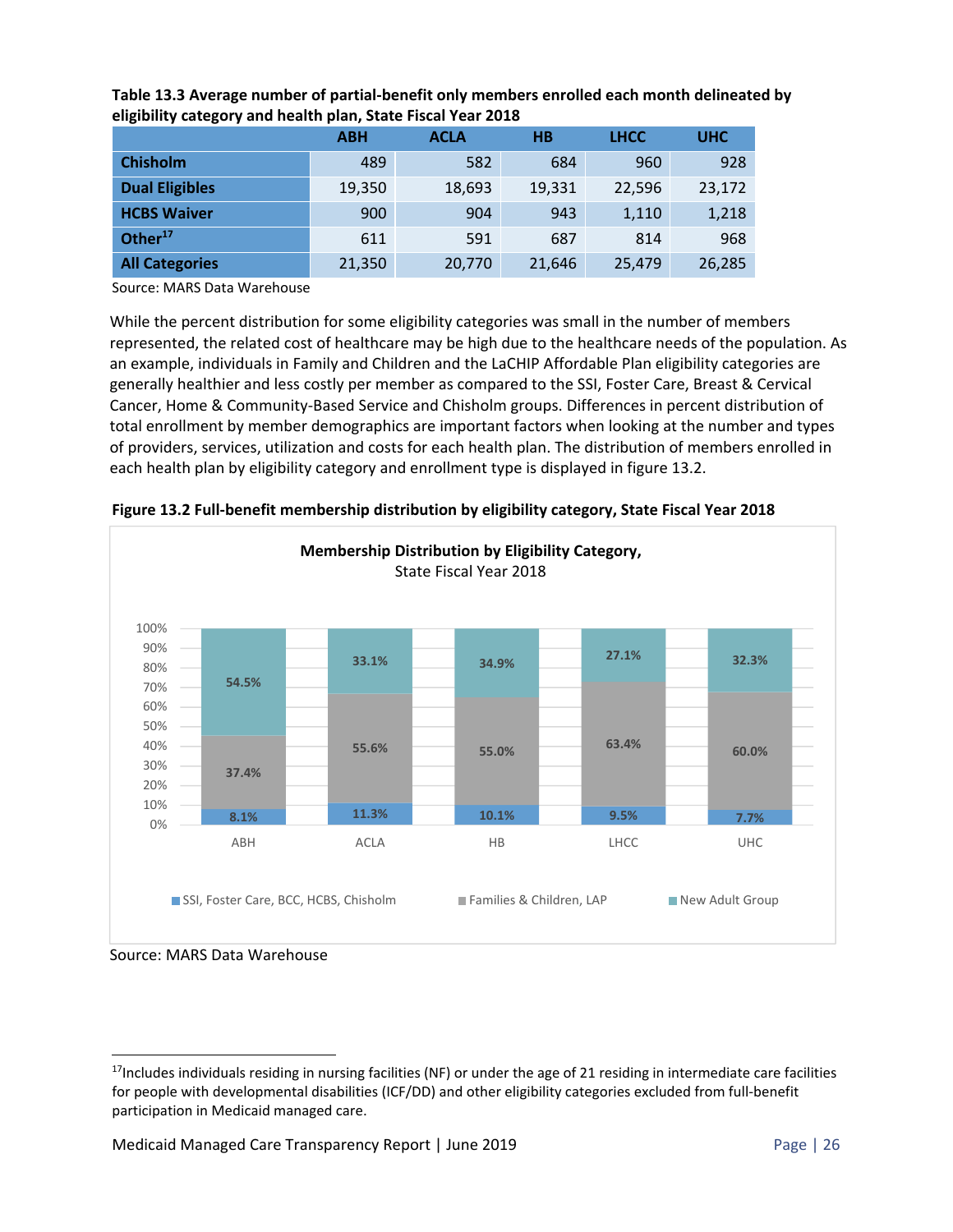## 14 PROACTIVE CHOICE AND AUTO‐ENROLLMENT

The number of members who proactively chose the managed care organization and the number of members who were auto-enrolled into each managed care organization delineated by managed care organization.

One of the goals of the Medicaid Managed Care Program is to engage members in selecting the health plan that best meets their needs. Factors that weigh in the decision include value added benefits that may be offered by a given plan and whether one's preferred providers participate in the plan's network. Health plan enrollment and disenrollment is managed by the Department's contracted enrollment broker, Maximus. As required by federal Medicaid regulations, the enrollment broker is independent and free from conflict of interest.

New Medicaid enrollees were given the opportunity to select a plan at the time of application. Members who did not choose a health plan were auto-assigned to the plan the enrollment broker determined to be the best fit for them, using information such as their prior enrollment in a health plan if that enrollment occurred within the previous 60 days, current providers, or whether family members were already enrolled in a plan.

Maximus provided monthly reports to the Department that indicated the number of self‐selections as well as the number of auto-assignments by health plan. Following auto-assignment, a member had 90 days to change health plans for any reason. After the expiration of the 90 days, members had to wait until the next annual open enrollment period to switch plans unless they had good cause for doing so. Examples of good cause include poor quality of care, enrolling in the same plan as family members, or documented lack of access to needed services.

Table 14.1 provides the individual plan and aggregate choice rates for State Fiscal Year 2018. Proactive choice rates for all five health plans increased over 2017 rates, with the overall rate increasing from 63% in 2017 to 71% in 2018. There were no changes in the methodology for calculation of the choice rate. The increase is attributed to Medicaid expansion and heightened enrollment efforts, including the release of the Healthy Louisiana mobile enrollment app in August 2016. The Department continues to work with the enrollment broker and other stakeholders to inform and educate members about Medicaid managed care, available health plans and the process for selecting the plan of their choice.

|                                                         | <b>ABH</b> | <b>ACLA</b> | <b>HB</b> | <b>LHCC</b> | <b>UHC</b> | <b>Total</b> |  |  |  |
|---------------------------------------------------------|------------|-------------|-----------|-------------|------------|--------------|--|--|--|
| <b>Pro-active Choice Enrollments</b>                    | 18,316     | 20,993      | 43,053    | 58.718      | 68.147     | 209,227      |  |  |  |
| <b>Auto Enrollments</b>                                 | 15,623     | 16.761      | 17,240    | 18,722      | 18,410     | 86,756       |  |  |  |
| <b>Total Enrollments</b>                                | 33,939     | 37,754      | 60,293    | 77.440      | 86,557     | 295,983      |  |  |  |
| <b>Choice rate</b>                                      | 54.0%      | 55.6%       | 71.4%     | 75.8%       | 78.7%      | 70.7%        |  |  |  |
| $\sigma$ . The state of the state of the state $\sigma$ |            |             |           |             |            |              |  |  |  |

#### **Table 14.1 Proactive choice rates, State Fiscal Year 2018**

Source: Maximus Health Services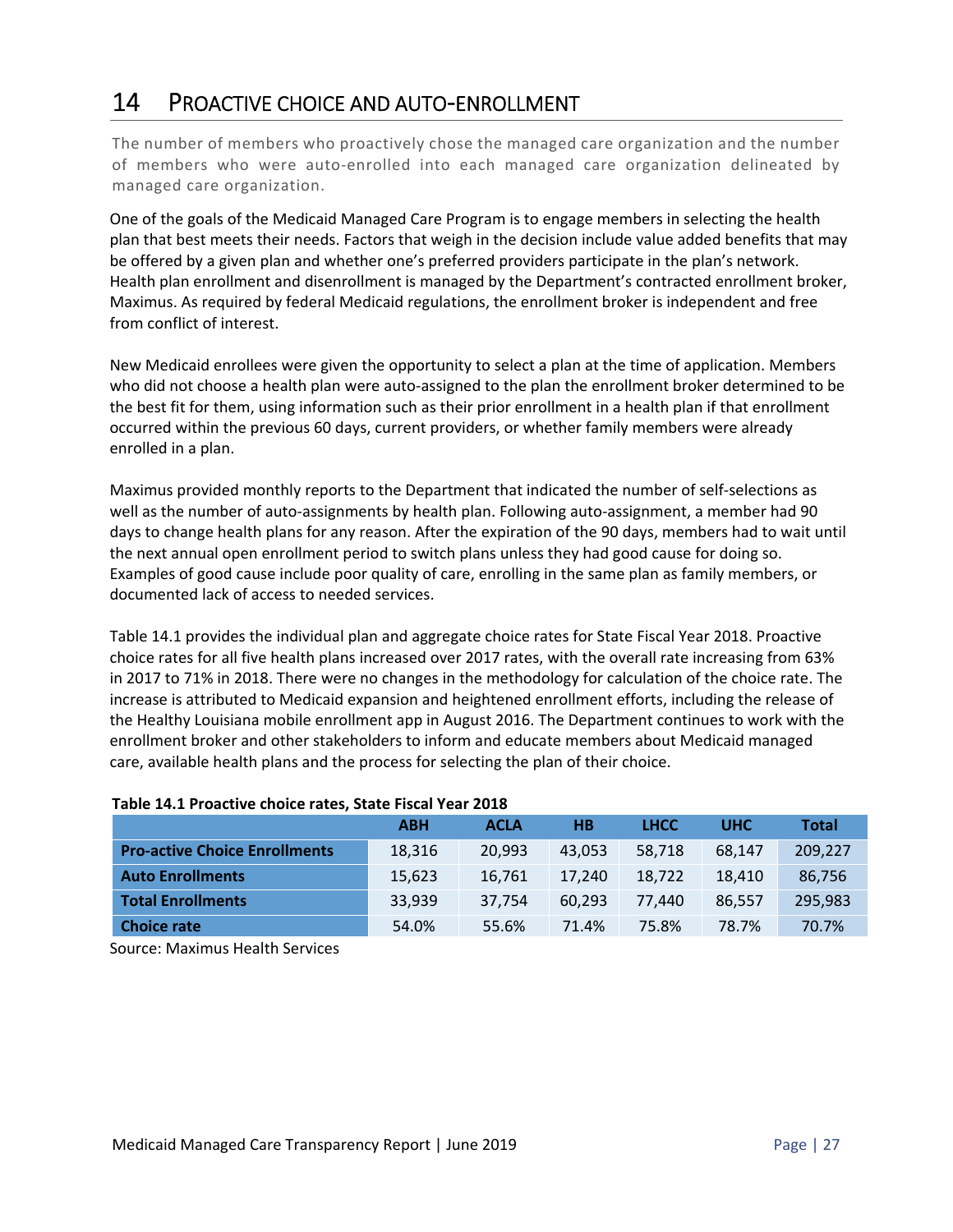# 15 ENROLLEES WHO RECEIVED SERVICES

The total number of enrollees who received unduplicated Medicaid services from each managed care network, broken down by provider type, provider taxonomy code and place of service.

In monitoring the effectiveness and quality of the Medicaid Managed Care Program, the Department tracked utilization of core benefits and services, i.e., the extent to which enrollees used a health plan service in a specified period of time. Section 15 provides information on Medicaid services provided by each of the health plans. Data are inclusive of paid and denied claims but are reported by unduplicated members, not by claim count.

Table 15.1 shows the unduplicated counts and percent of members who received services in State Fiscal Year 2018. During this reporting period, 1,428,744 members received one or more Medicaid service(s) through their health plan for an overall rate of 83% of members across all plans. Rates for individual plans demonstrate variation across plans with a range of 73% (Aetna) to 86% (United HealthCare).

Appendix VII provides additional detail of members served by provider taxonomy, provider type, and place of service broken out by contract year. It should be noted that place of service is not a required field on all claims submissions.

|                                                         | <b>ABH</b> | <b>ACLA</b> | H <sub>B</sub> | <b>LHCC</b> | <b>UHC</b> | <b>Total</b><br>Unduplicated <sup>18</sup> |
|---------------------------------------------------------|------------|-------------|----------------|-------------|------------|--------------------------------------------|
| <b>Unduplicated Count of</b><br><b>Members</b>          | 149,382    | 252,194     | 300,269        | 557,985     | 518,432    | 1,720,038                                  |
| <b>Number Receiving One or</b><br><b>More Services</b>  | 109,008    | 206.435     | 241.444        | 471.741     | 446.552    | 1,428,744                                  |
| <b>Percent Receiving One or</b><br><b>More Services</b> | 72.8%      | 81.8%       | 80.2%          | 84.5%       | 86.0%      | 83.1%                                      |

#### **Table 15.1 Enrollees who received services, State Fiscal Year 2018**

Source: MARS Data Warehouse

<sup>&</sup>lt;sup>18</sup> Unduplicated totals by health plan cannot be summed as members can switch health plans throughout the year.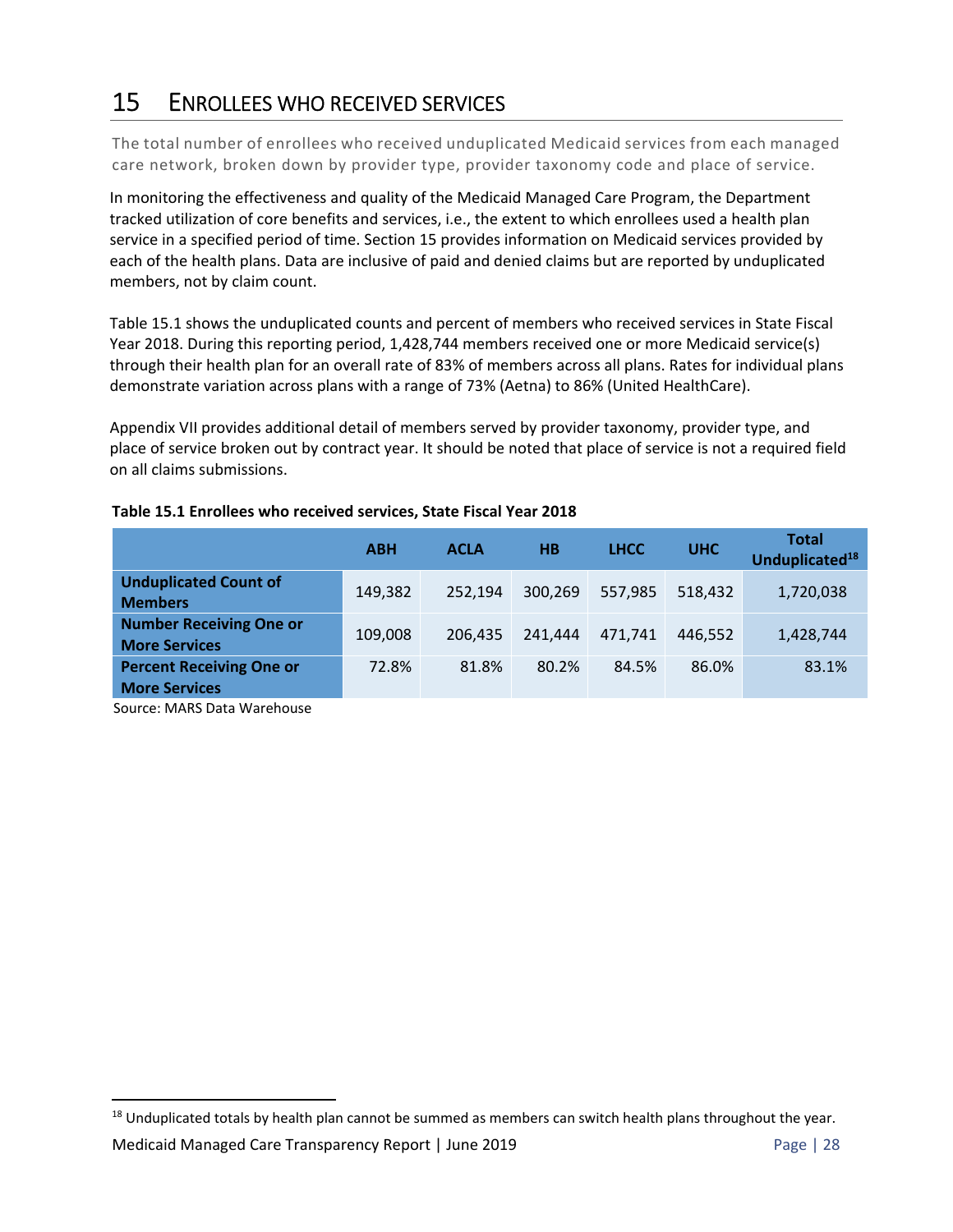## 16 ENROLLEES WHO HAD A PRIMARY CARE VISIT

The total number and percentage of enrollees of each managed care organization who had at least one visit with their primary care provider during the reporting period.

Once a Medicaid enrollee is assigned to a health plan, either by choice or by auto assignment, the health plan in turn links the member to a primary care provider (PCP). These PCPs are providers who contracted with the health plan explicitly to provide primary care services and to serve as a medical home for their patients. Enrollees were contacted by their health plan to make a PCP selection. If no PCP selection was made within 10 days of enrollment into the health plan, enrollees were assigned one. The algorithm for auto assignment considers past history with a PCP or a family history with a PCP. The Department required each health plan to have a process through which members could request to change their PCP for cause.

The data in table 16.1 show the number and percentage of members who had at least one visit with a PCP to which they were linked during State Fiscal Year 2018. Though members are linked to a PCP, they are not prohibited from seeking care from other providers. It is important to note that not included in this table is data on members who had a visit for primary care services rendered by an individual provider to which the member was not linked at the time. The data are reflective of legislative reporting specific to R.S. 40:1253.2, and as such, may exclude other primary care access points.

|                                            | $ABH^{19}$ | <b>ACLA</b> | H <sub>B</sub> | <b>LHCC</b> | <b>UHC</b> |
|--------------------------------------------|------------|-------------|----------------|-------------|------------|
| <b>Unduplicated Full-benefit Members</b>   | 126,023    | 229,762     | 276,617        | 530,865     | 489,965    |
| <b>Members with at least one PCP visit</b> | 6.454      | 71.467      | 90.528         | 152,400     | 155,389    |
| Percentage                                 | 5.1%       | 31.1%       | 32.7%          | 28.7%       | 31.7%      |

**Table 16.1 Total number and percentage of enrollees of each managed care organization who had at least one visit with their primary care provider, State Fiscal Year 2018** 

Source: MARS Data Warehouse (Primary Care Provider Linkage table, Health Plan Eligibility File, Encounter Data)

To provide additional information on access to primary care beyond a member's linked PCP, the counts of members who had at least one visit to any primary care provider were also compiled and presented in table 16.2. This expanded data demonstrates that 61% of all managed care enrollees did have at least one primary care visit in SFY 2018.

#### **Table 16.2 Total number and percentage of enrollees of each managed care organization who had at least one visit with any primary care provider, State Fiscal Year 2018**

|                                            | $ABH^{19}$ | <b>ACLA</b> | H <sub>B</sub> | <b>LHCC</b> | <b>UHC</b> |
|--------------------------------------------|------------|-------------|----------------|-------------|------------|
| <b>Unduplicated Full-benefit Members</b>   | 126,023    | 229.762     | 276,617        | 530,865     | 489,965    |
| <b>Members with at least one PCP visit</b> | 45.114     | 143,922     | 115.223        | 355,153     | 296,844    |
| Percentage                                 | 35.8%      | 62.6%       | 41.7%          | 66.9%       | 60.6%      |

Source: MARS Data Warehouse (Primary Care Provider Linkage table, Health Plan Eligibility File, Encounter Data)

 $19$ During the compilation of the Transparency Report, errors were identified in the ABH process for extracting data for submission of Provider Registry and PCP Linkage files to DXC resulting in an understatement of the number of members with at least one PCP visit in both tables 16.1 and 16.2.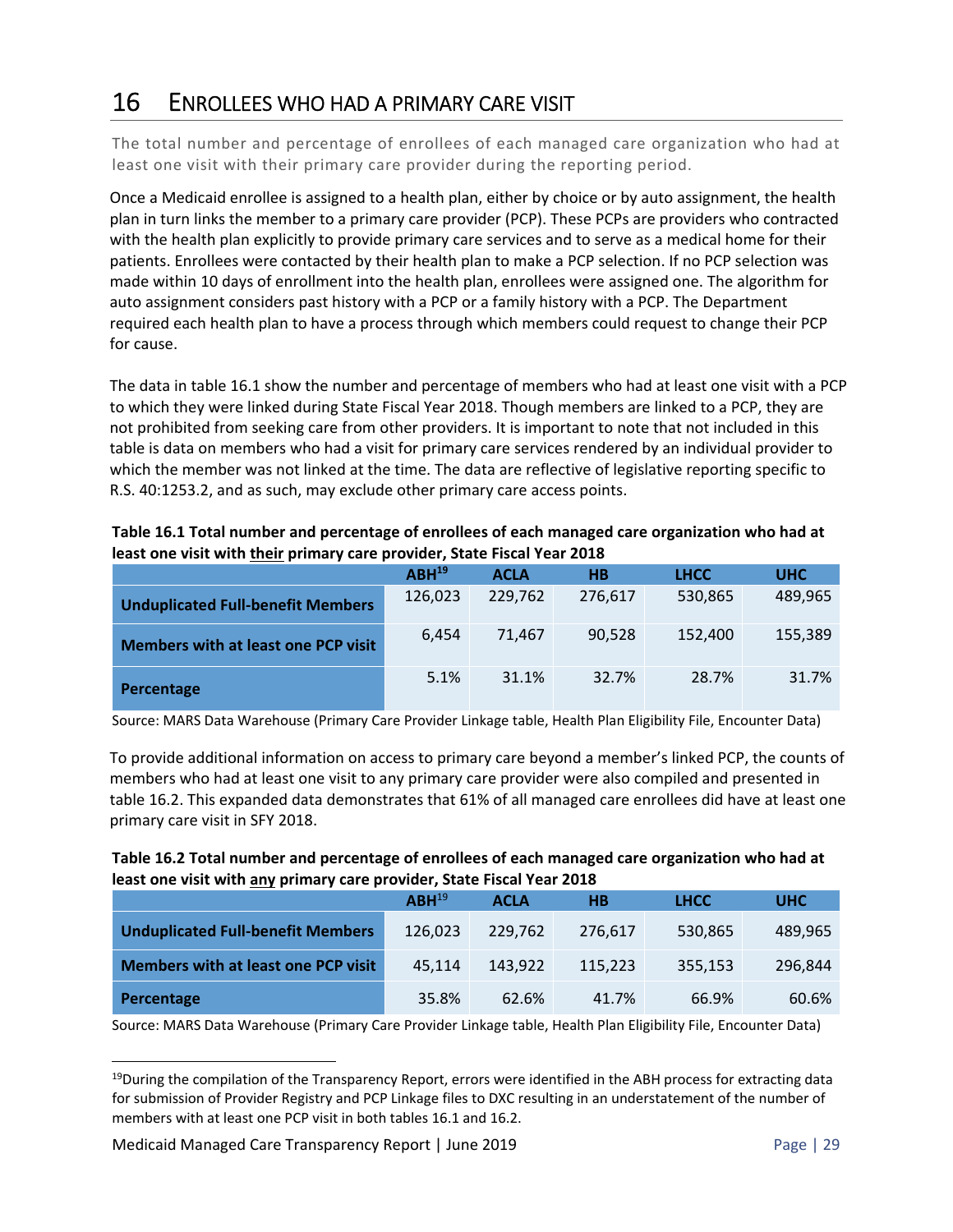# 17 HOSPITAL SERVICES PROVIDED

The following information concerning hospital services provided to Medicaid enrollees:

- The number of members who received unduplicated outpatient emergency services, delineated by managed care organization.
- The number of total inpatient Medicaid days delineated by managed care organization.
- The total number of unduplicated members who received outpatient emergency services and had at least one visit to a primary care provider within the past year of receiving the outpatient emergency services.

The data in Section 17 show the number of members who received inpatient and outpatient emergency hospital services. Additionally, it shows the number of members who received emergency services within a year after having seen a primary care provider.<sup>20</sup>

Table 17.1 lists the number of members receiving unduplicated outpatient emergency services for State Fiscal Year 2018. For comparability across health plans, the rate per 1,000 total health plan members was calculated to account for variation in total member counts. Healthy Blue had the highest rate of members receiving unduplicated outpatient emergency services at 398 per 1,000 members, and Aetna had the lowest rate of 374 per 1,000 members, though no plan was a significant outlier. In aggregate, the rate across all health plans was 401 per 1,000 total health plan members

#### **Table 17.1 Number of members who received unduplicated outpatient emergency services, State Fiscal Year 2018**

|                                 | <b>ABH</b> | <b>ACLA</b> | H <sub>B</sub> | <b>LHCC</b> | <b>UHC</b> | <b>Total</b><br>Unduplicated <sup>21</sup> |
|---------------------------------|------------|-------------|----------------|-------------|------------|--------------------------------------------|
| <b>Members receiving</b>        | 47,181     | 91.234      | 110.043        | 208,395     | 189,921    | 640,328                                    |
| unduplicated outpatient         |            |             |                |             |            |                                            |
| emergency services              |            |             |                |             |            |                                            |
| <b>Total Unduplicated Full-</b> | 126,023    | 229,762     | 276,617        | 530,865     | 489,965    | 1,596,784                                  |
| benefit Health Plan Members     |            |             |                |             |            |                                            |
| Rate per 1,000 unduplicated     | 374        | 397         | 398            | 393         | 388        | 401                                        |
| health plan members             |            |             |                |             |            |                                            |

Source: MARS Data Warehouse

Table 17.2 lists the total inpatient Medicaid days for State Fiscal Year 2018. As with other data, wide variability is expected because of the distinct characteristics of each plan's membership. In aggregate, the rate of total inpatient Medicaid days across all health plans for SFY 2018 was 434 per 1,000 members.

<sup>&</sup>lt;sup>20</sup> In this section, a primary care provider is defined as any provider of primary care services, and is not necessarily the primary care provider the member is linked to as identified in Section 16 of this report.

 $21$  Totals by health plan cannot be summed as members can switch health plans throughout the year and may be counted in each health plan total but are only once in the unduplicated total.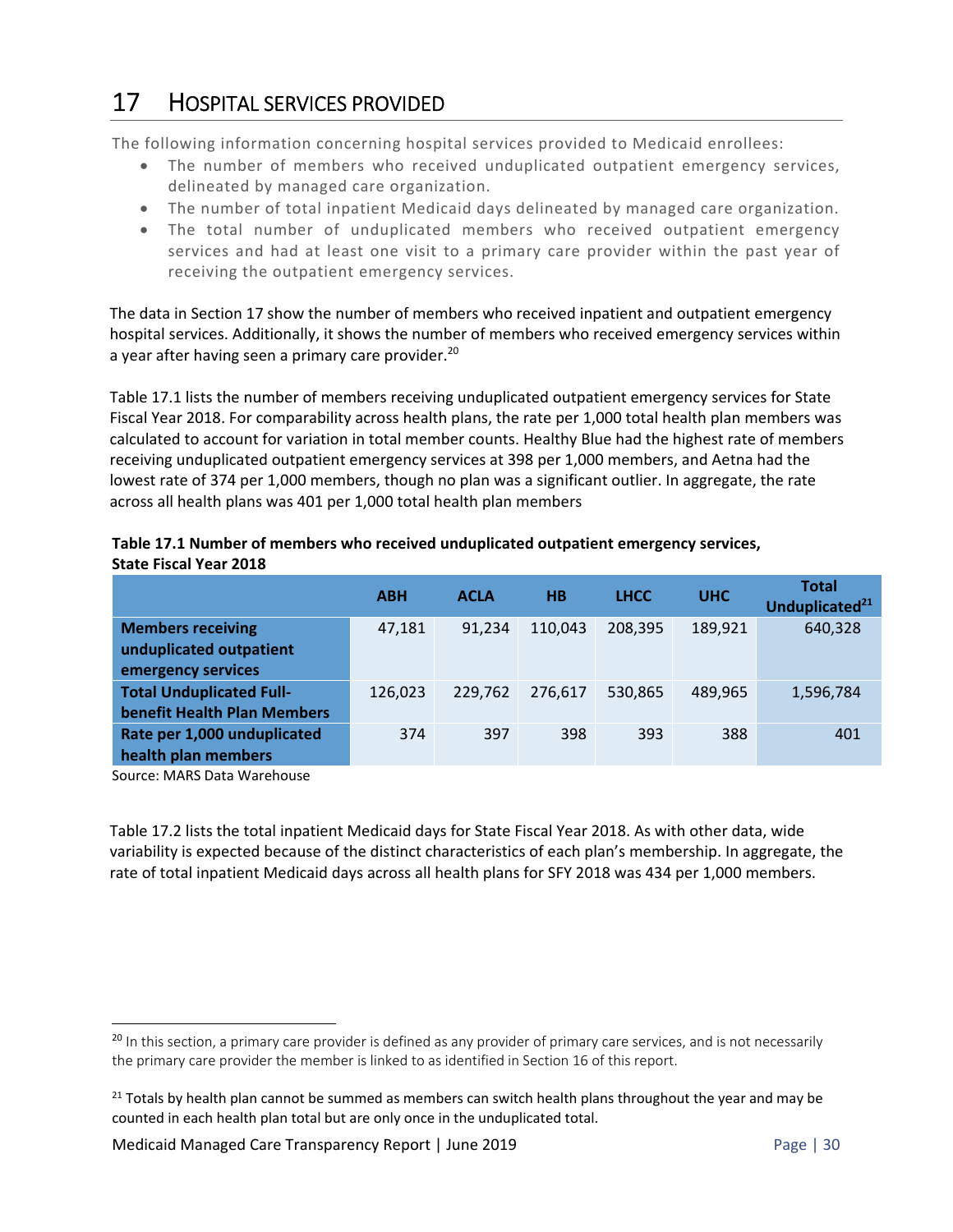#### **Table 17.2 Number of total inpatient Medicaid days, State Fiscal Year 2018**

|                                                    | <b>ABH</b> | <b>ACLA</b> | H <sub>B</sub> | <b>LHCC</b> | <b>UHC</b> | Total<br>Unduplicated <sup>22</sup> |
|----------------------------------------------------|------------|-------------|----------------|-------------|------------|-------------------------------------|
| <b>Total Inpatient Medicaid Days</b>               | 72.374     | 106.136     | 125.370        | 205.606     | 183.787    | 693.273                             |
| Rate per 1,000 unduplicated<br>health plan members | 574        | 462         | 453            | 387         | 375        | 434                                 |

Source: MARS Data Warehouse

In order to better understand the relationship between access to primary care and use of outpatient emergency services, the Department has expanded the data to not only look at the 12 month period prior to use of outpatient emergency services, but to also examine the six-month period after the use of outpatient emergency services. Table 17.3 summarizes this data for individual periods before and after receipt of emergency services. Both unduplicated member counts and rates per total members receiving outpatient emergency services are presented for comparability across health plans.

#### **Table 17.3 Unduplicated members who saw a PCP**<sup>23</sup> **before or after a visit to the Emergency Room, State Fiscal Year 2018**

|                                                                      | <b>ABH</b> | <b>ACLA</b> | H <sub>B</sub> | <b>LHCC</b> | <b>UHC</b> | <b>Total</b><br>Unduplicated <sup>22</sup> |
|----------------------------------------------------------------------|------------|-------------|----------------|-------------|------------|--------------------------------------------|
| 12 months before outpatient<br>emergency service                     | 23,118     | 68,576      | 63,505         | 156,087     | 132,410    | 439,741                                    |
| <b>Percentage of total</b><br>emergency service visits <sup>24</sup> | 49.0%      | 75.2%       | 57.7%          | 74.9%       | 69.7%      | 68.7%                                      |
| 6 months after outpatient<br>emergency service                       | 20,090     | 61,310      | 53,536         | 136,536     | 112,540    | 380,636                                    |
| <b>Percentage of total</b><br>emergency service visits               | 42.6%      | 67.2%       | 48.7%          | 65.5%       | 59.3%      | 59.4%                                      |

Source: MARS Data Warehouse

<sup>&</sup>lt;sup>22</sup> Totals by health plan cannot be summed as members can switch between health plans throughout the year and may be counted in each health plan total but are only once in the unduplicated total.

 $23$  In this section, a primary care provider is defined as any provider of primary care services, and is not necessarily the primary care provider the member is linked to as identified in Section 16.1 of this report.

<sup>&</sup>lt;sup>24</sup> The percentage is calculated as the percent of total unduplicated members who received an outpatient emergency service as identified in table 17.1.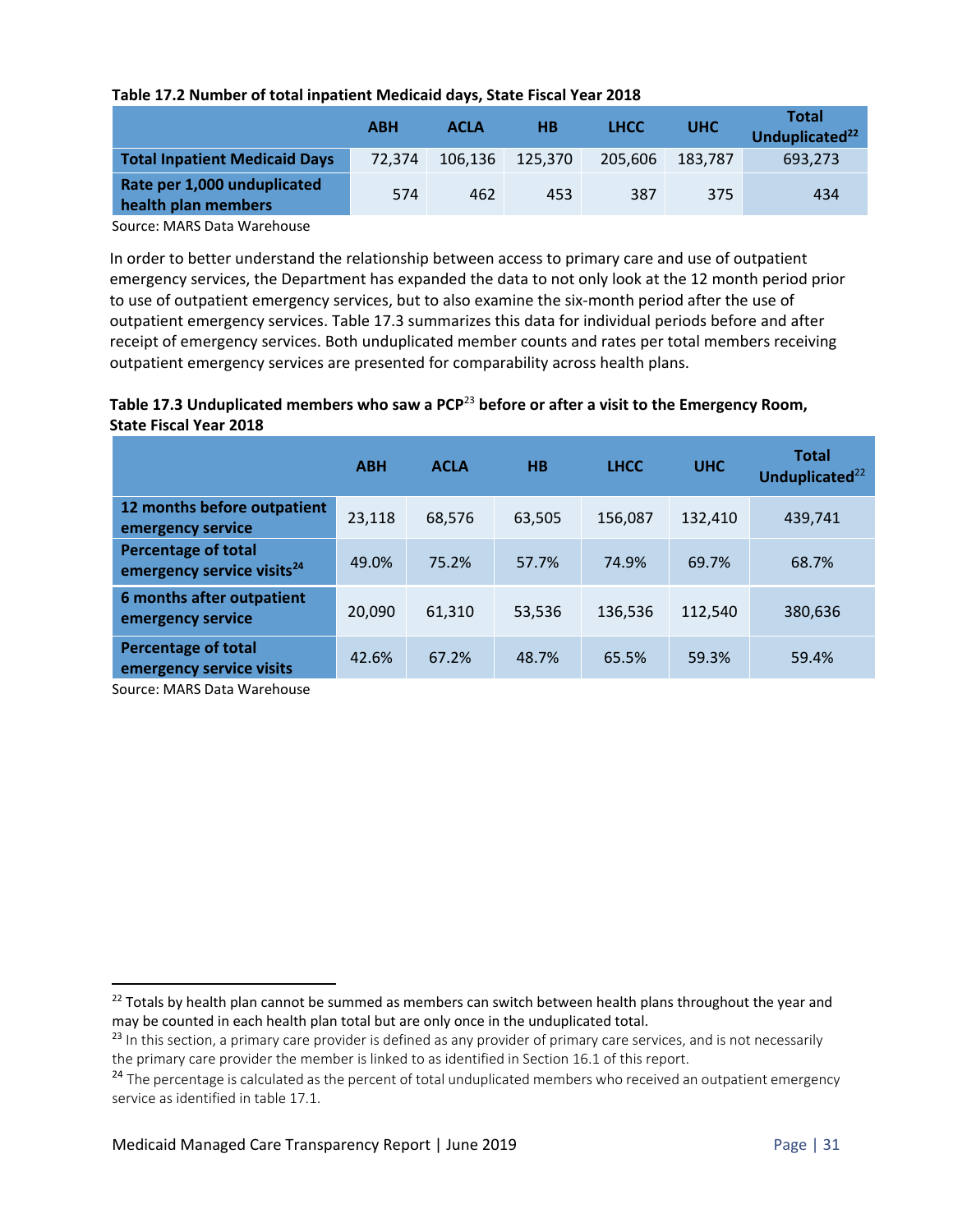# 18 ENROLLEES THAT FILED APPEALS OR ACCESSED STATE FAIR HEARING PROCESS AND RESULTS

The number of members, delineated by each managed care organization who filed an appeal, the number of members who accessed the state fair hearing process, and the total number and percentage of appeals that reversed or otherwise resolved a decision in favor of the member. For purposes of this subparagraph, "appeal" means a request for review of an action.

Health plan enrollees have the right to file appeals with both the health plan and the state if they believe they have been unfairly denied benefits or access to services. Federal law requires health plans to administer a system for members to file appeals, and all states are required to review health plan reports on both the frequency and nature of appeals filed as well as the steps health plans take to remedy such appeals. States must also provide an opportunity for a fair hearing to members whose appeal is either denied or not promptly acted upon by the health plan.

An appeal, which must be acted on within 30 days, is a request by a member to review one of the following actions that a health plan has taken:

- denying or partially denying a requested service, including type or level of service;
- reducing, suspending or terminating a previously authorized service;
- denying, in whole or in part, payment for a service;
- failure to provide services in a timely manner (as defined by the state); and
- failure to act within 90 days on a grievance, which is an expression of dissatisfaction about any matter other than one of the above actions.

As part of their quality strategy, states must require health plans to maintain records of appeals and submit them for state review. When reviewing the records, the Department analyzed the subjects of the plans' appeals to identify the extent to which they are valid and/or are in the actual control of the health plan. The health plans and the Department both looked for trends and used the reports to determine the need for operational changes and improvements.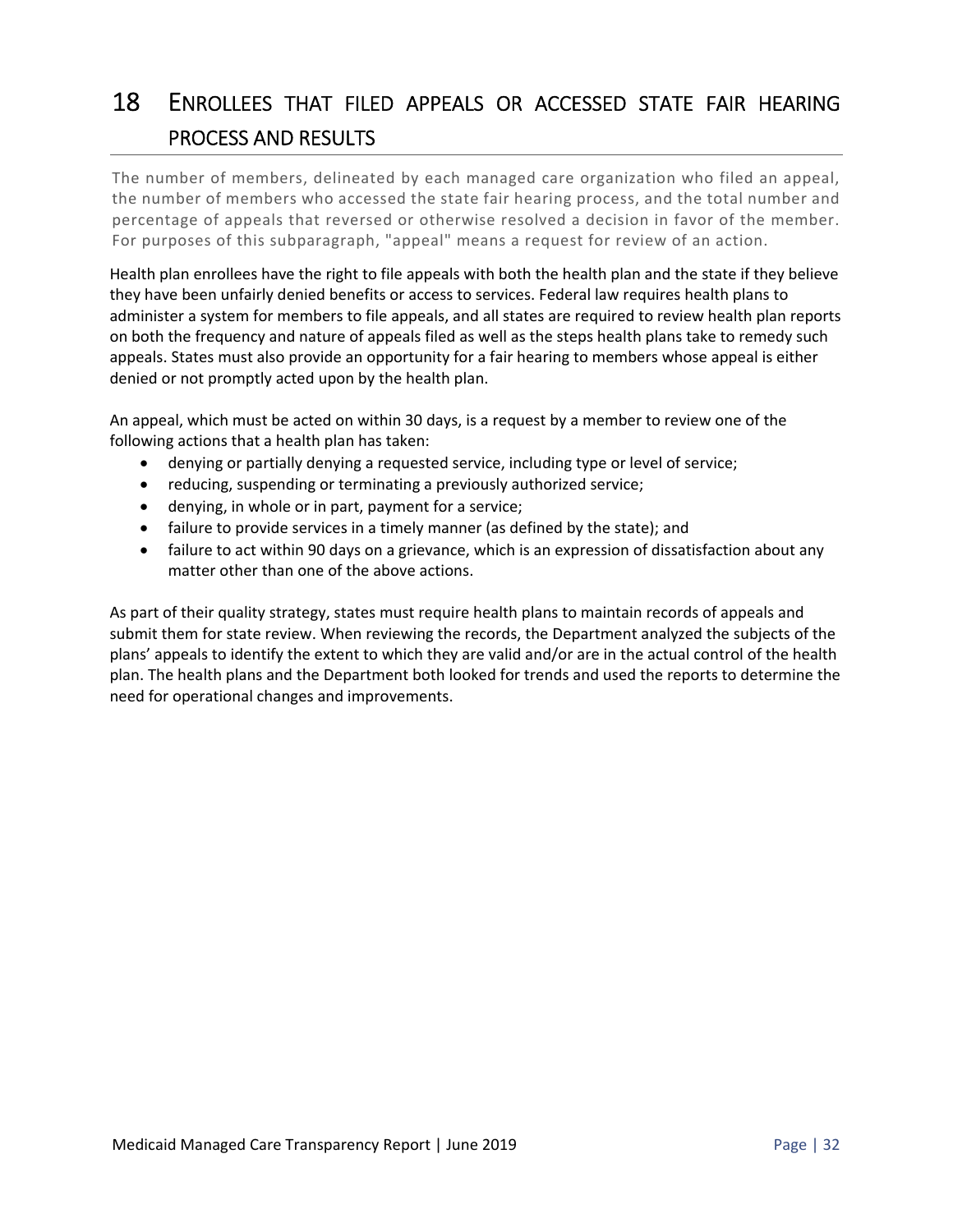|                                                                                                                   | <b>ABH</b> | <b>ACLA</b> | H <sub>B</sub> | <b>LHCC</b> | <b>UHC</b> | <b>MCNA</b><br><b>Dental</b> |
|-------------------------------------------------------------------------------------------------------------------|------------|-------------|----------------|-------------|------------|------------------------------|
| <b>Total number of unduplicated members</b>                                                                       | 149,382    | 252,194     | 300,269        | 557,985     | 518,432    | 1,743,217                    |
| <b>Number of members who filed appeals</b>                                                                        | 79         | 437         | 442            | 1,876       | 861        | 81                           |
| Number of members who accessed the<br><b>State Fair hearing process</b>                                           | 8          | 20          | 29             | 51          | 23         | 3                            |
| <b>Total number of Appeals filed</b>                                                                              | 82         | 490         | 446            | 2,880       | 1,268      | 82                           |
| Rate of members who filed an appeal<br>(per 1000)                                                                 | 0.53       | 1.73        | 1.50           | 3.36        | 1.66       | 0.05                         |
| Total number of appeals that reversed or<br>otherwise resolved a decision in favor of<br>the member <sup>25</sup> | 31         | 182         | 84             | 621         | 366        | 17                           |
| Percent of appeals that reversed or<br>otherwise resolved a decision in favor of<br>the member                    | 37.8%      | 37.1%       | 18.8%          | 21.6%       | 28.9%      | 20.7%                        |

#### **Table 18.1 Appeals, state fair hearings and appeals overturned, State Fiscal Year 2018**

Source: 113 Monthly Appeal & State Fair Hearing Detail Workbook and Annual Summary Report

Variation in the rate of appeals across plans may be attributed to differences in plan interpretation of report definitions and timing of actions taken. The Department engaged the plans in a reporting improvement effort to increase the consistency of the data reported for monitoring service authorization timeframes, denials, and member appeals. As a result both the 113 Monthly Appeal & State Fair Hearing report and the 188 Service Authorizations reporting requirements are being revised to increase consistency and comparability on a prospective basis.

<sup>&</sup>lt;sup>25</sup> Includes all appeals that were overturned or partially overturned by the health plan, Division of Administrative Law, or LDH. Because the timeframe for the full appeal process may span multiple years, it is possible for appeal reversals to be counted in multiple years.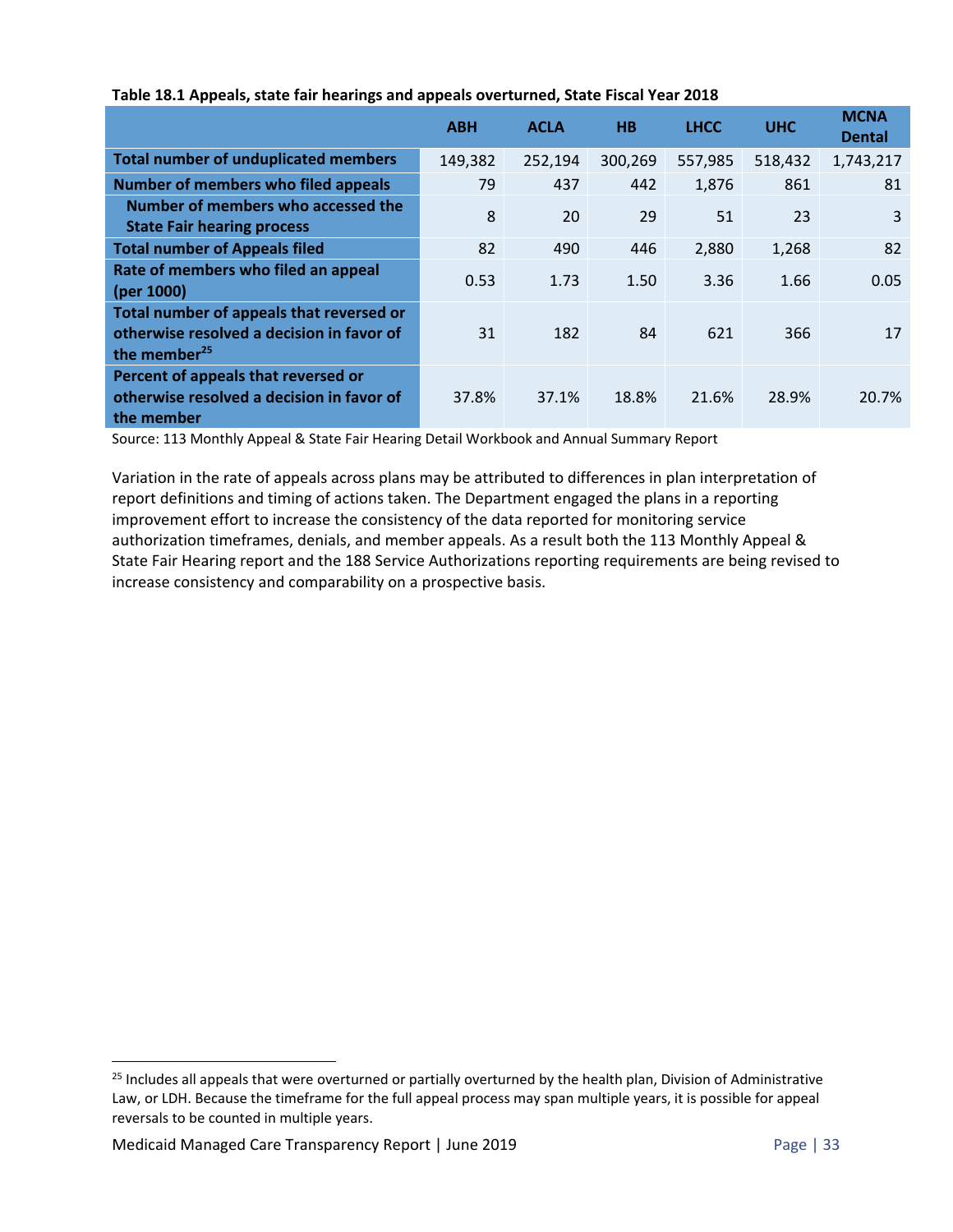# Healthcare Services Provided to Enrollees

To collect the data in this section, the Department defined emergency services as outpatient services provided in an emergency room, exclusive of the Emergency Medical Treatment and Labor Act (EMTALA) screening or urgent care, and professional services, specifically the evaluation and management of a patient, provided in an emergency room.<sup>26</sup> There were zero claims submitted to MCNA for emergency services since MCNA did not manage emergency services as defined for this report.

Non-emergency services are defined as all other claims that do not fit the definition of emergency services.

<sup>&</sup>lt;sup>26</sup> Includes Claim Type 03 (outpatient services) with Revenue Codes 450, 451, and 981 and Claim Type 04 (Professional Services) with Procedure Codes 99281 through 99285.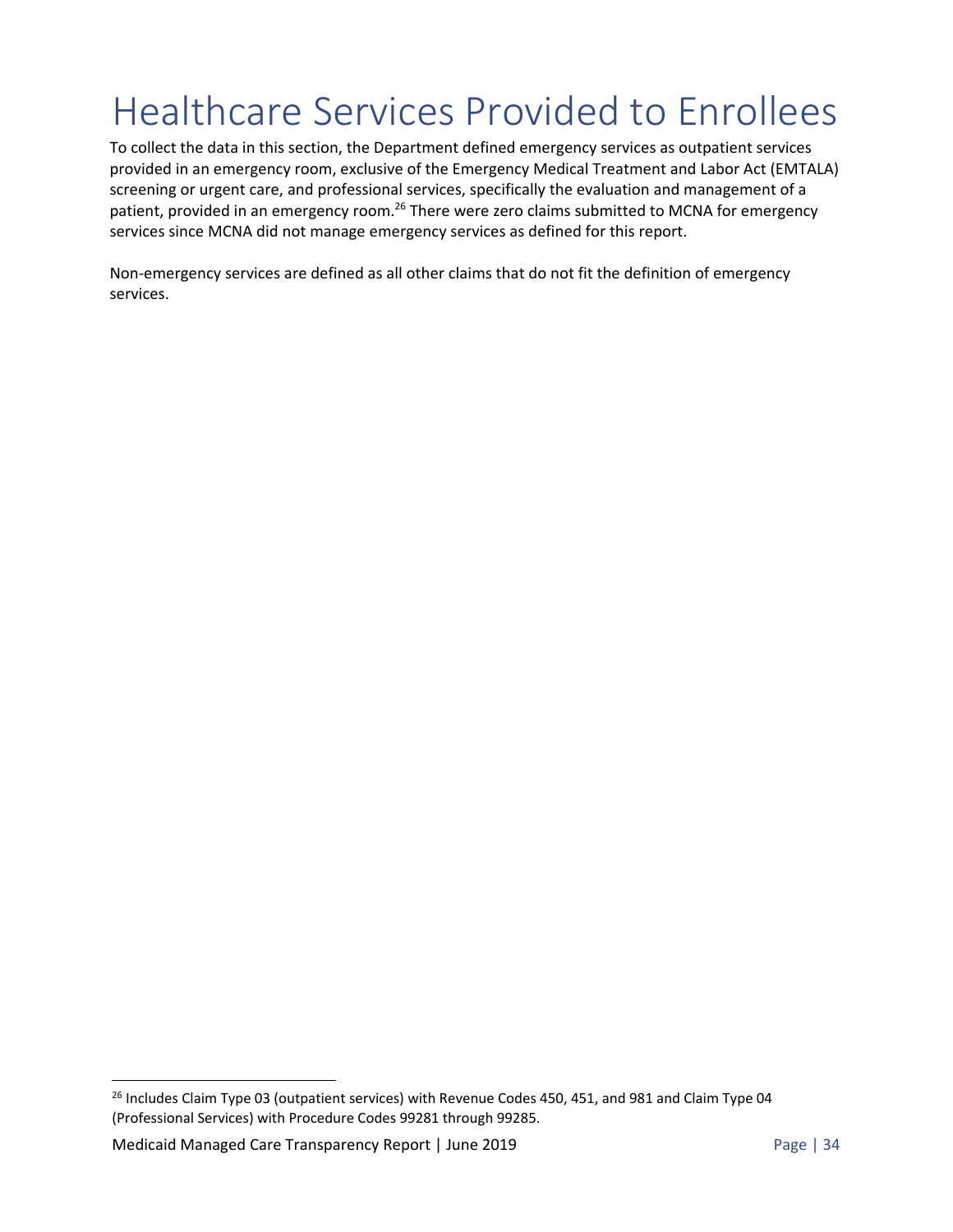### 19 CLAIMS SUBMITTED BY HEALTHCARE PROVIDERS

The total number of claims submitted by healthcare providers to each managed care organization. The total number shall also be delineated by claims for emergency services and claims for nonemergency services.

Health plans report claims data annually using the revised 177 reporting template developed by the Department, which captures unduplicated counts of claims received by each health plan. This report captures not only claims that are adjudicated (processed for payment or denial), but also captures rejected claim counts that are not reported in encounter submissions to the fiscal intermediary. The aggregate count of unduplicated claims submitted across all health plans and MCNA totaled 90,704,065 in State Fiscal Year 2018. The breakdown of unduplicated claim counts for State Fiscal Year 2018 is presented in table 19.1.

All claims accepted in the system for adjudication (determination of payment or denial) can be categorized as emergency or non‐emergency. Of total claims adjudicated by a health plan, less than 4% were for emergency services.

Claims that do not meet the specific data requirements or the basic format necessary will be rejected according to the CMS. "Rejected" claims are different from denied claims, as they are not adjudicated and are rejected before entering the health plan's adjudication system. Reasons for rejection include Electronic Data Interchange (EDI) formatting issues on the transaction resulting in a system inability to read the claim or failure of the claim to meet basic HIPAA submission requirements. Since rejected claims are not processed through the health plans' adjudication systems, services cannot be classified as emergency or non-emergency. The aggregate claim rejection rate across all health plans was just under one‐half of one percent (0.5%). Individual plan rejection rates are dependent upon a plan's specific claims processing system and internal workflow.

|                    | <b>Rejected Claims</b> | <b>Emergency</b><br><b>Services</b> | <b>Non-Emergency</b><br><b>Services</b> | <b>Total</b> |
|--------------------|------------------------|-------------------------------------|-----------------------------------------|--------------|
| <b>ABH</b>         | 82                     | 605,401                             | 6,934,176                               | 7,539,659    |
| <b>ACLA</b>        | 58,556                 | 423,859                             | 12,113,315                              | 12,595,730   |
| H <sub>B</sub>     | 10,102                 | 349,639                             | 14,464,423                              | 14,824,164   |
| <b>LHCC</b>        | 276,891                | 888,666                             | 25,241,461                              | 26,407,018   |
| <b>UHC</b>         | 29,921                 | 1,023,601                           | 24,784,337                              | 25,837,859   |
| <b>MCNA Dental</b> | 0                      | $\Omega$                            | 3,499,635                               | 3,499,635    |
| <b>Total</b>       | 375,552                | 3,291,166                           | 87,037,347                              | 90,704,065   |

| Table 19.1 Total claims by managed care plans for emergency and non-emergency services, |
|-----------------------------------------------------------------------------------------|
| <b>State Fiscal Year 2018</b>                                                           |

Source: Report 177 Total and Out of Network Claims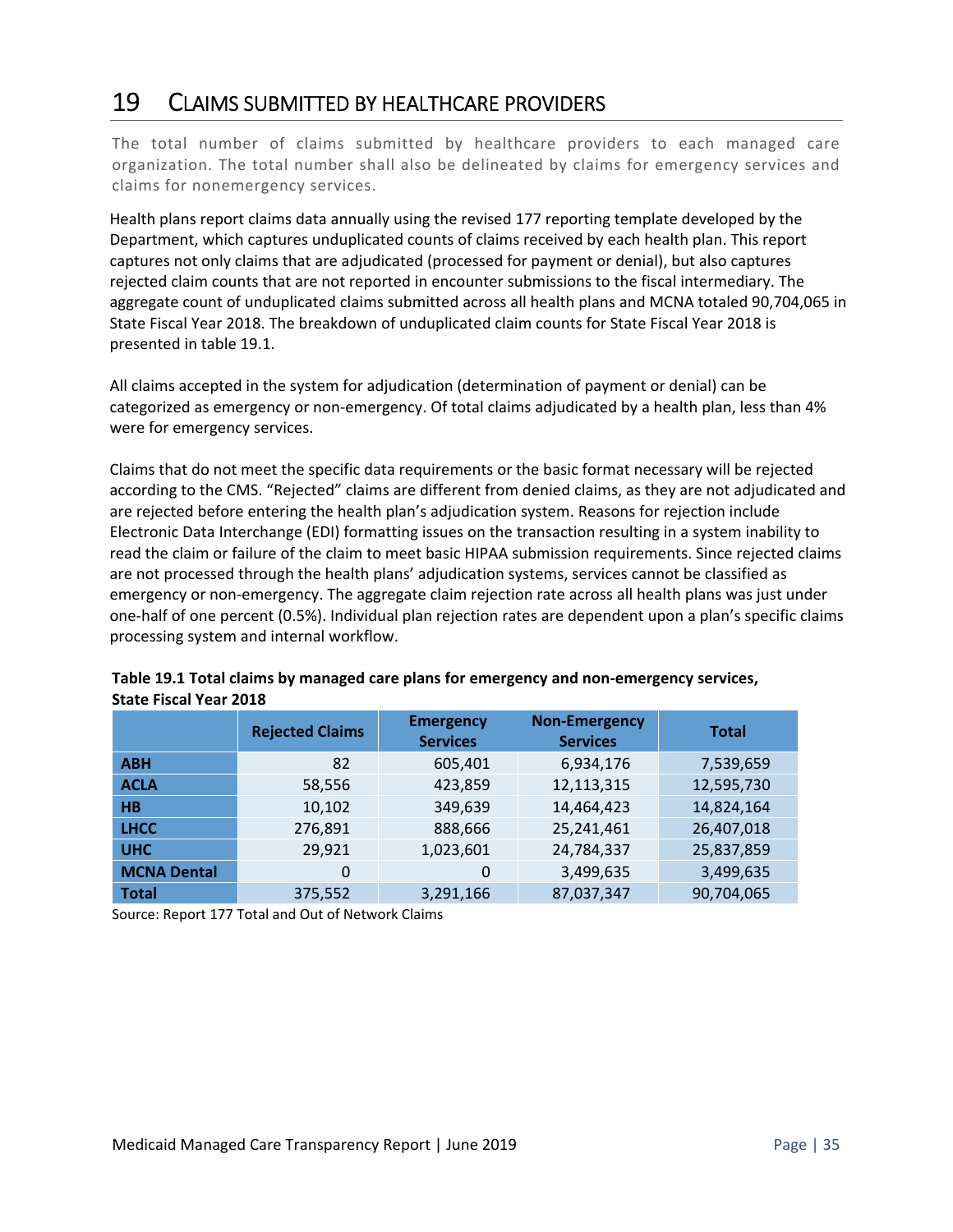### 20 DENIED CLAIMS

The total number of claims submitted by healthcare providers to each managed care organization which were adjusted [adjudicated] by the respective managed care organization and payment for services was denied. This item of the report shall include a delineation between emergency and nonemergency claim denials. Additionally, this item of the report shall include the number of denied claims for each managed care organization delineated by the standard set of Claim Adjustment Reason Codes published by the Washington Publishing Company.

Table 20.1 below provides total unduplicated denied claims by health plan delineated by emergency and non‐emergency services.

|                    | <b>Emergency Services</b> | <b>Non-Emergency Services</b> | <b>Total</b> |
|--------------------|---------------------------|-------------------------------|--------------|
| <b>ABH</b>         | 14,679                    | 1,642,563                     | 1,657,242    |
| <b>ACLA</b>        | 24,914                    | 2,281,675                     | 2,306,589    |
| H <sub>B</sub>     | 32,227                    | 3,027,439                     | 3,059,666    |
| <b>LHCC</b>        | 35,030                    | 5,286,923                     | 5,321,953    |
| <b>UHC</b>         | 103,784                   | 4,958,165                     | 5,061,949    |
| <b>MCNA Dental</b> | 0                         | 336,899                       | 336,899      |
| <b>Total</b>       | 210,634                   | 17,533,664                    | 17,744,298   |

**Table 20.1 Total unduplicated denied claims, State Fiscal Year 2018** 

Source: 173 Denied Claims Report

Records for each denied claim must include a reason for the denial. The Department required plans to report these denials using claim adjustment reason codes (CARC) for medical and behavioral health claims and National Council for Prescription Drug Program (NCPDP) reject codes for pharmacy claims, which are both national standards. The number of CARC and NCPDP codes is greater than the unduplicated number of total denied claims presented in table 20.1 since each claim line can have more than one CARC or NCPDP reject code. In other words, a claim can be denied or adjusted for multiple reasons. As a claim cycles through the payment logic, the claims processing system applies all applicable CARC or NCPDP reject codes randomly, and one is not primary in comparison to another.

Table 20.2 shows the ten most frequently used CARC codes for emergency and non‐emergency medical and behavioral health claims. The primary causes for denial were a lack of precertification or prior authorization, billing for non‐covered services, the claim was lacking sufficient information to adjudicate or had submission/billing errors, and duplicate claims. A breakout of all CARCs for denied claims for each health plan in numerical order is provided in Appendix VIII.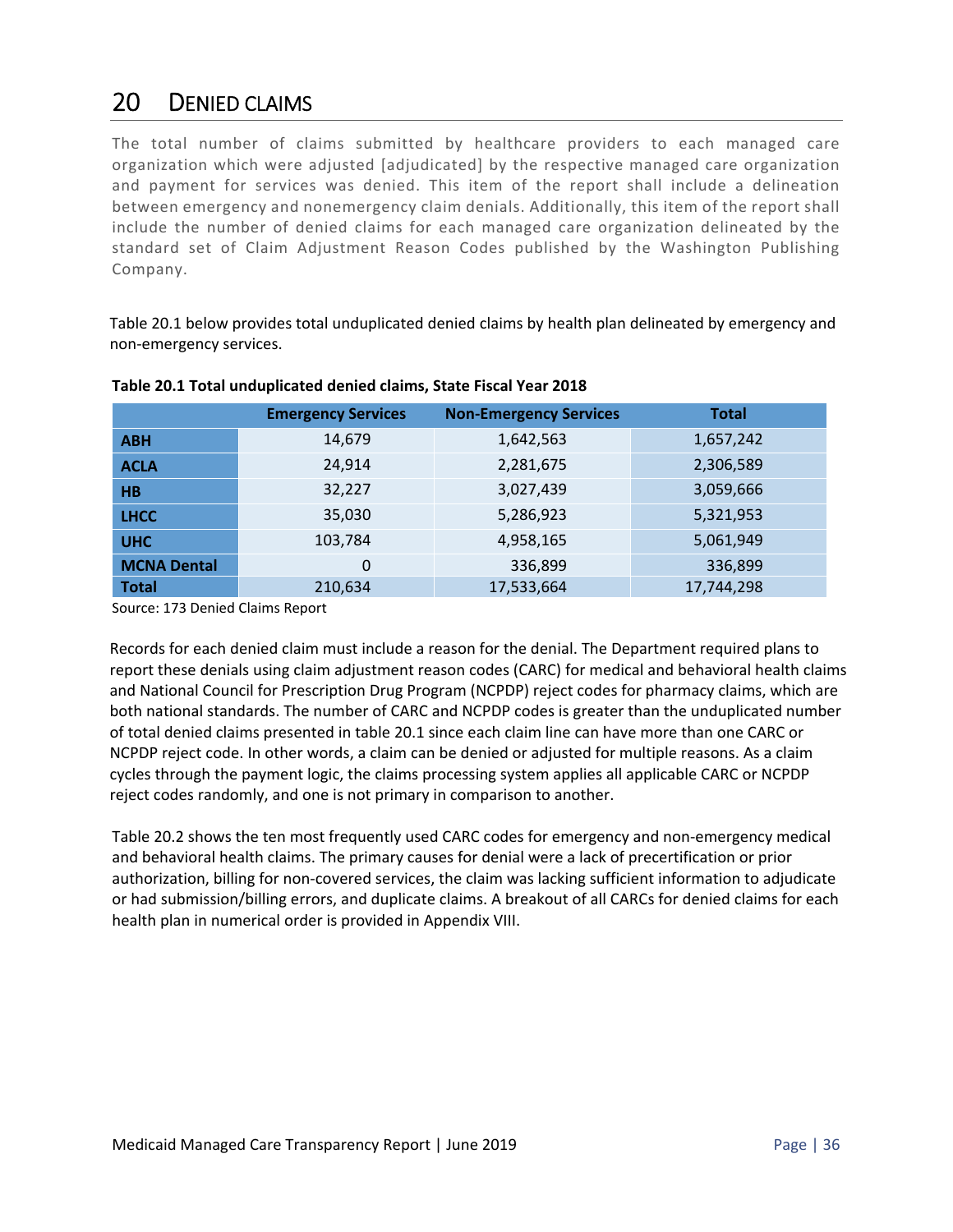**Table 20.2 Top claim adjustment reason codes (CARCs) for emergency and non‐emergency services, State Fiscal Year 2018** 

| <b>CARC</b> | <b>CARC Description</b>                                                                                                                                                                                                                                                                                                                                                                                                                                                                                         | <b>Emergency</b><br>Claims <sup>27</sup> | Non-<br><b>Emergency</b><br><b>Claims</b> | <b>Total</b> |
|-------------|-----------------------------------------------------------------------------------------------------------------------------------------------------------------------------------------------------------------------------------------------------------------------------------------------------------------------------------------------------------------------------------------------------------------------------------------------------------------------------------------------------------------|------------------------------------------|-------------------------------------------|--------------|
| 197         | Precertification/authorization/notification absent.                                                                                                                                                                                                                                                                                                                                                                                                                                                             | 767                                      | 1,587,274                                 | 1,588,041    |
| 18          | Exact duplicate claim/service (Use only with Group Code<br>OA except where state workers'<br>compensation<br>regulations requires CO)                                                                                                                                                                                                                                                                                                                                                                           | 37,753                                   | 1,277,886                                 | 1,315,639    |
| 96          | Non-covered charge(s). At least one Remark Code must<br>be provided (may be comprised of either the NCPDP<br>Reject Reason Code, or Remittance Advice Remark Code<br>that is not an ALERT.)                                                                                                                                                                                                                                                                                                                     | 15,223                                   | 1,231,813                                 | 1,247,036    |
| 97          | The benefit for this service is included in the<br>payment/allowance for another service/procedure that<br>has already been adjudicated. Note: Refer to the 835<br>Healthcare Policy Identification Segment (loop 2110<br>Service Payment Information REF), if present.                                                                                                                                                                                                                                         | 12,125                                   | 1,110,409                                 | 1,122,534    |
| 16          | Claim/service<br>lacks<br>information<br>has<br>or<br>for<br>submission/billing<br>error(s) which<br>is is<br>needed<br>adjudication. Do not use this code for claims<br>attachment(s)/other documentation. At least one<br>Remark Code must be provided (may be comprised of<br>either the NCPDP Reject Reason Code, or Remittance<br>Advice Remark Code that is not an ALERT.) Note: Refer<br>to the 835 Healthcare Policy Identification Segment<br>(loop 2110 Service Payment Information REF), if present. | 11,283                                   | 855,718                                   | 867,001      |
| 252         | An attachment/other documentation is required to<br>adjudicate this claim/service. At least one Remark Code<br>must be provided (may be comprised of either the<br>NCPDP Reject Reason Code, or Remittance Advice<br>Remark Code that is not an ALERT).                                                                                                                                                                                                                                                         | 24,206                                   | 494,964                                   | 519,170      |
| 29          | The time limit for filing has expired.                                                                                                                                                                                                                                                                                                                                                                                                                                                                          | 8,883                                    | 353,191                                   | 362,074      |
| 256         | Service not payable per managed care contract.                                                                                                                                                                                                                                                                                                                                                                                                                                                                  | 3,314                                    | 304,180                                   | 307,494      |
| <b>B13</b>  | Previously paid. Payment for this claim/service may have<br>been provided in a previous payment.                                                                                                                                                                                                                                                                                                                                                                                                                | 4,615                                    | 256,986                                   | 261,601      |
| 27          | Expenses incurred after coverage terminated.<br>$1.72 \times 1.4$ and $1.71 \times 1.7$                                                                                                                                                                                                                                                                                                                                                                                                                         | 16,742                                   | 230,310                                   | 247,052      |

Source: 173 Denied Claims Report

 $^{27}$  Emergency services are defined as claim type 03 with revenue codes 450, 459 or 981 (outpatient hospital) and claim type 04 with procedure codes 99281 through 99285 (professional).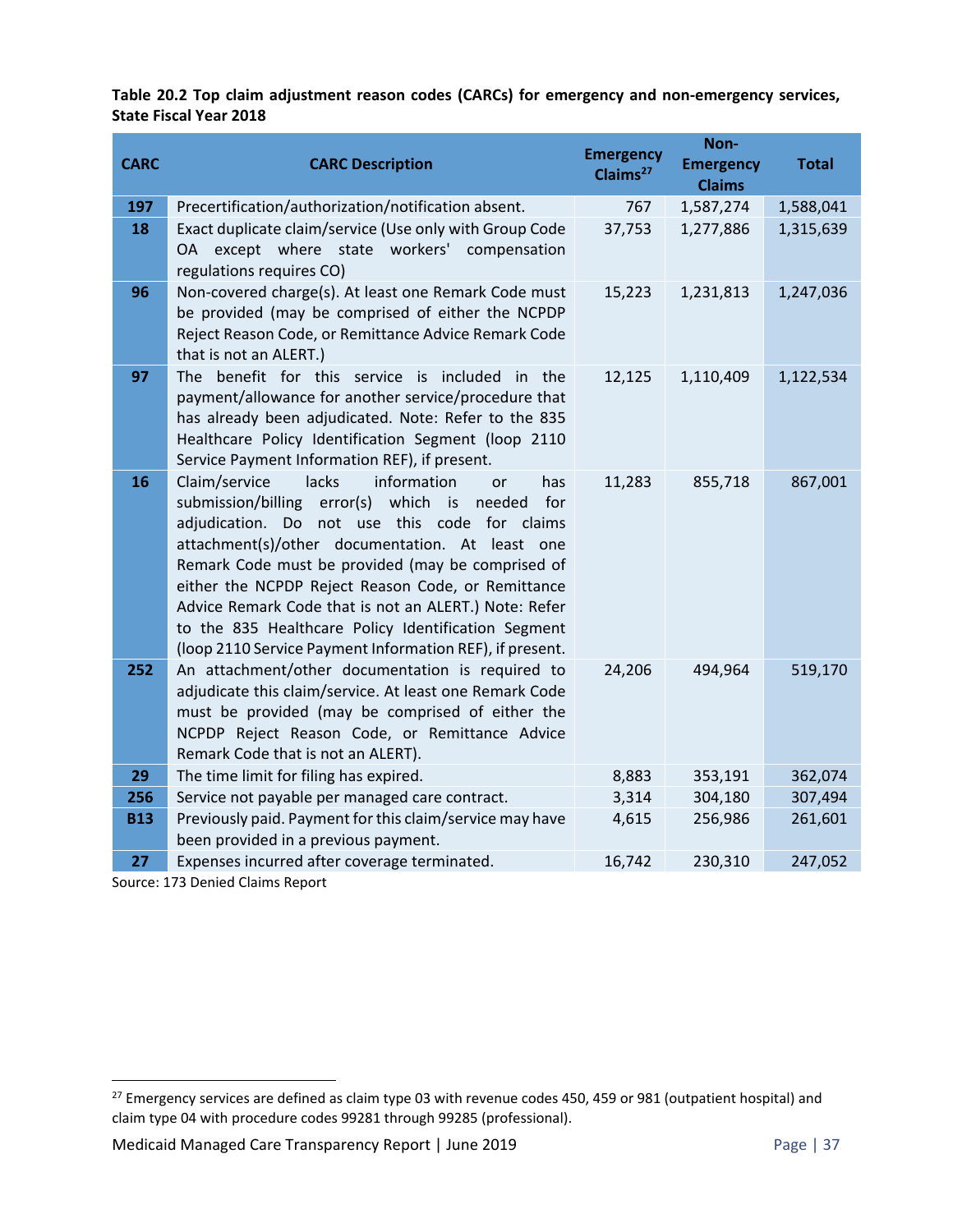Table 20.3 shows the ten most frequently used NCPDP reject codes for emergency and non‐emergency pharmacy claims. Pharmacy claims use a different national coding structure than is used for medical or behavioral health claims. For consistency with encounter data, the Department has utilized the structure published by the National Council for Prescription Drug Programs (NCPDP) to monitor reasons for claims denials. The primary causes for denial stemmed from refilling too soon, billing for non‐covered services, prior authorization lacking, or other coverage limitations.

| <b>NCPDP</b><br>Code | <b>NCPDP Description</b>                        | <b>Emergency</b><br>Claims <sup>28</sup> | Non-<br><b>Emergency</b><br><b>Claims</b> | <b>Total</b> |
|----------------------|-------------------------------------------------|------------------------------------------|-------------------------------------------|--------------|
| 76                   | <b>Plan Limitations Exceeded</b>                | 9,604                                    | 1,467,597                                 | 1,477,201    |
| 79                   | Refill Too Soon                                 | 466                                      | 1,295,386                                 | 1,295,852    |
| 70                   | Product/Service Not covered                     | 10,485                                   | 1,237,696                                 | 1,248,181    |
| 88                   | <b>DUR Reject Error</b>                         | 7,091                                    | 981,851                                   | 988,942      |
| 41                   | Submit Bill to Other Processor or Primary Payer | 3,181                                    | 646,629                                   | 649,810      |
| 75                   | <b>Prior Authorization Required</b>             | 1,307                                    | 566,063                                   | 567,370      |
| 19                   | Missing/Invalid Days Supply                     | 136                                      | 362,083                                   | 362,219      |
| 69                   | <b>Filled After Coverage Terminated</b>         | 2,275                                    | 302,974                                   | 305,249      |
| 39                   | Missing/Invalid Diagnosis Code                  | 25                                       | 234,357                                   | 234,382      |
| <b>MR</b>            | Product Not on Formulary                        | $\Omega$                                 | 194,667                                   | 194,667      |

**Table 20.3 Top National Council for Prescription Drug Programs (NCPDP) codes for denial of emergency and non‐emergency pharmacy services, State Fiscal Year 2018** 

Source: 173 Denied Claims Report

<sup>&</sup>lt;sup>28</sup> Emergency pharmaceutical services are defined as claim type 12 with a NCPDP field 418-DI value of 3.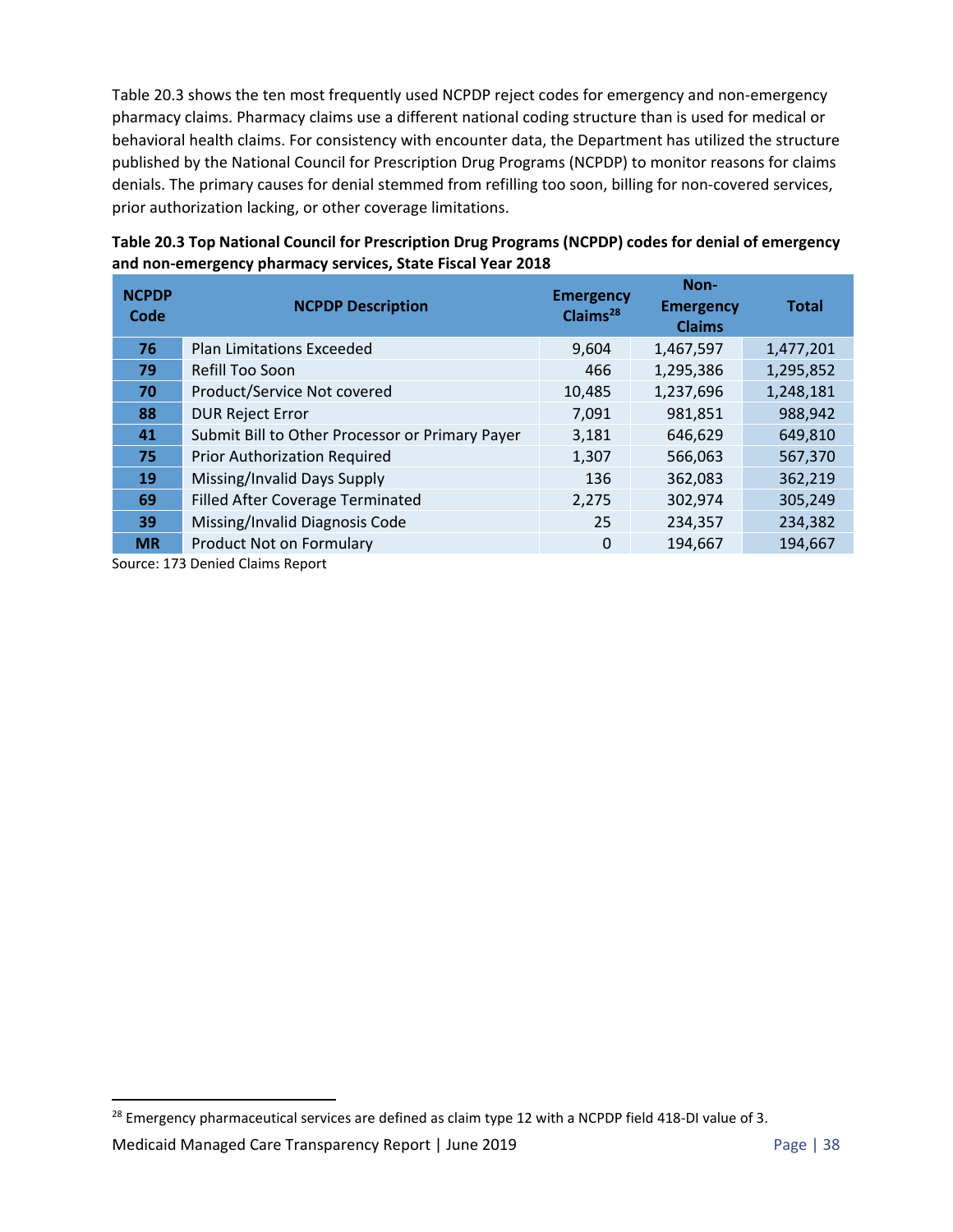# 21 CLEAN CLAIMS

The total number of claims submitted by the healthcare providers to each managed care organization which meets the definition of a clean claim as it is defined in the contract executed between the state and the managed care organization, and the percentage of those clean claims that each of the managed care plans has paid for each provider type within fifteen calendar days and within thirty calendar days. In addition, the report shall include the average number of days for each managed care organization to pay all claims of healthcare providers delineated by provider type.

The managed care contracts define a clean claim as a claim that can be processed without obtaining additional information from the provider of the service or from a third party. It includes a claim with errors originating in a state's claims system. It does not include a claim from a provider who is under investigation for fraud or abuse, or a claim under review for medical necessity.

Table 21.1 lists the total clean claims submitted to each health plan. This total includes claims that were paid, denied or otherwise adjudicated. It does not include rejected claims, which do not meet the definition of a clean claim.

#### **Table 21.1 Total clean claims by health plan, State Fiscal Year 2018**

| <b>ABH</b>                    | <b>ACLA</b> | нв | <b>LHCC</b> | UHC                                                       | MCNA | Total      |
|-------------------------------|-------------|----|-------------|-----------------------------------------------------------|------|------------|
| 4,161,437                     |             |    |             | 12,279,121  14,091,918  26,353,112  25,508,916  2,768,743 |      | 82,394,504 |
| Source: 221 Prompt Pay Report |             |    |             |                                                           |      |            |

Source: 221 Prompt Pay Report

Health plans are required by contract to pay 90% of all payable clean claims within 15 business days of the date of receipt and 99% within 30 calendar days of the date of receipt. The MCO must pay providers interest at 12% per annum of the amount payable, calculated daily, for the full period in which the clean claim remains unpaid beyond the 30‐day claims processing deadline. This compliance measure is typically monitored in the aggregate for contract compliance; however, delineation of turnaround times by claim type is outlined in tables 21.2 and 21.3 below for illustrative purposes.

| <b>Provider Type</b>                  | <b>ABH</b> | <b>ACLA</b> | <b>HB</b> | <b>LHCC</b> | <b>UHC</b> | <b>MCNA</b> |
|---------------------------------------|------------|-------------|-----------|-------------|------------|-------------|
| <b>Inpatient Hospital</b>             | 87.64%     | 100.00%     | 97.22%    | 98.19%      | 99.27%     |             |
| <b>Outpatient Hospital</b>            | 98.60%     | 100.00%     | 99.58%    | 99.11%      | 99.83%     |             |
| <b>Professional</b>                   | 98.20%     | 99.97%      | 99.49%    | 99.53%      | 98.96%     |             |
| <b>Rehab</b>                          | 99.53%     | 100.00%     | 99.34%    | 98.11%      | 99.80%     |             |
| <b>Home Health</b>                    | 93.41%     | 100.00%     | 99.44%    | 98.61%      | 100.00%    |             |
| <b>EMT(Transportation)</b>            | 94.64%     | 100.00%     | 99.51%    | 97.89%      | 99.80%     |             |
| <b>NEMT &amp; NEAT Transportation</b> | 99.30%     | 99.35%      | 99.94%    | 99.36%      | 99.87%     |             |
| <b>DME</b>                            | 95.55%     | 99.89%      | 98.48%    | 98.04%      | 99.73%     |             |
| Pharmacy                              | 99.38%     | 100.00%     | 99.81%    | 100.00%     | 100.00%    |             |
| <b>EPSDT Dental</b>                   | ٠          | ٠           | ٠         | ٠           | $\bullet$  | 99.89%      |
| <b>Adult Denture</b>                  | $\bullet$  | $\cdot$     | $\bullet$ |             |            | 100.00%     |

| Table 21.2 Percent of paid clean claims that were paid within 15 days, State Fiscal Year 2018 |  |
|-----------------------------------------------------------------------------------------------|--|
|-----------------------------------------------------------------------------------------------|--|

Source: 221 Prompt Pay Report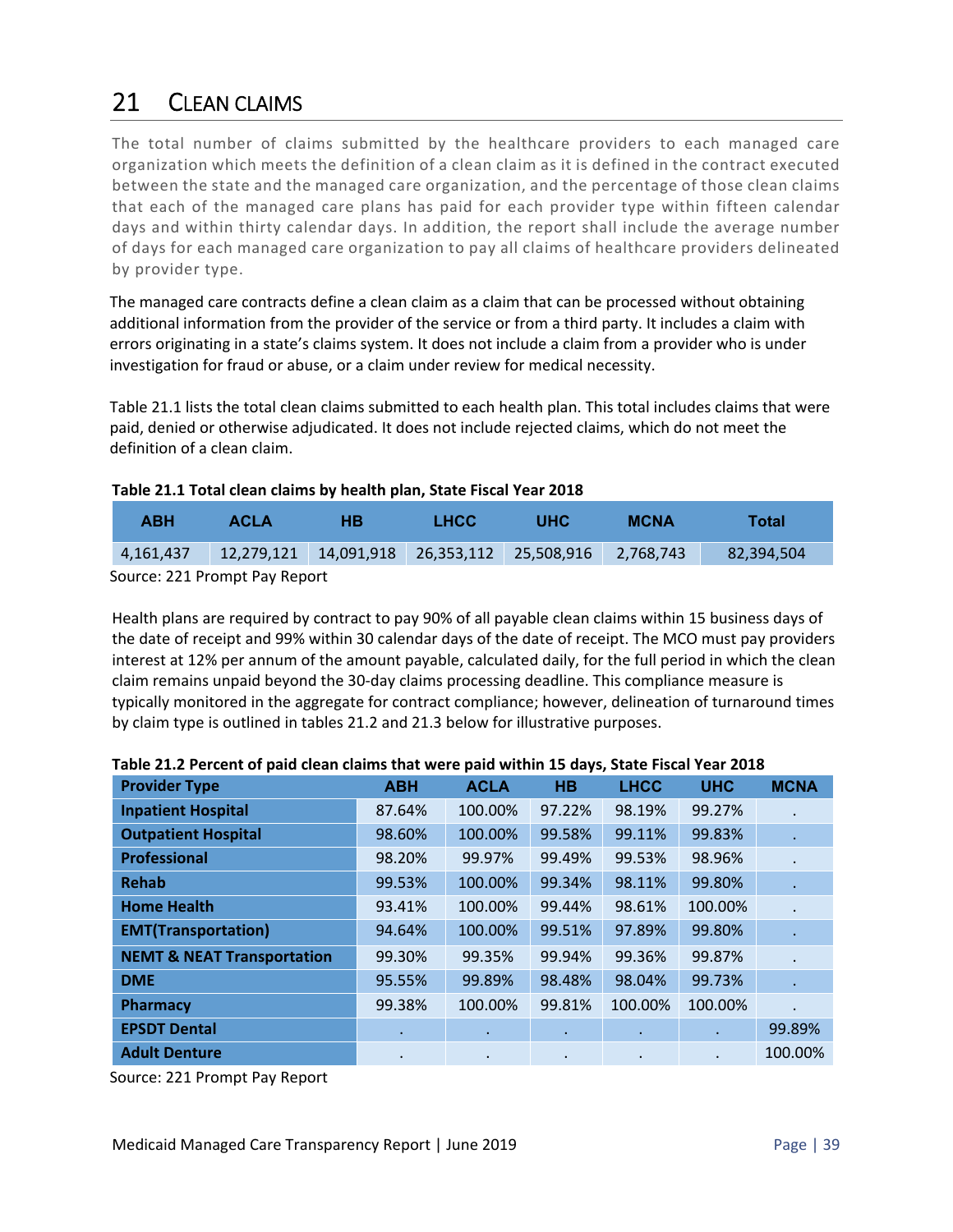Inpatient, home health, and DME claims generally take longer to adjudicate when compared to other claim types due to the complexity, authorization requirements and need for manual review.

| <b>Provider Type</b>                    | <b>ABH</b> | <b>ACLA</b> | <b>HB</b> | <b>LHCC</b> | <b>UHC</b> | <b>MCNA</b> |
|-----------------------------------------|------------|-------------|-----------|-------------|------------|-------------|
| <b>Inpatient Hospital</b>               | 92.64%     | 100.00%     | 99.67%    | 99.52%      | 99.75%     |             |
| <b>Outpatient Hospital</b>              | 99.23%     | 100.00%     | 99.87%    | 99.75%      | 99.93%     |             |
| <b>Professional</b>                     | 99.14%     | 100.00%     | 99.80%    | 99.85%      | 99.80%     |             |
| <b>Rehab</b>                            | 99.86%     | 100.00%     | 99.71%    | 99.62%      | 99.84%     |             |
| <b>Home Health</b>                      | 95.47%     | 100.00%     | 99.90%    | 99.85%      | 100.00%    |             |
| <b>EMT (Transportation)</b>             | 97.12%     | 100.00%     | 99.82%    | 99.01%      | 99.97%     |             |
| <b>NEMT &amp; NEAT (Transportation)</b> | 99.93%     | 99.95%      | 100.00%   | 99.96%      | 99.99%     | $\bullet$   |
| <b>DME</b>                              | 97.82%     | 99.99%      | 99.46%    | 99.46%      | 99.93%     |             |
| <b>Pharmacy</b>                         | 100.00%    | 100.00%     | 99.91%    | 100.00%     | 100.00%    |             |
| <b>EPSDT Dental</b>                     | $\bullet$  | $\bullet$   | ٠         | $\bullet$   |            | 100.00%     |
| <b>Adult Denture</b>                    | $\bullet$  | $\bullet$   | ٠         | $\bullet$   | $\bullet$  | 100.00%     |

| Table 21.3 Percent of paid clean claims that were paid within 30 days, State Fiscal Year 2018 |  |  |  |
|-----------------------------------------------------------------------------------------------|--|--|--|
|-----------------------------------------------------------------------------------------------|--|--|--|

Source: 221 Prompt Pay Report

It should be noted, however, that adjudicated date and paid date are not the same. It often occurs that a claim is adjudicated (paid or denied) and will not be paid until the next weekly check cycle. This information is reflective of the paid date as requested by the statutory reporting requirement. All health plans paid the vast majority of provider types in approximately two weeks, with the average number of days being approximately one week  $(6 - 8$  days) for most provider types.

| <b>Provider Type</b>                    | <b>ABH</b> | <b>ACLA</b> | <b>HB</b> | <b>LHCC</b> | <b>UHC</b> | <b>MCNA</b> |
|-----------------------------------------|------------|-------------|-----------|-------------|------------|-------------|
| <b>Inpatient Hospital</b>               | 10.00      | 9.20        | 10.00     | 10.00       | 9.45       |             |
| <b>Outpatient Hospital</b>              | 6.00       | 4.50        | 5.00      | 9.00        | 8.13       |             |
| <b>Professional</b>                     | 6.40       | 4.08        | 4.15      | 8.10        | 8.33       |             |
| <b>Rehab</b>                            | 6.00       | 6.00        | 7.00      | 9.00        | 8.04       |             |
| <b>Home Health</b>                      | 9.00       | 4.70        | 7.00      | 10.00       | 8.54       | $\cdot$     |
| <b>EMT (Transportation)</b>             | 7.00       | 3.80        | 13.00     | 9.00        | 9.05       |             |
| <b>NEMT &amp; NEAT (Transportation)</b> | 9.72       | 10.15       | 3.30      | 10.70       | 8.91       |             |
| <b>DME</b>                              | 8.00       | 5.80        | 7.00      | 9.05        | 8.43       |             |
| <b>Pharmacy</b>                         | 11.00      | 2.57        | 1.00      | 1.00        | 1.00       | $\cdot$     |
| <b>EPSDT Dental</b>                     | $\bullet$  | $\bullet$   | $\bullet$ | $\bullet$   | $\cdot$    | 7.67        |
| <b>Adult Denture</b>                    | $\bullet$  | $\bullet$   | $\bullet$ | ٠           | $\bullet$  | 7.66        |

**Table 21.4 Average number of days to pay clean claims, State Fiscal Year 2018**

Source: 221 Prompt Pay Report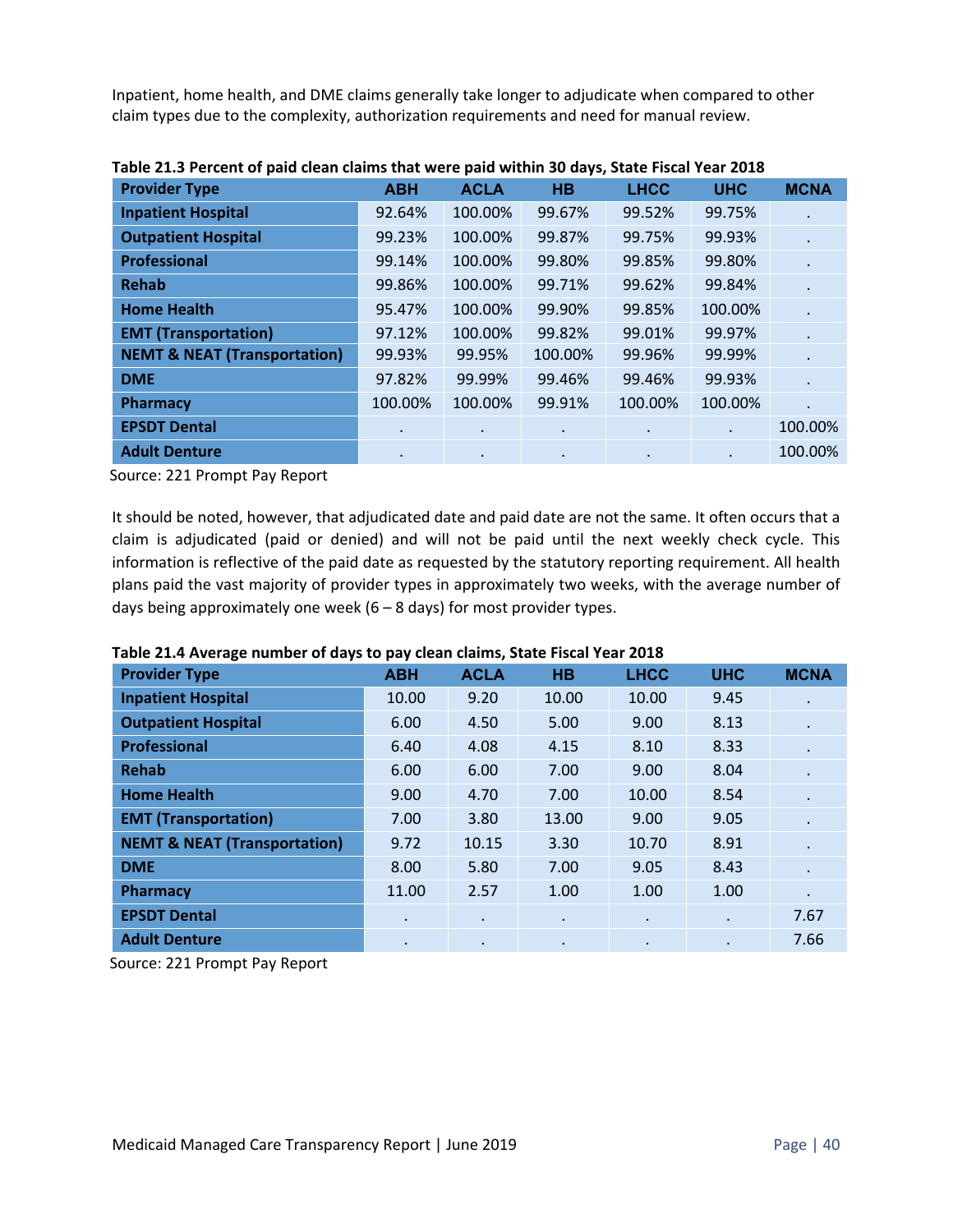### 22 REGULAR AND EXPEDITED SERVICE REQUESTS PROCESSED

The total number and percentage of regular and expedited service authorization requests processed within the time frames specified by the contract for each managed care organization. In addition, the report shall contain the total number of regular and expedited service authorization requests which resulted in a denial for services for each managed care organization.

The health plans are required to reimburse for all medically necessary services. The determination of medical necessity by the plan is an important factor considered when a plan is evaluated for both overutilization and underutilization of services. Plans may require submission of clinical information for review and authorization of the service as a condition of payment. It is important in ensuring timely access to care that service authorization requests submitted by providers are acted on in a timely manner.

Health plan contracts with the Department stipulated that service authorizations must be processed within 14 calendar days of the request for authorization, with at least 80% processed within two business days of receipt of needed documentation.

Contracted timeframes and compliance standards are applied in aggregate for both medical and behavioral health service authorizations. Data for State Fiscal Year 2018 are presented in table 22.1. Variations in the number of authorizations processed by individual health plans can be attributed to plan policy, as well as membership size and complexity.

| <b>TIMEFRAME (COMPLIANCE STANDARD)</b>              |               | <b>ABH</b> | <b>ACLA</b> | <b>HB</b>         | <b>LHCC</b> | <b>UHC</b> |
|-----------------------------------------------------|---------------|------------|-------------|-------------------|-------------|------------|
| Processed within 2 business days from               | <b>Number</b> | 24,994     | 72,733      | 116,357           | 180,765     | 96,097     |
| receipt of needed documentation (80%)               | Percent       | 80.96%     | 93.45%      | 75.51%            | 96.03%      | 95.19%     |
| Non-extended: Processed within 14 days              | <b>Number</b> | 30,341     | 77.780      | 148,659           | 161,005     | 99,900     |
| of receipt of request for authorization<br>(100%)   | Percent       | 98.28%     | 100%        | 96.48%            | 99.46%      | 99.96%     |
| Extended: Processed within 28 days <sup>29</sup> of | <b>Number</b> | 4.154      | 43          | 0                 | 26,269      | 151        |
| receipt of request for authorization (100%)         | Percent       | 99.93%     | 79.63%      | $\qquad \qquad -$ | 99.67%      | 100%       |

#### **Table 22.1 Standard service authorizations processed, State Fiscal Year 2018**

Source: 188 Ad Hoc Annual Report, SFY 2018

 $29$  All authorizations for Durable Medical Equipment (DME) must be processed in 25 days or less.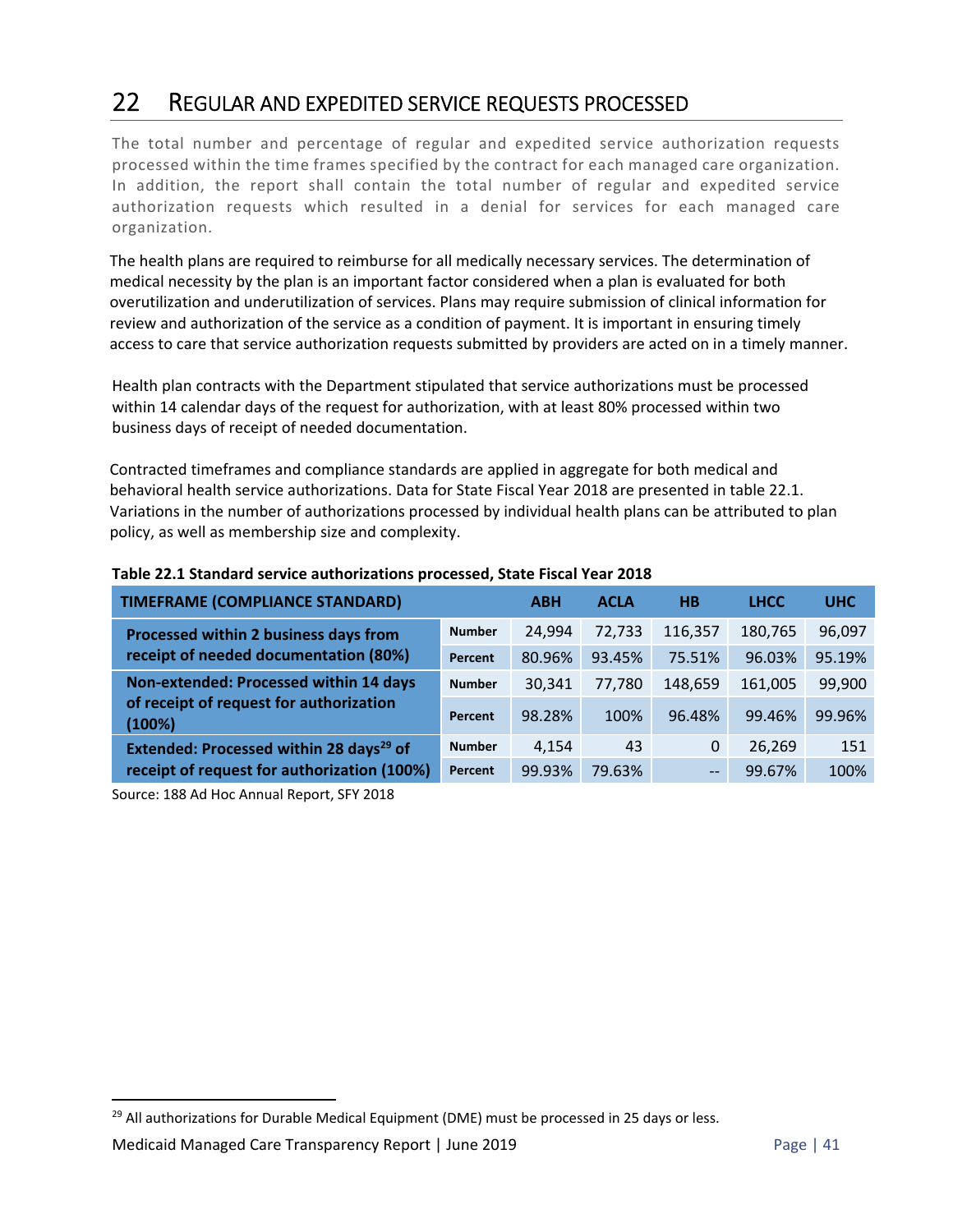If the situation warranted, the provider could request an expedited determination, in which case the request must be acted on within 72 hours or less, depending on the medical urgency. Per the Code of Federal Regulations, an extension of up to 14 days could be granted if the member or the health plan justified a need for additional information and how the extension is in the member's best interest.

| <b>TIME FRAME (COMPLIANCE STANDARD)</b>                 |               | <b>ABH</b> | <b>ACLA</b>   | H <sub>B</sub> | <b>LHCC</b> | <b>UHC</b> |
|---------------------------------------------------------|---------------|------------|---------------|----------------|-------------|------------|
| Non-extended: Processed within 72                       | <b>Number</b> | 713        | 909           | 0              | 120         | 1,777      |
| hours of receipt of request for<br>authorization (100%) | Percent       | 100.0%     | 100%          | $-$            | 99.2%       | 100%       |
| <b>Extended: Processed within 14 days</b>               | <b>Number</b> | 123        | $\mathcal{P}$ | 0              | 71          | 13         |
| of receipt of request for authorization<br>(100%)       | Percent       | 91.79%     | 100%          |                | 100%        | 100.0%     |

#### **Table 22.2 Expedited service authorizations processed, State Fiscal Year 2018**

Source: 188 Ad Hoc Annual Report, SFY 2018

The percent of prior authorizations that resulted in a denial of services are presented in table 22.3. Note that the counts presented are unduplicated denials based on the initial service authorization determination; some denials may have subsequently been reversed by the health plans upon reconsideration, appeal or through the state fair hearing process. See Section 18 of this report for additional information on appeals and state fair hearings.

#### **Table 22.3 Percent of service authorizations denied, State Fiscal Year 2018**

|                                       | <b>ABH</b> | <b>ACLA</b> | <b>HB</b> | <b>LHCC</b> | <b>UHC</b> |
|---------------------------------------|------------|-------------|-----------|-------------|------------|
| Total service authorization processed | 36.287     | 78.745      | 154.090   | 114,480     | 102.777    |
| <b>Number denied</b>                  | 1.375      | 12.254      | 18.960    | 7.286       | 8,806      |
| <b>Percent denied</b>                 | 3.79%      | 15.56%      | 12.3%     | 6.4%        | 8.6%       |

Source: 188 Ad Hoc Annual Report, SFY 2018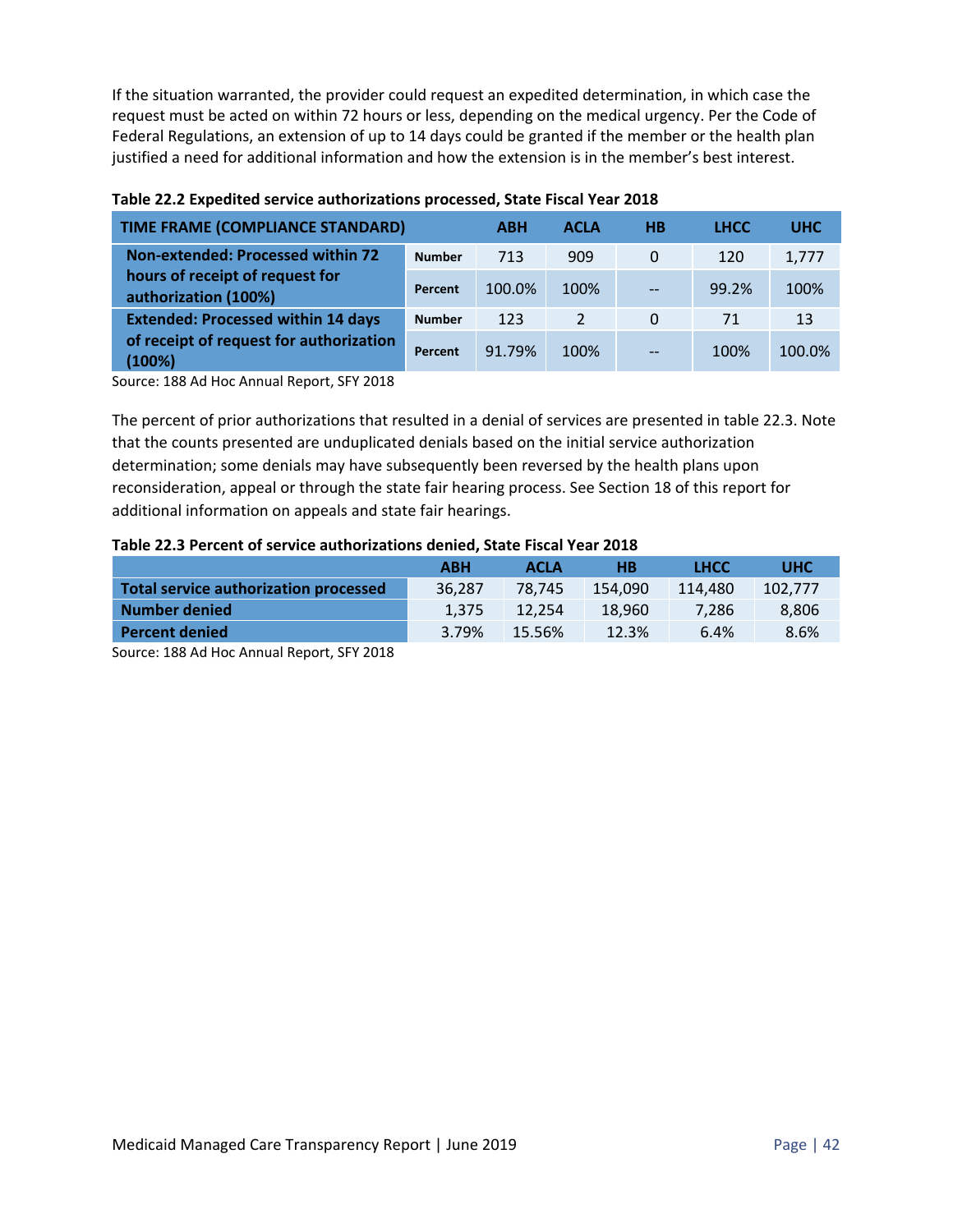## 23 CLAIMS PAID TO OUT‐OF‐NETWORK PROVIDERS

The total number and dollar value of all claims paid to out‐of‐network providers by claim type categorized by emergency services and nonemergency services for each managed care organization by parish.

LDH requires the health plans to pay both network and non-network providers for emergency services at least 100% of the Medicaid fee schedule that was in effect on the date of service. Prior authorization cannot be required, and payment cannot be contingent upon notification within a specific time frame. The health plans may also make payments to non-network providers for care that was not classified as emergency services through single‐case agreements or other arrangements.

The information in figure 23.1 reflects the number of claims and dollar value of payments by the health plans to non‐network providers for both emergency services and non‐emergency services. The data originate from submissions from the health plans on the standing annual report (report 177).

Appendix IX shows out of network claims for all emergency and non‐emergency services broken out by parish and claim type.





Source: Report 177 Total and Out of Network Claims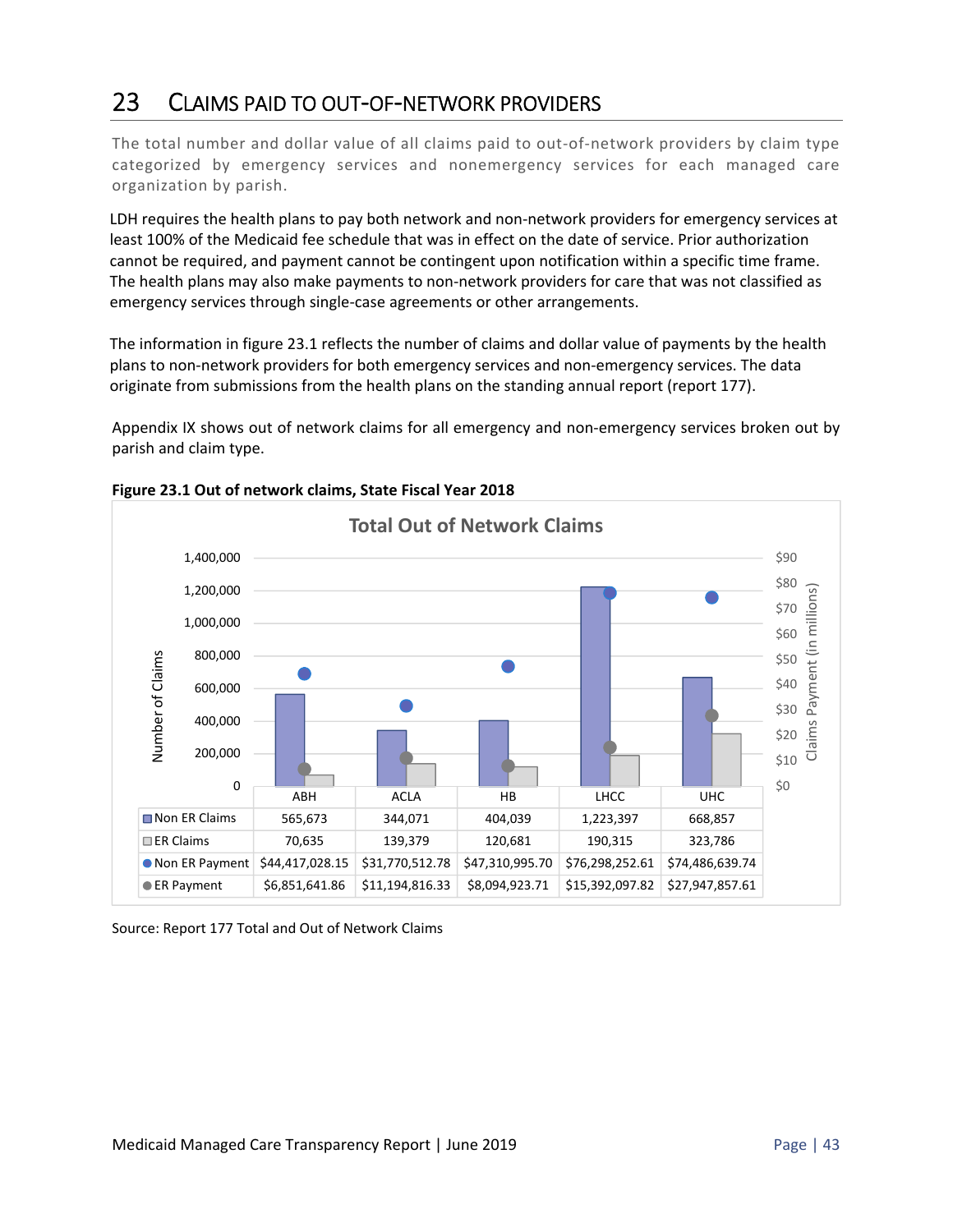## 24 PHARMACY BENEFITS

The following information concerning pharmacy benefits delineated by each managed care organization and by month:

- Total number of prescription claims
- Total number of prescription claims subject to prior authorization
- Total number of prescription claims denied
- Total number of prescription claims subject to step therapy of fail first protocols

In State Fiscal Year 2018, all five health plans managed pharmacy benefits for members enrolled with full‐ benefits coverage. Partial-benefit only members continued to receive pharmacy benefits under fee-forservice Medicaid.

A managed care organization can self‐administer its pharmacy benefits or subcontract with a pharmacy benefit manager. Table 24.1 identifies the pharmacy benefit manager for each managed care organization and whether the pharmacy benefit manager was a wholly-owned subsidiary or a contracted vendor during State Fiscal Year 2018.

#### **Table 24.1 MCO pharmacy benefit managers, State Fiscal Year 2018**

| АВН          | ACLA      | НB                     | LHCC      | UHC     |
|--------------|-----------|------------------------|-----------|---------|
| CVS Caremark | PerformRx | <b>Express Scripts</b> | US Script | OptumRx |
| Contracted   | Owned     | Contracted             | Owned     | Owned   |

Source: MCO self‐reported

Managed care organizations had flexibility in how to address appropriateness of medication therapy. Additionally, each pharmacy benefit manager had its own protocols for utilization management and decision making as to which drugs to include in its preferred drug list.

Table 24.2 lists the unduplicated total number of pharmacy claims received by each health plan, as well as a breakdown of claims by select categories. The variation in the data presented is reflective of the variation across health plans in implementing alternative approaches to managing pharmacy benefits, particularly in step therapy and fail first protocols. When a drug was requested that required step therapy and fail first protocols, the enrollee was required to try preferred product(s) before the requested drug would be approved. Each health plan had its own list of preferred drugs and drugs that required step therapy, fail first protocols, and/or prior authorization. The approach used, the drug selection, and the number of trials required before authorizing a non‐preferred agent can vary significantly between plans. The monthly details for claims by reporting category are provided in Appendix X.

#### **Table 24.2 Pharmacy claims comparison, State Fiscal Year 2018**

|                                       |   | <b>ABH</b> | <b>ACLA</b> | H <sub>B</sub> | <b>LHCC</b> | <b>UHC</b> |
|---------------------------------------|---|------------|-------------|----------------|-------------|------------|
| <b>Total prescription claims</b>      | # | 2,213,970  | 3,428,295   | 4,204,097      | 7,378,927   | 7,149,011  |
| <b>Subject to prior authorization</b> | # | 99,739     | 119,932     | 306,042        | 322,137     | 689,947    |
|                                       | % | 4.50%      | 3.50%       | 7.28%          | 4.37%       | 9.65%      |
|                                       | # | 575,370    | 725,316     | 1,191,637      | 1,663,791   | 1,418,751  |
| <b>Denied</b>                         | % | 25.99%     | 21.16%      | 28.34%         | 22.55%      | 19.85%     |
| Subject to step therapy or            | # | 82,017     | 20,513      | 22,172         | 142,304     | 144,351    |
| fail first protocol                   | % | 3.70%      | 0.60%       | 0.53%          | 1.93%       | 2.02%      |

Source: Report RX055 ‐ Pharmacy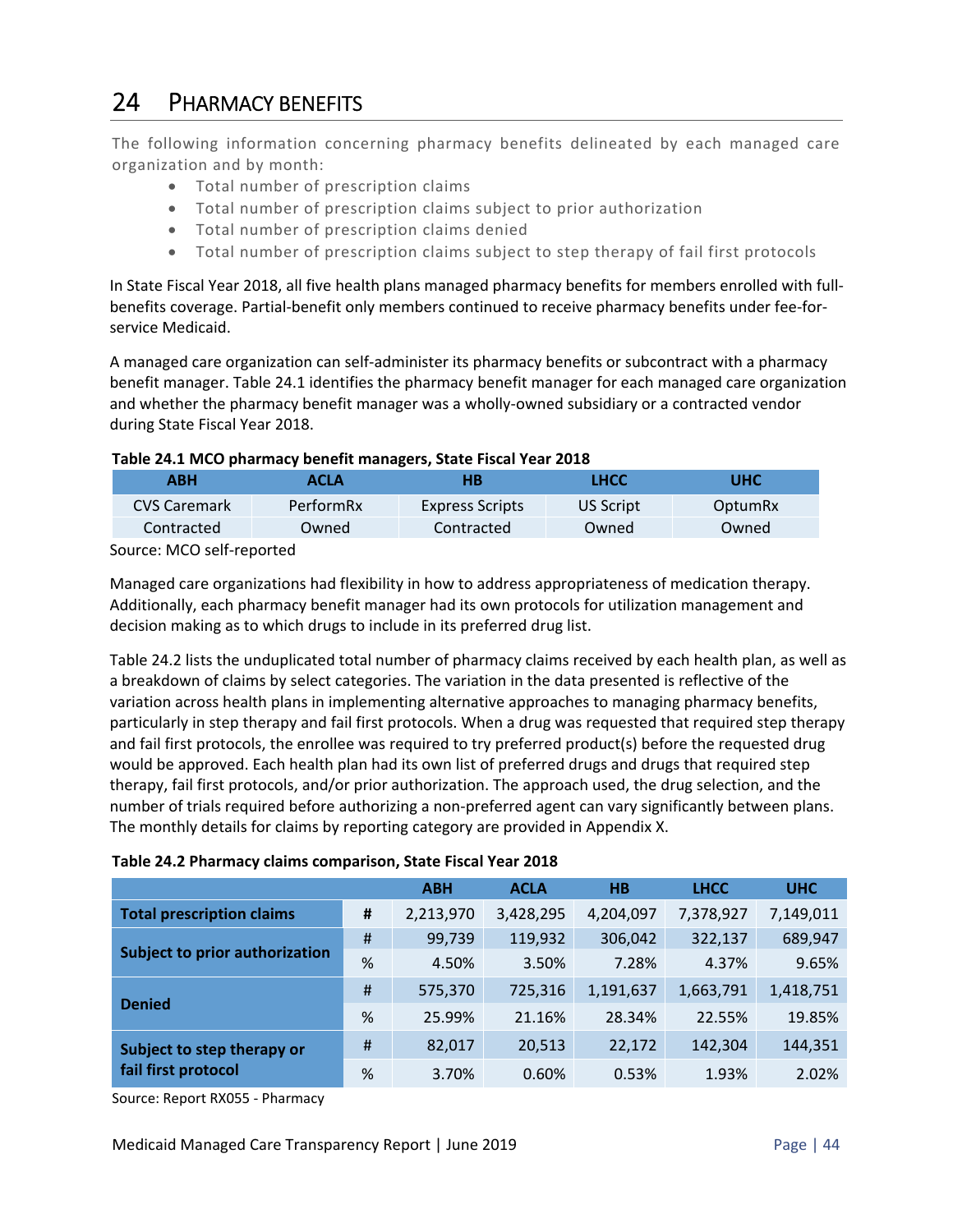## 25 MEDICAID DRUG REBATES

The report shall include the following information concerning Medicaid drug rebates and manufacturer discounts delineated by each managed care organization and the prescription benefit manager contracted or owned by the managed care organization and by month:

- ‐ Total dollar amount of the Medicaid drug rebates and manufacturer discounts collected and used.
- ‐ Total dollar amount of Medicaid drug rebates and manufacturer discounts collected and remitted to the Department of Health and Hospitals.

This measure applies specifically to the managed care organizations, as the dental benefit program does not manage pharmacy benefits for its members. The MCOs submit this data on a calendar year basis in the quarterly financial reporting requirements (report 185).

In SFY 2018, MCOs, either directly or through their pharmacy benefit manager, negotiated agreements with drug manufacturers to collect rebates or discounts on the cost of drugs provided to their members. These agreements provide a financial incentive to health plans to prefer certain drugs over others in meeting their members' pharmacy needs. Preferred drugs, included on a plan's preferred drug list, were generally exempt from prior authorization requirements.

For Medicaid enrollees in a fee‐for‐service delivery system, drug rebates, both federal and state supplemental, accrue directly to the state. For Medicaid enrollees in a full-risk managed care organization, only federal rebates accrue directly to the state. In Calendar Year 2017 the Department collected \$442 million in federal rebates from managed care pharmacy utilization.

Since each Louisiana Medicaid MCO determined its own unique preferred drug list, supplemental rebates were not available to the state, but comparable negotiated discounts were collected by the MCO. On May 1, 2019, the department implemented a single Preferred Drug List (PDL); for services after this date, rebates for all members in managed care and FFS will be collected directly by LDH.LDH requires plans to report rebates and discounts collected in quarterly financial reports. The Department's contracted actuaries considered the reported amounts when setting capitation rates for managed care organizations, and related reductions to capitation rates benefit the state indirectly. As a result, the managed care organizations remitted no drug rebates or manufacturer discounts directly to the Department.

Table 25.1 provides the amount of Medicaid drug rebates and manufacturer discounts collected and used as well as remitted to the Department during calendar year 2017, as reported by the managed care organizations in their quarterly financial reporting requirements.

|              | <b>Amount of Medicaid Drug Rebates</b><br>and Manufacturer Discounts<br><b>Collected and Used</b> | <b>Amount of Medicaid Drug Rebates and</b><br><b>Manufacturer Discounts Collected and</b><br><b>Remitted to the Department</b> |
|--------------|---------------------------------------------------------------------------------------------------|--------------------------------------------------------------------------------------------------------------------------------|
| <b>ABH</b>   | \$2,753,083                                                                                       | \$0                                                                                                                            |
| <b>ACLA</b>  | \$5,673,471                                                                                       | \$0                                                                                                                            |
| <b>HB</b>    | \$5,003,761                                                                                       | \$0                                                                                                                            |
| <b>LHCC</b>  | \$11,578,619                                                                                      | \$0                                                                                                                            |
| <b>UHC</b>   | \$20,723,497                                                                                      | \$0                                                                                                                            |
| <b>Total</b> | \$45,732,431                                                                                      | \$0                                                                                                                            |

#### **Table 25.1 Total pharmacy rebates received, Calendar Year 2017**

Source: Report 185: Quarterly Financial Reporting Requirements (FRR)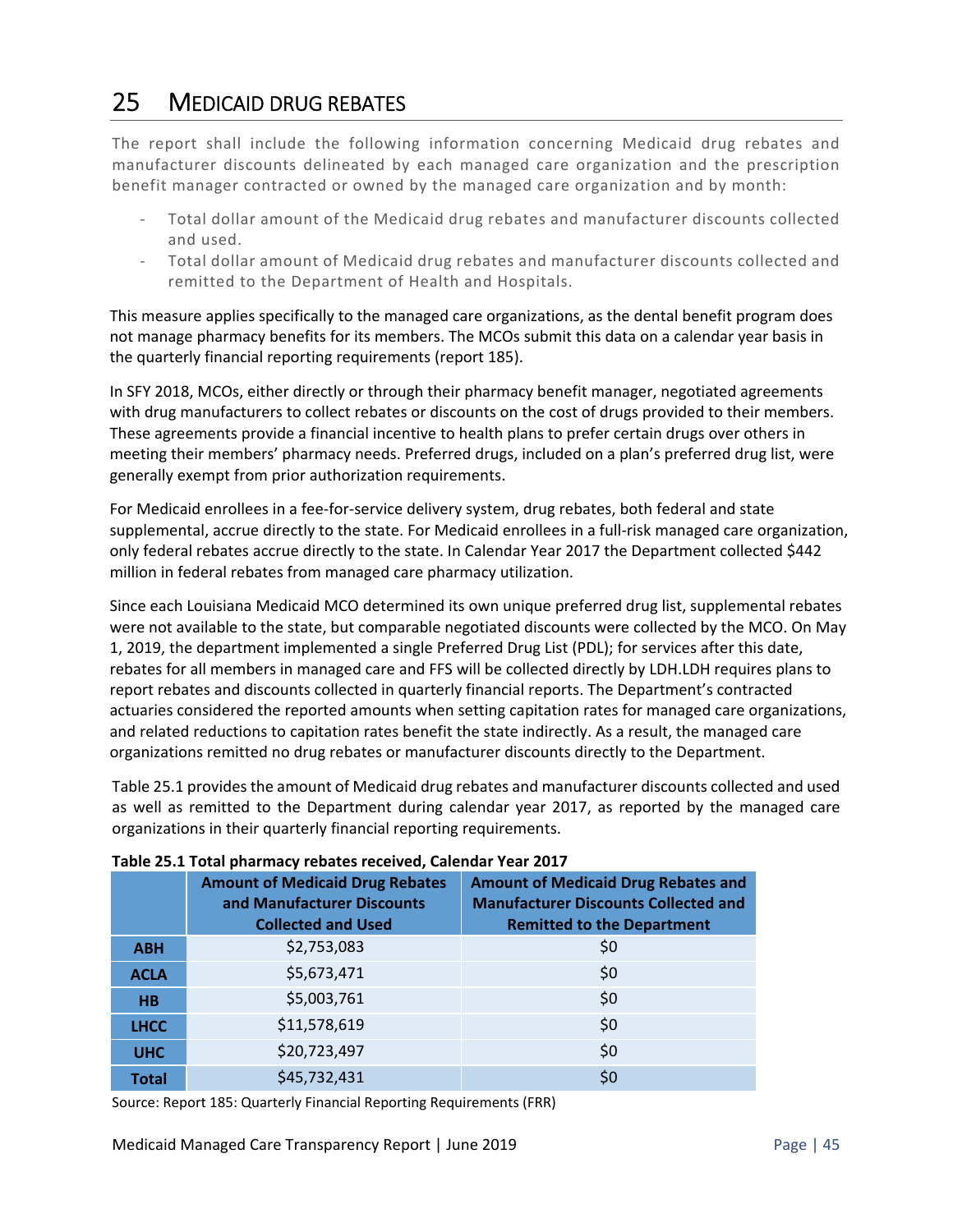Per the Department issued financial reporting guidelines, rebates are reported by MCOs on a cash basis, i.e. date received. The breakdown of rebates by month for each health plan are presented in table 25.2.

|                  | <b>ABH</b>  | <b>ACLA</b> | H <sub>B</sub> | <b>LHCC</b>  | <b>UHC</b>   |
|------------------|-------------|-------------|----------------|--------------|--------------|
| <b>January</b>   | \$207,719   | \$398,401   | \$462,557      | \$1,047,283  | \$1,601,522  |
| <b>February</b>  | \$198,835   | \$398,401   | \$391,990      | \$1,004,312  | \$1,510,732  |
| <b>March</b>     | \$(70, 569) | \$398,401   | \$258,024      | \$1,023,466  | \$1,791,492  |
| <b>April</b>     | \$141,370   | \$538,229   | \$310,538      | \$676,507    | \$1,620,973  |
| <b>May</b>       | \$311,315   | \$538,229   | \$407,320      | \$725,623    | \$1,785,962  |
| June             | \$0         | \$538,229   | \$492,242      | \$664,152    | \$1,647,008  |
| July             | \$146,136   | \$547,776   | \$443,906      | \$1,171,662  | \$1,516,767  |
| <b>August</b>    | \$146,136   | \$547,776   | \$522,777      | \$819,784    | \$1,765,286  |
| <b>September</b> | \$530,128   | \$547,776   | \$482,932      | \$795,284    | \$1,703,617  |
| <b>October</b>   | \$210,984   | \$406,751   | \$414,541      | \$875,650    | \$1,978,781  |
| <b>November</b>  | \$210,984   | \$406,751   | \$395,597      | \$863,065    | \$1,927,411  |
| <b>December</b>  | \$720,043   | \$406,751   | \$421,337      | \$1,911,832  | \$1,873,946  |
| 2017 Total       | \$2,753,083 | \$5,673,471 | \$5,003,761    | \$11,578,619 | \$20,723,497 |

**Table 25.2 Monthly pharmacy rebates received, Calendar Year 2017** 

Source: Report 185: Quarterly Financial Reporting Requirements (FRR)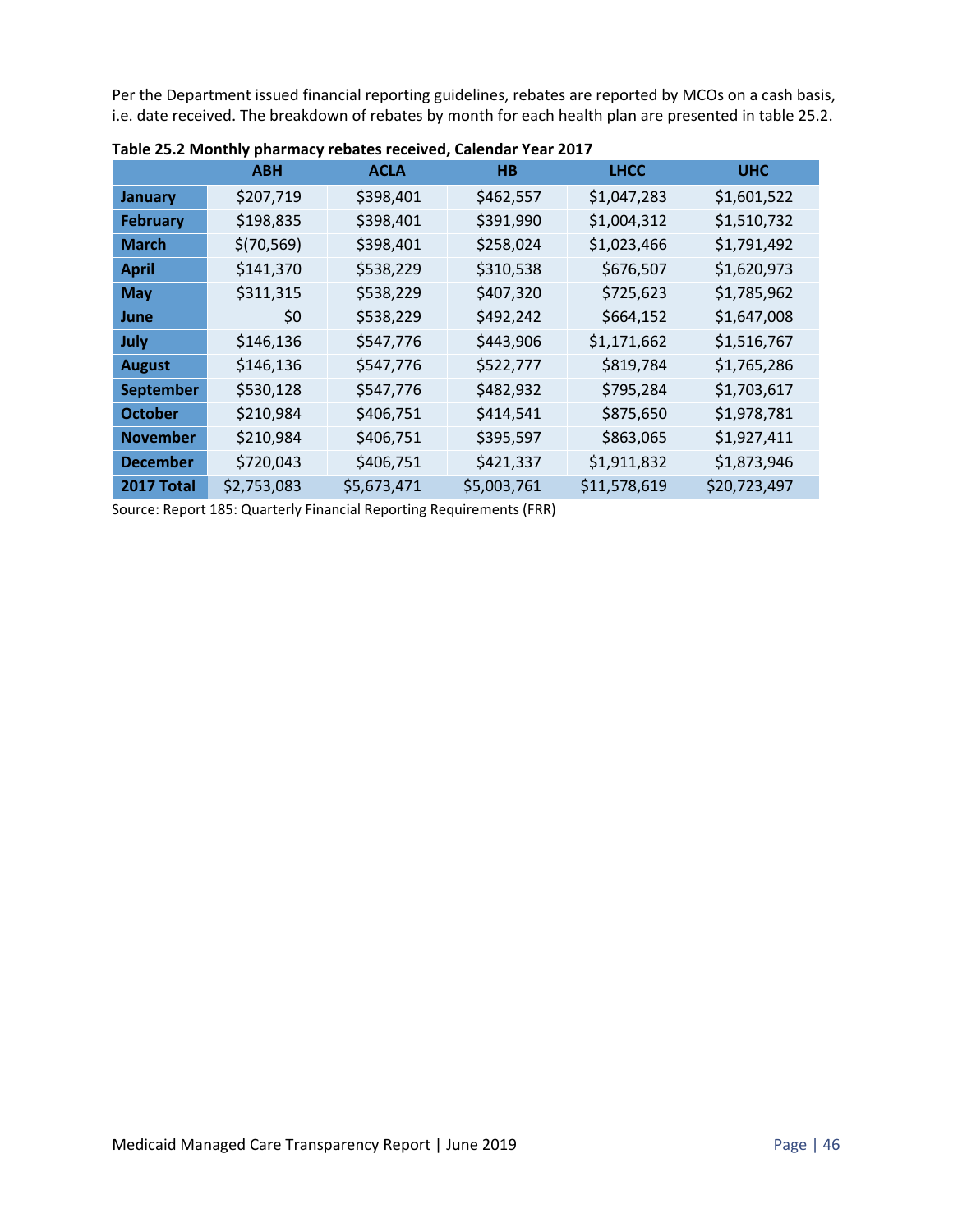### 26 DENTAL PRIOR AUTHORIZATION REQUESTS

For managed care organizations that administer dental benefits, the following information concerning prior authorization requests, delineated by type of procedure:

- ‐ The number of prior authorization requests.
- ‐ To The average and range of times for responding to prior authorization requests.
- ‐ The number of prior authorization requests denied, delineated by the reasons for denial.
- ‐ The number of claims denied after prior authorization was approved, delineated by the reasons for denial.

In State Fiscal Year 2018, MCNA completed prior authorizations on a total of 207,194 requests. As shown in table 26.1, the two most common types of procedures prior authorized were oral/maxillofacial surgery and restorative procedures, which accounted for just under half of all prior authorizations. Oral/maxillofacial surgery included extractions, TMJ procedures, and other surgery on the mouth, jaws and face. Restorative services included tooth restorations, crowns and appliance removals, among others (these types of services are the most commonly performed, and thus the most commonly prior authorized).

No data are reported in this section for the five MCOs since none required prior authorization of their dental value‐added services or dental emergency benefits.

| <b>Type of Procedure</b>               | <b>Children EPSDT</b><br>(under 21 years) | <b>Adult Denture</b><br>(21 years & older) | <b>Total Number of</b><br><b>Prior Authorization</b><br><b>Requests</b> |
|----------------------------------------|-------------------------------------------|--------------------------------------------|-------------------------------------------------------------------------|
| 0100-0999 Diagnostic                   | 1,181                                     | 15,743                                     | 16,924                                                                  |
| <b>1000-1999 Preventive</b>            | 9,179                                     | 9                                          | 9,188                                                                   |
| 2000-2999 Restorative                  | 48,259                                    | 126                                        | 48,385                                                                  |
| 3000-3999 Endodontics                  | 18,679                                    | 47                                         | 18,726                                                                  |
| 4000-4999 Periodontics                 | 1841                                      | 24                                         | 1,865                                                                   |
| 5000-5899 Removable Prosthodontics     | 753                                       | 28,900                                     | 29,653                                                                  |
| 5900-5999 Maxillofacial Prosthodontics | 1                                         | 1                                          | $\overline{2}$                                                          |
| 6000-6199 Implant                      | 15                                        | 6                                          | 21                                                                      |
| 6200-6999 Fixed                        | 55                                        | 1                                          | 56                                                                      |
| 7000-7999 Oral/Maxillofacial surgery   | 51,719                                    | 302                                        | 52,021                                                                  |
| 8000-8999 Orthodontics                 | 1,340                                     | 3                                          | 1,343                                                                   |
| 9000-9999 Adjunctive                   | 28,914                                    | 96                                         | 29,010                                                                  |
| <b>Total</b>                           | 161,936                                   | 45,258                                     | 207,194                                                                 |

#### **Table 26.1 Number of prior authorization requests processed by DBPM by type of procedure, State Fiscal Year 2018**

Source: MCNA Quarterly 188 Prior Authorization Reports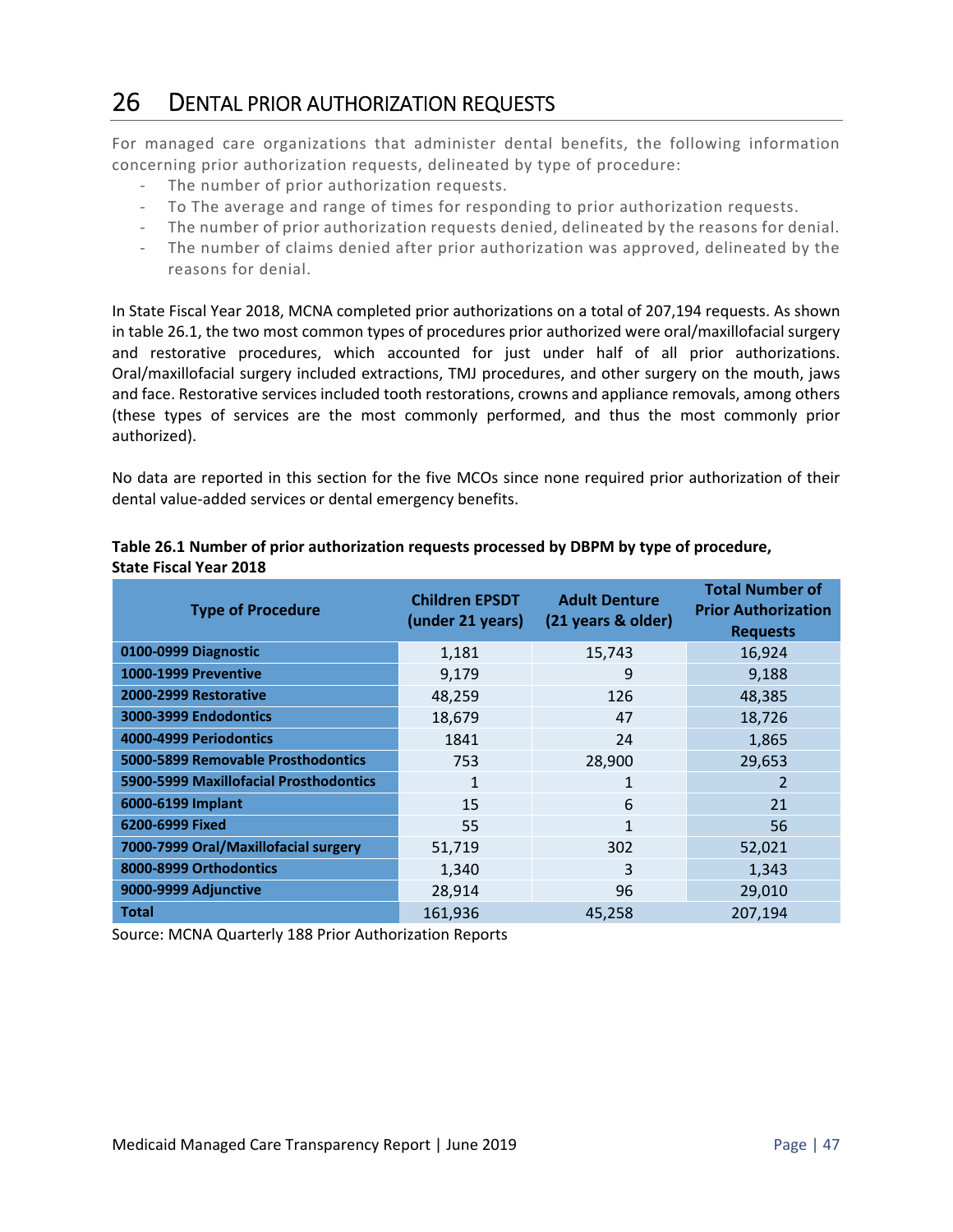The Department included in the Dental Benefit Program Manager contract requirements for timely processing of prior authorization requests. For standard authorizations, 80% must be processed within 2 business days and 100% within 14 calendar days. For expedited authorizations, 100% must be processed no later than 72 hours after receipt. MCNA reported that all procedure types had an average prior authorization time of two days or less. Table 26.2 provides the average and range of authorization processing times for both children and adults by type of procedure.

|                             | <b>Children EPSDT</b><br>(under 21 years) |                       | <b>Adult Denture</b><br>(21 years & older) |                       |
|-----------------------------|-------------------------------------------|-----------------------|--------------------------------------------|-----------------------|
| <b>Type of Procedure</b>    | <b>Average</b><br><b>Time</b>             | <b>Range of Times</b> | Average<br><b>Time</b>                     | <b>Range of Times</b> |
| 0100-0999 Diagnostic        | 2.1                                       | $0-6$ days            | 2.0                                        | 0-9 days              |
| <b>1000-1999 Preventive</b> | 2.0                                       | 0-6 days              | 1.6                                        | $1-2$ days            |
| 2000-2999 Restorative       | 1.6                                       | 0-6 days              | 1.4                                        | $0-4$ days            |
| 3000-3999 Endodontics       | 1.3                                       | 0-6 days              | 1.3                                        | 0-4 days              |
| 4000-4999 Periodontics      | 2.2                                       | 0-6 days              | 1.8                                        | $0-4$ days            |
| 5000-5899 Removable         | 2.1                                       | 0-6 days              | 1.9                                        | 0-9 days              |
| 5900-5999 Maxillofacial     | 3.0                                       | $3-3$ days            | 4.0                                        | 4-4 days              |
| 6000-6199 Implant           | 2.4                                       | $1-4$ days            | 1.0                                        | $0-2$ days            |
| 6200-6999 Fixed             | 2.5                                       | $0-5$ days            | 4.0                                        | 4-4 days              |
| 7000-7999 Oral              | 1.8                                       | 0-6 days              | 1.6                                        | 0-6 days              |
| 8000-8999 Orthodontics      | 1.7                                       | $0-6$ days            | 3.0                                        | $1-4$ days            |
| 9000-9999 Adjunctive        | 1.9                                       | 0-6 days              | 1.5                                        | 0-4 days              |
| <b>Overall Average</b>      | 1.7                                       | 0-6 days              | 1.9                                        | 0-9 days              |

|  |  |  | Table 26.2 Times for responding to prior authorization requests by DBPM, State Fiscal Year 2018 |
|--|--|--|-------------------------------------------------------------------------------------------------|
|--|--|--|-------------------------------------------------------------------------------------------------|

Source: MCNA Quarterly 188 Prior Authorization Reports

Of the 207,194 prior authorizations MCNA completed during State Fiscal Year 2018, 42,970 unduplicated authorizations were denied (21%). As with denied claims, there can be multiple denial reasons associated with each authorization request. As a result, the number of denied authorizations by denial reason code, 68,460, is greater than the number unduplicated denied authorizations; therefore, these items are reported independent of each other.

MCNA used a total of 37 unique reasons for denial of prior authorizations. Table 26.3 includes the ten most frequently used authorization denial codes, which accounted for 59,158, or 86% of all denial reason codes applied. The most common denial reason, code 272, was due to a combination of services submitted on a request which cannot be performed by the same provider on the same date of service. Other common reasons were the lack of pre-operative x-rays, restoration not covered when the tooth has previously been restored or requests for services not covered under Departmental policy.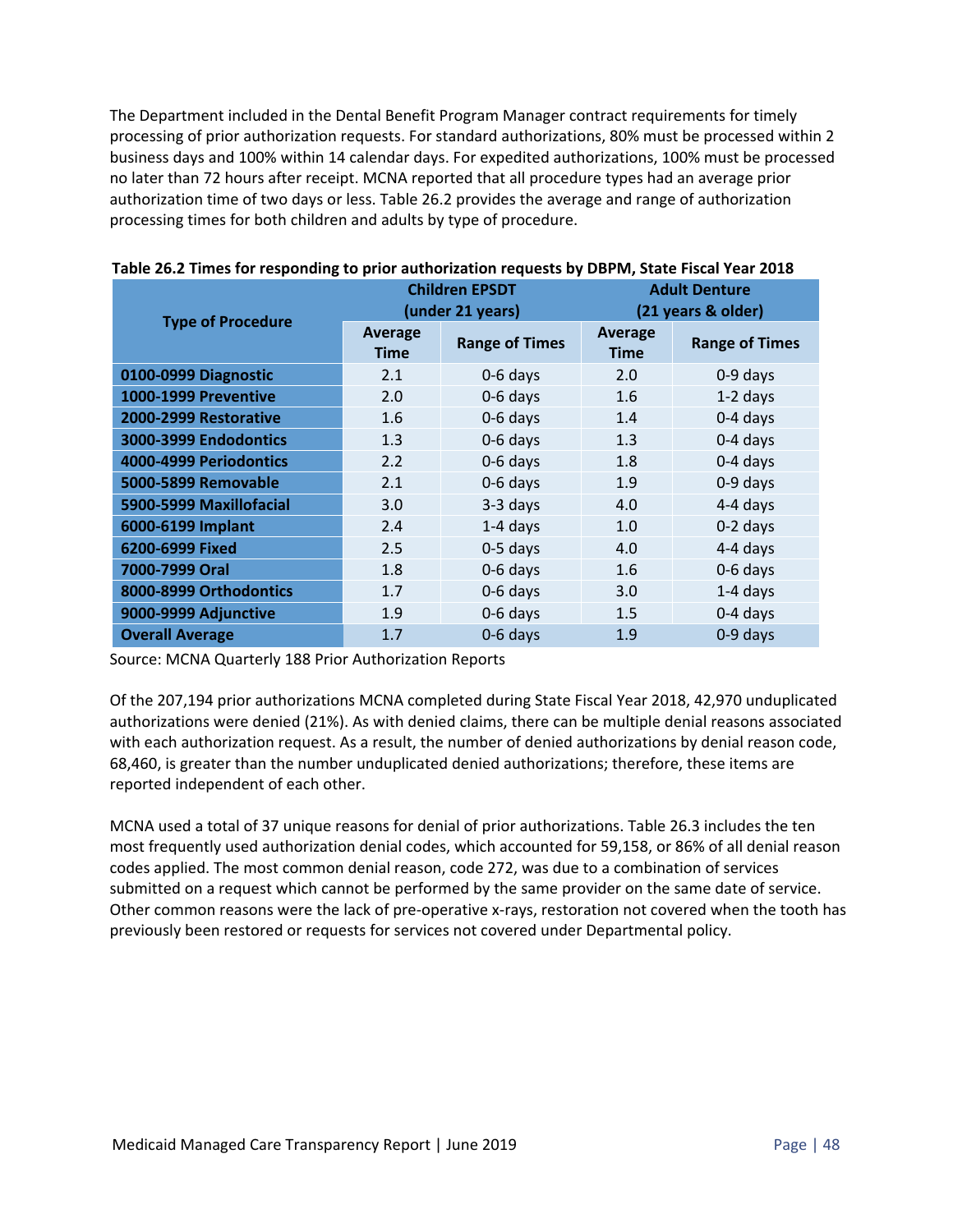| <b>Authorization</b><br><b>Denial Code</b> | <b>Code Description</b>                                                                                                                                                                                                                 | <b>Total</b> |
|--------------------------------------------|-----------------------------------------------------------------------------------------------------------------------------------------------------------------------------------------------------------------------------------------|--------------|
| 272                                        | No benefit is provided for this extraction of asymptomatic teeth which show<br>no signs of infection; including but not limited to the removal of third molars.<br>The member's condition does not meet MCNA's oral surgery guidelines. | 14,920       |
| 18                                         | This request has been previously reported and an approval or denial was<br>issued.                                                                                                                                                      | 7,989        |
| 252                                        | Please submit x-ray(s) and narrative with this request.                                                                                                                                                                                 | 6,919        |
| 56                                         | The dental director has advised that the x-rays received do not demonstrate<br>the need for treatment submitted.                                                                                                                        | 6,021        |
| 96                                         | This procedure is considered non-covered in accordance with either the<br>program benefits or the facility contract with MCNA.                                                                                                          | 5,381        |
| 169                                        | The clinical reviewer has recommended an alternate procedure/benefit.                                                                                                                                                                   | 5,293        |
| 251                                        | The clinical reviewer has determined that the x-ray and/or photos submitted<br>were not of diagnostic value. Please submit a diagnostic x-ray indicating the<br>right and left sides and/or diagnostic quality photos.                  | 4,037        |
| 50                                         | The clinical reviewer has determined that the treatment is in excess of the<br>member's needs.                                                                                                                                          | 3,128        |
| 16                                         | Please submit a readable and most current bitewing and a periapical x-ray<br>with endodontic requests.                                                                                                                                  | 2,872        |
| 269                                        | This procedure can only be considered when reported and performed in<br>conjunction with covered services.                                                                                                                              | 2,598        |
|                                            | <b>TOTAL TOP TEN AUTHORIZATION DENIAL REASON CODES</b>                                                                                                                                                                                  | 59,158       |

**Table 26.3 Ten most prevalent reasons for authorization denial by DBPM, State Fiscal Year 2018** 

Source: MCNA Quarterly 188 Prior Authorization Reports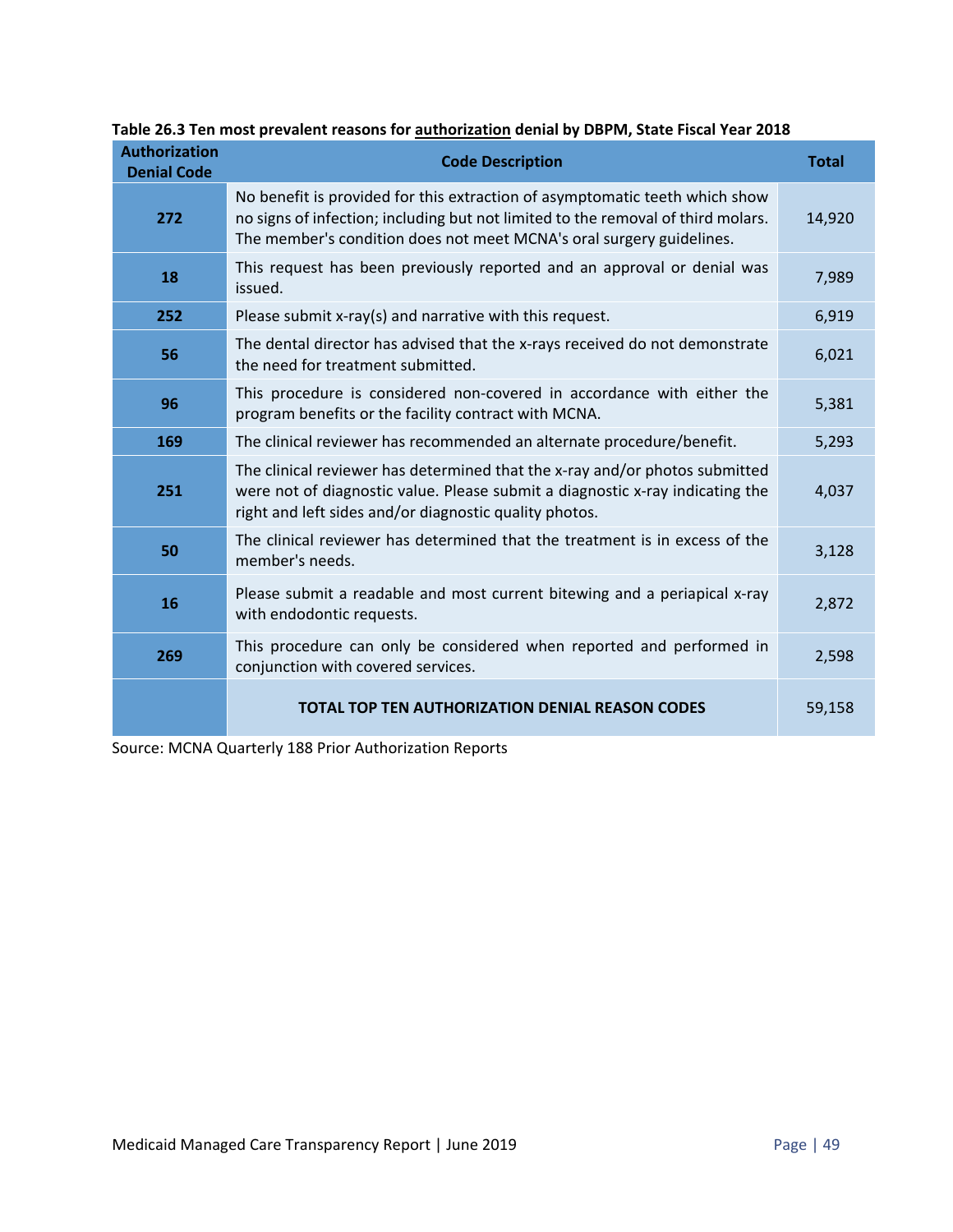In State Fiscal Year 2018, MCNA denied a total of 336,899 claims. Of these 18,865 were claims that had been previously prior authorized. Table 26.4 includes the ten most frequently used Claims Adjustment Reason Codes, out of 49 total, used for claims denied when the prior authorization had been previously approved. These ten denial reasons accounted for 87% of all reasons for claim denial after prior authorization was approved. All denials delineated by reason for denial are included in Appendix XI. It should be noted that the data reflect only initial denials and do not reflect if a claim was resubmitted and subsequently paid.

| <b>CARC</b> | <b>Code Description</b>                                                                                                                                                                                                                                                                                                                                                                                                                                                        | <b>Total</b> |
|-------------|--------------------------------------------------------------------------------------------------------------------------------------------------------------------------------------------------------------------------------------------------------------------------------------------------------------------------------------------------------------------------------------------------------------------------------------------------------------------------------|--------------|
| 18          | Exact Duplicate claim/service (Use only with Group Code OA except where state<br>workers' compensation regulations requires CO)                                                                                                                                                                                                                                                                                                                                                | 5,338        |
| 252         | An attachment/other document is required to adjudicate this claim/service. At least<br>one Remark Code must be provided (may be comprised of either the NCPDP Reject<br>Reason Code, or Remittance Advice Remark Code that is not an ALERT).                                                                                                                                                                                                                                   | 3,715        |
| <b>B13</b>  | Previously Paid. Payment for this claim/service may have been provided in a<br>previous payment.                                                                                                                                                                                                                                                                                                                                                                               | 1,542        |
| 22          | This care may be covered by another payer per coordination of benefits.                                                                                                                                                                                                                                                                                                                                                                                                        | 1,258        |
| 272         | Coverage/Program guidelines were not met.                                                                                                                                                                                                                                                                                                                                                                                                                                      | 1,176        |
| 16          | Claim/Service lacks information or has submission/billing error(s) which is needed<br>Do not use this code for claims attachment(s)/other<br>for adjudication.<br>documentation. At least one Remark Code must be provided (may be comprised of<br>either the NCPDP Reject Reason Code, or Remittance Advice Remark Code that is<br>not an ALERT). Note: Refer to the 835 Healthcare Policy Identification Segment<br>(loop 2110 Service Payment Information REF), if present. | 949          |
| 49          | This is a non-covered service because it is a routine/preventive exam or a<br>diagnostic/screening procedure done in conjunction with a routine/preventive<br>exam. Note: Refer to the 835 Healthcare Policy Identification Segment (loop 2110<br>Service Payment Information REF), if present.                                                                                                                                                                                | 936          |
| 96          | Non-covered charge(s). At least one Remark Code must be provided (may be<br>comprised of either the NCPDP Reject Reason Code, or Remittance Advice Remark<br>Code that is not an ALERT.) Note: Refer to the 835 Healthcare Policy Identification<br>Segment (loop 2110 Service Payment Information REF), if present.                                                                                                                                                           | 622          |
| 181         | Procedure code was invalid on the date of service.                                                                                                                                                                                                                                                                                                                                                                                                                             | 457          |
| 169         | Alternate benefit has been provided.                                                                                                                                                                                                                                                                                                                                                                                                                                           | 402          |
|             | TOTAL TOP TEN CLAIM DENIAL REASON CODE<br>(for claims denied after prior authorization approved)                                                                                                                                                                                                                                                                                                                                                                               | 16,395       |

| Table 26.4 Ten most prevalent reasons for claim denial after prior authorization was approved by |
|--------------------------------------------------------------------------------------------------|
| <b>DBPM, State Fiscal Year 2018</b>                                                              |

Source: Report 173 Denied Claims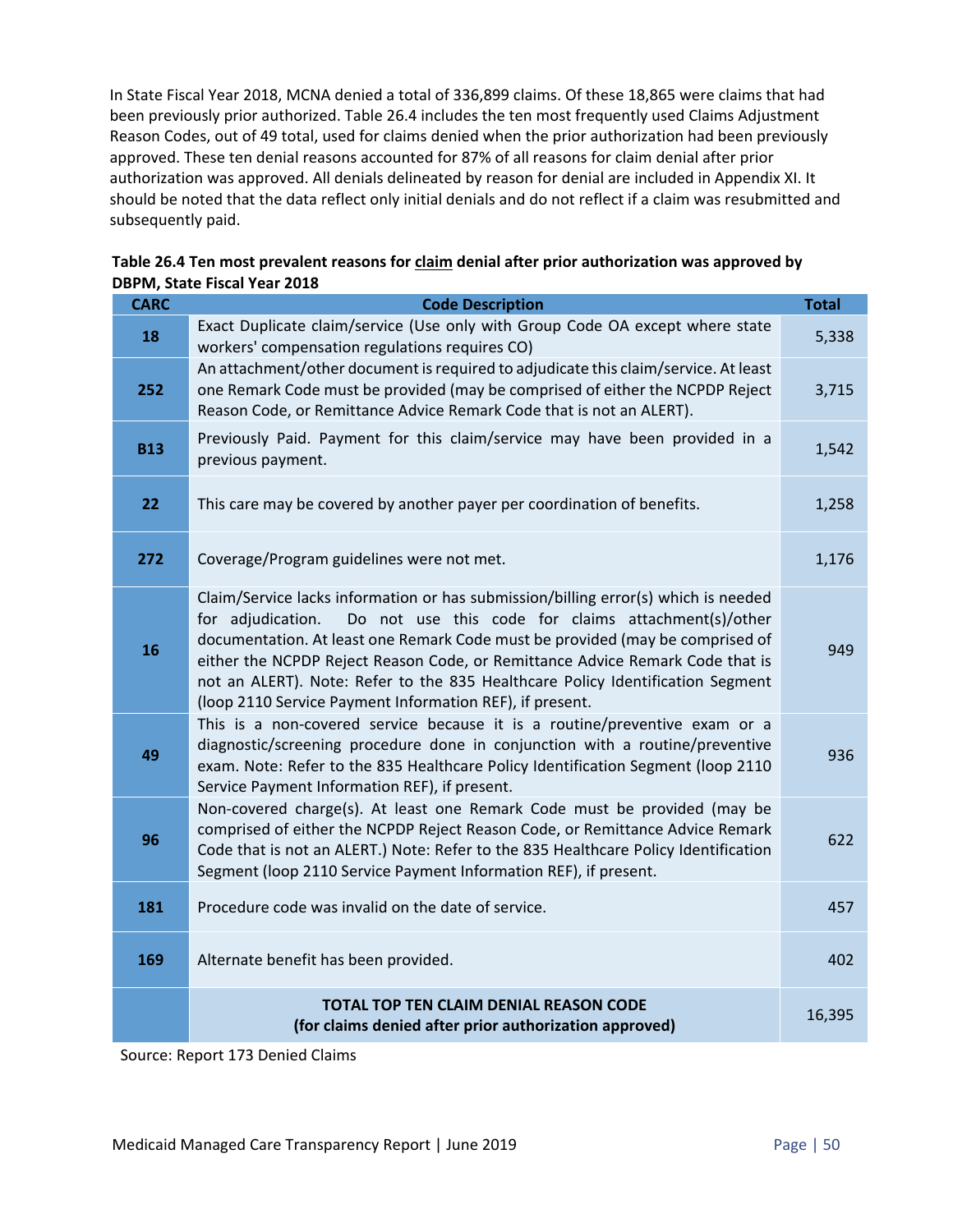# 27 INDEPENDENT REVIEW

The total number of independent reviews conducted pursuant to R.S. 46:460.81 et seq., delineated by claim type for each managed care organization.

The total number and percentage of adverse determinations overturned as a result of an independent review conducted pursuant to R.S. 46:460.81 et seq., delineated by claim type for each managed care organization.

The independent review process was established by La. RS 46:460.81, et seq. to resolve claims disputes when a provider believes an MCO has partially or totally denied claims incorrectly. An MCO's failure to send a provider a remittance advice or other written or electronic notice either partially or totally denying a claim within 60 days of the MCO's receipt of the claim is considered a claim denial.

Effective Jan. 1, 2018 there is a \$750 fee associated with an independent review request. If the independent reviewer decides in favor of the provider, the MCO is responsible for paying the fee. Conversely, if the independent reviewer finds in favor of the MCO, the provider is responsible for paying the fee.

LDH administers the independent review process but does not perform the independent review of the disputed claims. When a request for independent review is received, LDH determines if the disputed claims are eligible for independent review based on the statutory requirements. If the claims are eligible, LDH forwards the claims to a reviewer that is not a state employee or contractor and is independent of both the MCO and the provider. The decision of the independent reviewer is binding unless either party appeals the decision to a court having jurisdiction to review the independent reviewer's decision.

The independent review process is only one option a provider has to resolve claims payment disputes with an MCO. In lieu of requesting independent review, a provider may pursue any available legal or contractual remedy to resolve the dispute.

There were no requests for independent review in State Fiscal Year 2018.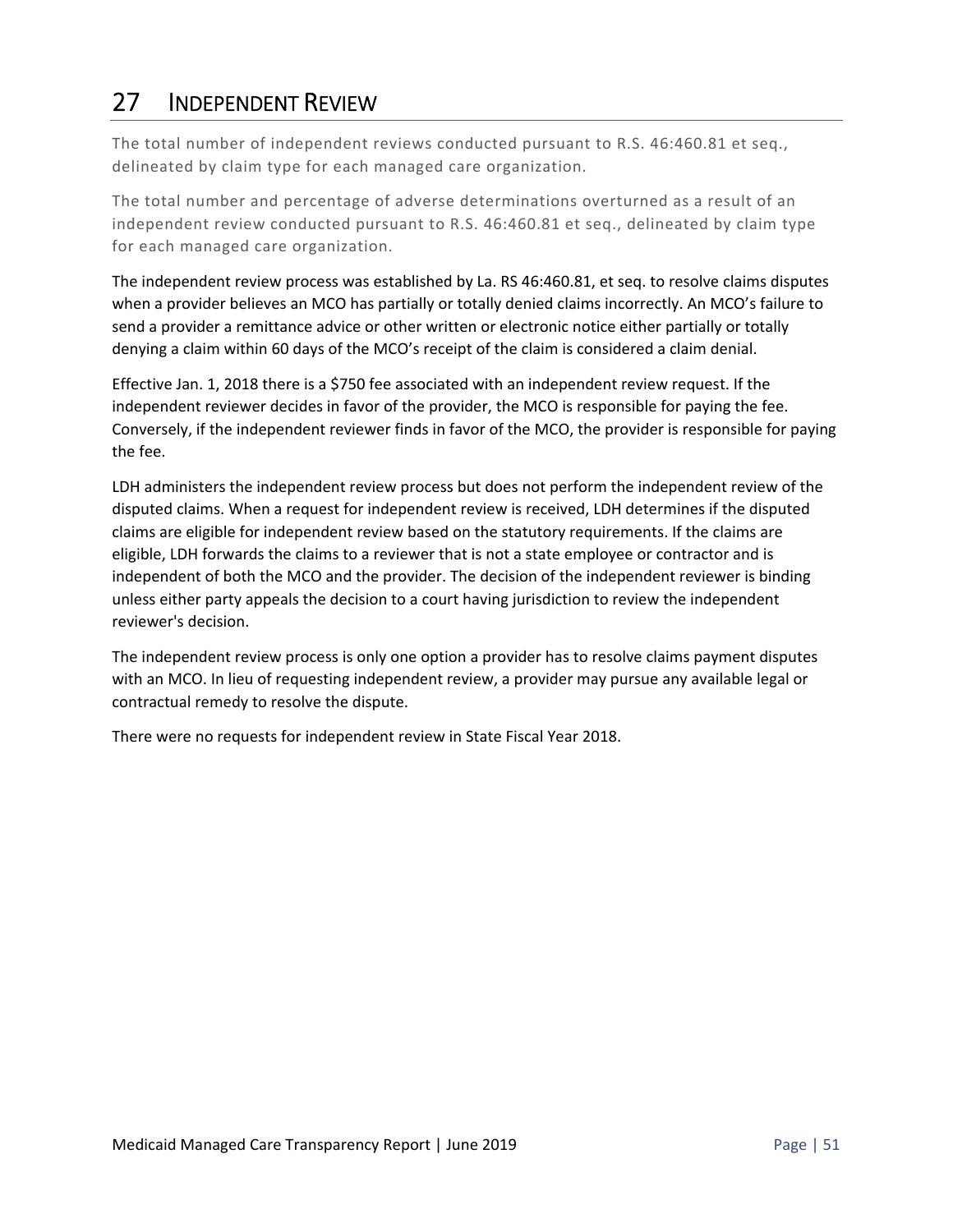### LIST OF APPENDICES

- I Total Number of Healthcare Providers Contracted (Section 4)
- II Primary Care Service Providers (Section 5)
- III Contracted Providers with Closed Panels (Section 6)
- IV Member Satisfaction Surveys (Section 9)
	- IV.1 ABH
	- IV.2 ACLA
	- IV.3 HB
	- IV.4 LHCC
	- IV.5 UHC
	- IV.6 MCNA
- V Provider Satisfaction Surveys (Section 9)
	- V.1 ABH
	- V.2 ACLA
	- V.3 HB
	- V.4 LHCC
	- V.5 UHC
	- V.6 MCNA
- VI Annual Audited Financial Statements (Section 10)
	- VI.1 ABH
	- VI.2 ACLA
	- VI.3 HB
	- VI.4 LHCC
	- VI.5 UHC
	- VI.6 MCNA
- VII Number of enrollees who received services (Section 15)
- VIII Total number of denied claims (Section 20)
- IX Claims paid to out‐of‐network providers (Section 23)
- X Pharmacy benefits by month (Section 24)
- XI Dental Program (Section 26)
- XII Meyers and Stauffer LC Survey Instrument